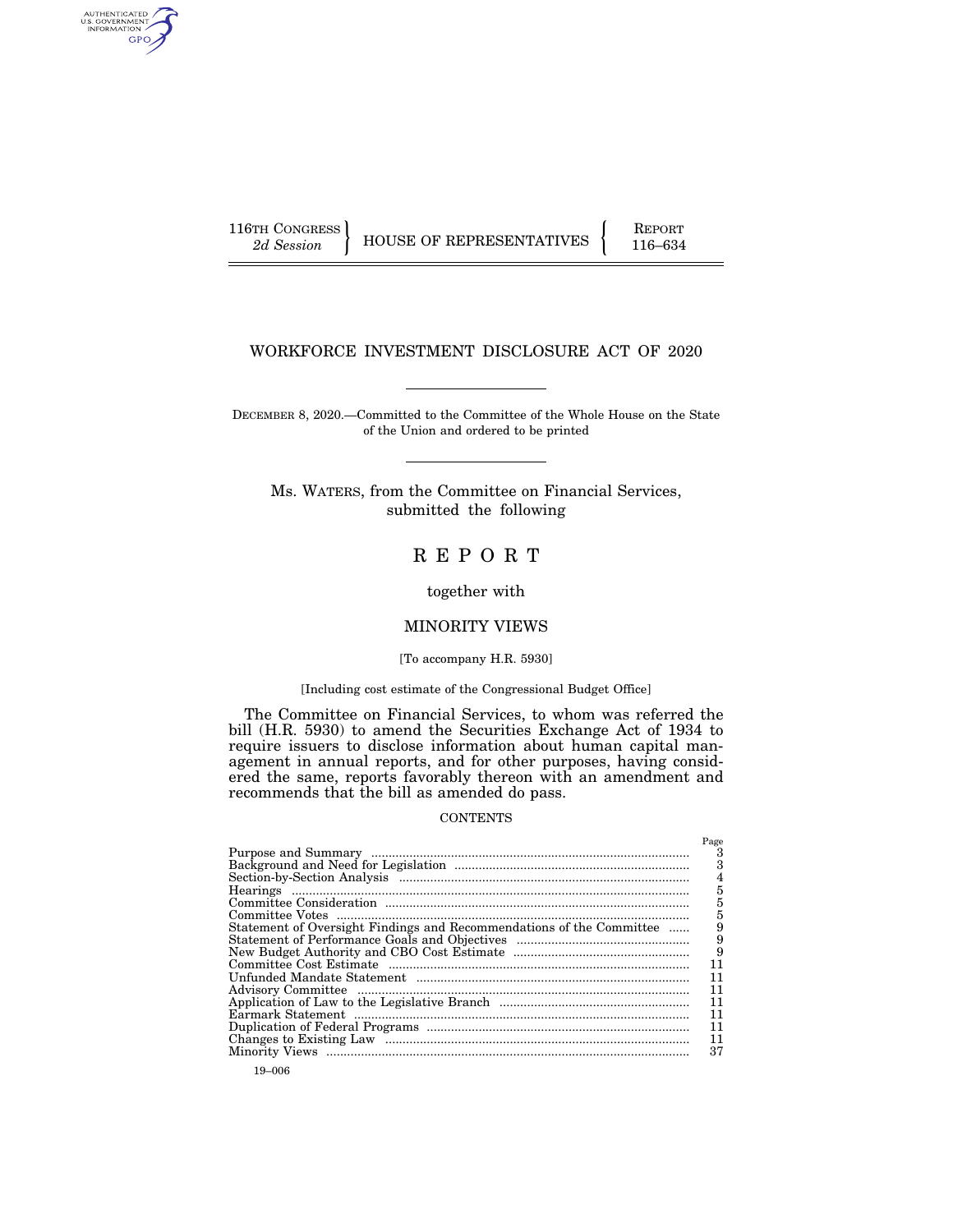The amendment is as follows:

Strike all after the enacting clause and insert the following:

#### **SECTION 1. SHORT TITLE.**

This Act may be cited as the ''Workforce Investment Disclosure Act of 2020''.

**SEC. 2. DISCLOSURES RELATED TO HUMAN CAPITAL MANAGEMENT.** 

Section 13 of the Securities Exchange Act of 1934 (15 U.S.C. 78m) is amended by adding at the end the following:

''(s) DISCLOSURES RELATED TO HUMAN CAPITAL MANAGEMENT.—

''(1) IN GENERAL.—Each issuer required to file an annual report under subsection (a) shall disclose in that report information about human capital management policies, practices, and performance.

"(2) RULES.—Not later than  $270$  days after the date of the enactment of this subsection, the Commission shall issue final rules to carry out paragraph (1) and such rules shall require disclosure of the following with respect to the issuer:

''(A) Workforce demographic information, including the number of fulltime employees, the number of part-time employees, the number of contingent workers (including temporary and contract workers), and any policies or practices relating to subcontracting, outsourcing, and insourcing.

''(B) Workforce stability information, including information about the voluntary turnover or retention rate, the involuntary turnover rate, the internal hiring rate, and the internal promotion rate (and with such internal promotion rate disaggregated by the workforce composition described under subparagraph  $(C)$ ).

''(C) Workforce composition, including data on diversity (including racial, gender, and ethnic composition) and any policies and audits related to diversity.

"(D) Workforce skills and capabilities, including information about training of employees (including the average number of hours of training and spending on training per employee per year), skills gaps, and alignment of skills and capabilities with business strategy.

''(E) Workforce culture and empowerment, including information about— "(i) policies and practices of the issuer relating to freedom of association and work-life balance initiatives;

''(ii) any incidents of verified workplace harassment in the previous 5 fiscal years of the issuer; and

''(iii) policies and practices of the issuer relating to employee engagement and psychological wellbeing, including management discussion regarding—

''(I) the creation of an autonomous work environment;

''(II) fostering a sense of purpose in the workforce;

''(III) trust in management; and

''(IV) a supportive, fair, and constructive workplace.

"(F) Workforce health and safety, including information about-

"(i) the frequency, severity, and lost time due to injuries, illness, and fatalities;

"(ii) the total dollar value of assessed fines under the Occupational Safety and Health Act of 1970;

" $(iii)$  the total number of actions brought under section 13 of the Occupational Safety and Health Act of 1970 to prevent imminent dangers; and

"(iv) the total number of actions brought against the issuer under section 11(c) of the Occupational Safety and Health Act of 1970.

''(G) Workforce compensation and incentives, including information about—

''(i) total workforce compensation, including disaggregated information about compensation for full-time, part-time, and contingent workers;

''(ii) policies and practices about how performance, productivity, and sustainability are considered when setting pay and making promotion decisions; and

"(iii) policies and practices relating to any incentives and bonuses provided to employees below the named executive level and any policies or practices designed to counter any risks create by such incentives and bonuses.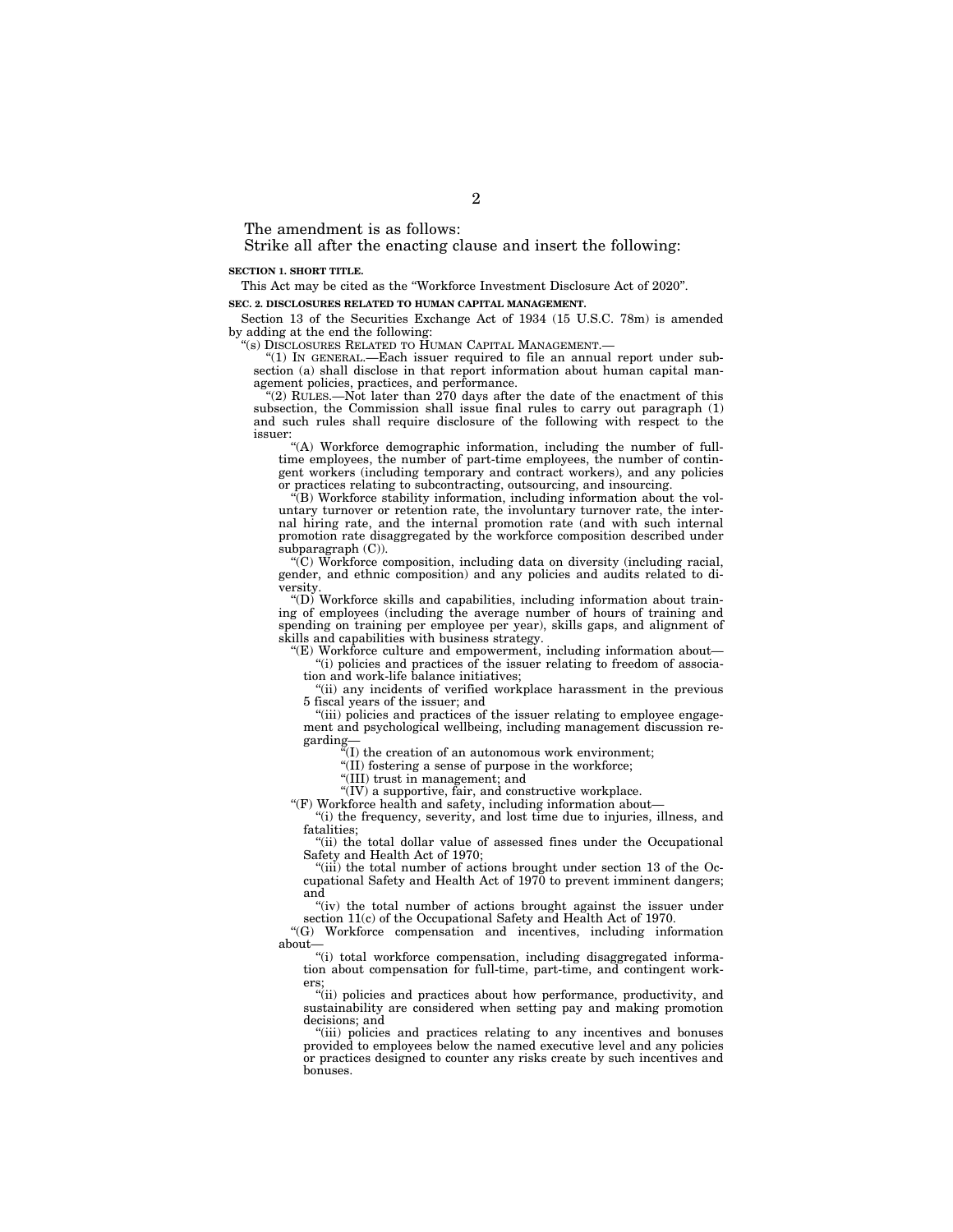"(H) Workforce recruiting and needs, including the number of new jobs created, the worker classification of new jobs, information about the quality of hire, and new hire retention rate.

''(3) TREATMENT OF EMERGING GROWTH COMPANIES.—The Commission may exempt emerging growth companies from any disclosure described under subparagraph  $(D)$ ,  $(E)$ ,  $(F)$ ,  $(G)$ , or  $(H)$  of paragraph  $(2)$ , if the Commission determines that such exemption is necessary or appropriate in the public interest or for the protection of investors.''.

#### **SEC. 3. BACKSTOP.**

If, 2 years after the date of the enactment of this Act, the Securities and Exchange Commission has not issued rules required under section  $13(s)(2)$  of the Securities Exchange Act of 1934, as added by section 2, and until such rules are issued, an issuer shall be deemed in compliance with section 13(s) of the Securities Exchange Act of 1934 if disclosures set forth in the annual report of such issuer satisfy the public disclosure standards of the International Organization for Standardization's ISO 30414, or any successor standards for external human capital reporting, and as supplemented or adjusted by such rules, guidance, or other comments from the Commission.

#### **SEC. 4. SEC STUDY.**

(a) STUDY.—The Securities and Exchange Commission shall conduct a study about the value to investors of—

(1) information about the human rights commitments of issuers of securities required to file annual reports under section 13(a) of the Securities Exchange Act of 1934, including information about any principles used to evaluate risk, constituency consultation processes, and supplier due diligence;

(2) information about violations, by issuers of securities required to file annual reports under section 13(a) of the Securities Exchange Act of 1934, of the Fair Labor Standards Act of 1938;

(3) disaggregating the information requested in section 13(s) of the Securities Exchange Act of 1934 based on relevant workforce subgroups, including—

(A) full-time employees;

(B) part-time employees;

(C) contingent workers; and

(D) company management; and

(4) surveys regarding employee satisfaction and engagement.

(b) REPORT.—Not later than 1 year after the date of the enactment of this Act, the Securities and Exchange Commission shall submit to Congress a report about the study conducted pursuant to subsection (a).

#### PURPOSE AND SUMMARY

On February 21, 2020, Representative Foster introduced H.R. 5930, the Workforce Investment Disclosure Act. H.R. 5930 would require the Securities and Exchange Commission (SEC) to implement petitioned rulemaking that would require public companies to disclose human capital management policies, practices, and performance.

### BACKGROUND AND NEED FOR LEGISLATION

How a company invests in its workforce can affect the long-term value of the company. For example, if a company consistently fails to train its employees in the latest industry developments or if the company has a high rate of workforce turnover, it may struggle to compete long-term.1 At a hearing before the House Appropriations Committee in April 2018, SEC Chairman Jay Clayton emphasized the importance of this information to investors and stated that he

<sup>1</sup>On August 26, 2020, the SEC adopted Modernization of Regulation S–K Items 101, 103, and 105, which include some human capital disclosures.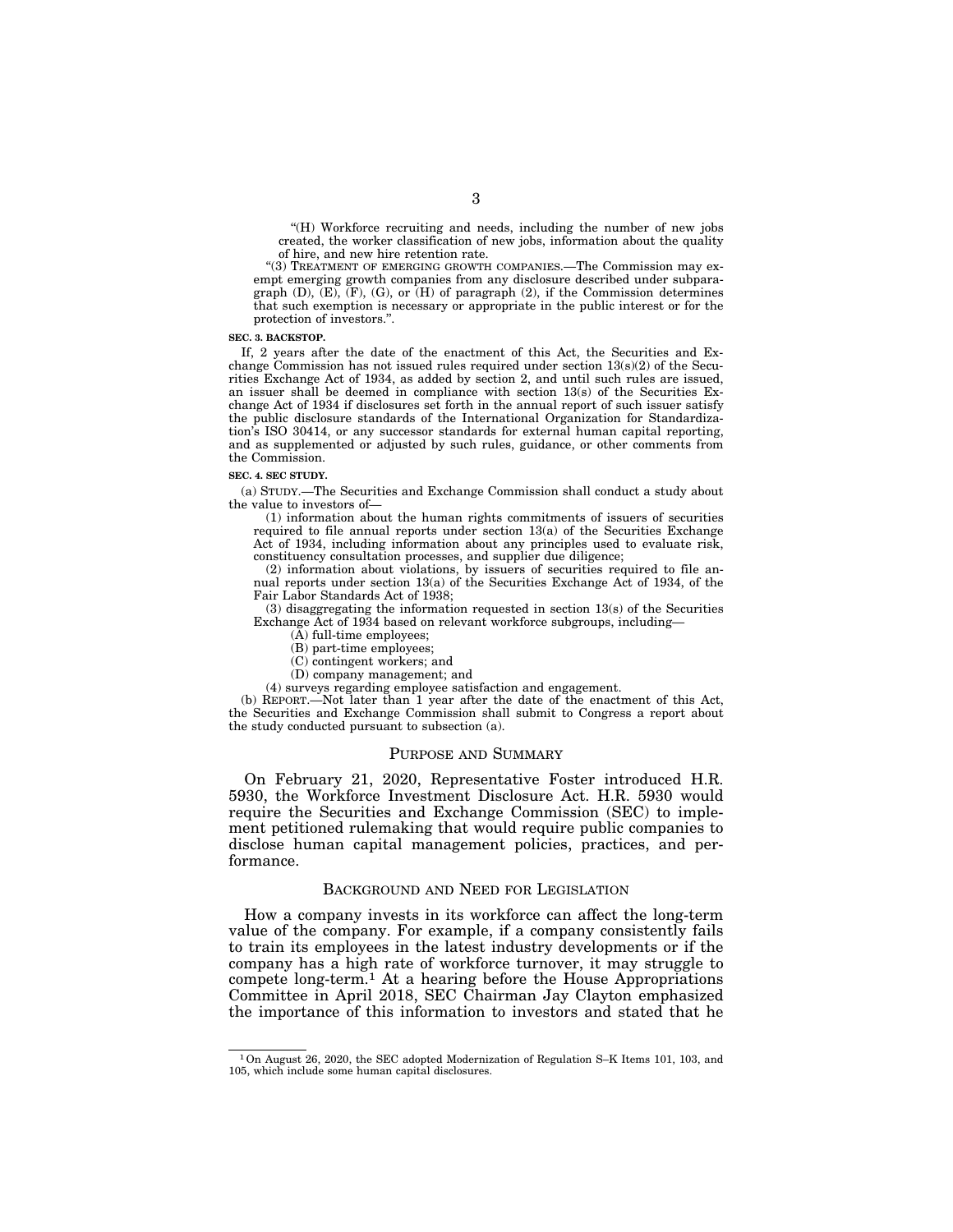''would like to see more disclosure from public companies on how they think about human capital."<sup>2</sup>

Since 1998, firms in the European Union have been required to report total human capital investments in relation to salaries, bonuses, and other benefits,3 but because similar disclosures are not required and are thus only voluntary in the US, only 15% of S&P 500 firms do so.4 However, according to the Embankment Project for Inclusive Capitalism (EPIC), those U.S. companies that voluntarily disclose this information outperform those that do not and receive better returns on their investment in human capital.<sup>5</sup>

Twenty-six institutional investors representing over \$3 trillion in assets, including public pension plans, have petitioned the SEC to implement a rulemaking that would require public companies to disclose more information about human capital management.<sup>6</sup> The petition also includes many of the recommendations the SEC's Investor Advisory Committee adopted on March 28, 2019.7

This ANS to H.R. 5930 would require the SEC to implement this petitioned rulemaking.

At a May 2019 hearing before the Subcommittee on Investor Protection, Entrepreneurship, and Capital Markets, a representative from the American Federation of Labor (AFL)-Congress of Industrial Organizations (CIO) testified that the bill's disclosures ''would enable investors to make informed investment decisions based on the trends in a company's workforce, and to better assess the competitiveness and productivity of companies.''

This bill is supported by Public Citizen, the Council of Institutional Investors, and AFL–CIO.

### SECTION-BY-SECTION ANALYSIS

#### *Section 1. Short title*

This section states that the title of the bill is the ''Workforce Investment Disclosure Act of 2020.''

#### *Section 2. Rules*

Section 2 amends Section 13 of the Securities and Exchange Act of 1934 by requiring each issuer to file an annual report disclosing information about human capital management, policies, and performance.

Section 2 requires the SEC within 270 days of the enactment of this bill, to issue final rules requiring disclosure of: workforce demographic information; workforce stability information; workforce composition, including data on diversity; workforce skills and capa-

<sup>21</sup>A*FY 2019 Budget-U.S. Securities and Exchange Commission, Hearing Before the H. Comm on Appropriations*, 115th Cong. (2018) (statement of Jay Clayton, Chairman, Securities and Ex-

change Commission).<br><sup>3</sup> International Accounting Standards Rule 19, Employee Benefits.<br><sup>4</sup> Letter from Dr. Anthony Hesketh, Professor, Lancaster University, to Anne Sheehan, Chairwoman, Investor Advisory Committee, U.S. Se

<sup>6</sup>Petition for Rulemaking from Meredith Miller, Chief Corporate Governance Officer, Human Capital Management Coalition, to William Hinman, Director, Division of Corporate Finance, U.S. Securities and Exchange Commission (Jul. 6, 2017), *available at* https://www.sec.gov/rules/<br>petitions/2017/petn4-711.pdf.<br><sup>7</sup> Recommendation from the Investor-as-Owner Subcommittee on Human Capital Management,

Investor Advisory Committee, U.S. Securities and Exchange Commission (Mar. 19, 2019), *avail-*<br>able at https://www.sec.gov/spotlight/investor-advisory-committee-2012/iac032819-investor-as-<br>owner-subcommittee-recommenda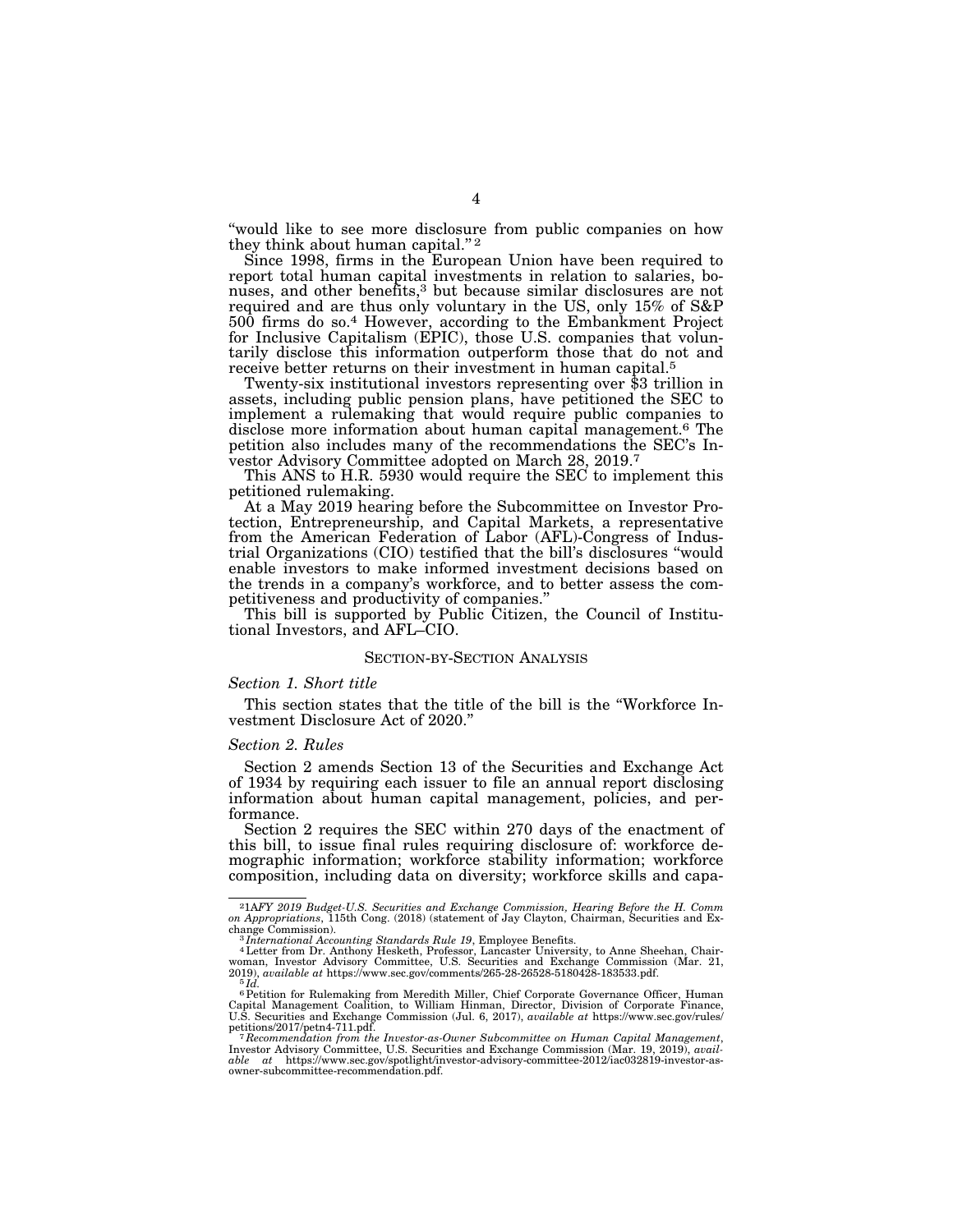bilities; workforce empowerment; workforce health and safety; and workforce compensation and incentives.

#### *Section 3. Backstop*

Section 3 states that if the SEC has not issued a final rule pursuant to this bill within 270 days of the enactment of this bill, an issuer will be deemed to be in compliance with this bill if the issuer satisfies the public disclosure standards of the International Organization for Standardization's ISO 30414, or any successor standards for external human capital reporting.

#### *Section 4. SEC study*

Section 4 requires the SEC to conduct a study about the value of investors of: information about human rights commitments of issuers, including risk and supplier due diligence; information about issuer violations of the Fair Labor Standards Act of 1938; and surveys regarding employee satisfaction and engagement.

Section 4 requires that the SEC submit this study no later than one year after the enactment of this Act.

### **HEARINGS**

For the purposes of section 103(i) of H. Res. 6 for the 116th Congress, the Committee on Financial Services' Subcommittee on Investor Protection, Entrepreneurship, and Capital Markets held a hearing on May 15, 2019 to consider H.R. 5930 entitled, "Promoting Economic Growth: A Review of Proposals to Strengthen the Rights and Protections for Workers.'' Testifying at this hearing were Steve Clifford, Author and former CEO of King Broadcasting Company; Heather Slavkin Corzo, J.D., Director of Capital Markets Policy, AFL–CIO; Abigail E. Disney, Ph.D., President of Fork Films, and Chair & Co-founder of Level Forward; Nili Gilbert, Cofounder & Portfolio Manager, Matarin Capital Management; and James R. Copland, Senior Fellow and Director, Legal Policy, Manhattan Institute for Policy Research.

## COMMITTEE CONSIDERATION

The Committee on Financial Services met in open session on February 27, 2020 and ordered H.R. 5930 to be reported favorably to the House with an amendment in the nature of a substitute by a vote of 33 yeas and 25 nays, a quorum being present.

### COMMITTEE VOTES AND ROLL CALL VOTES

In compliance with clause 3(b) of rule XIII of the Rules of the House of Representatives, the Committee advises that the following roll call votes occurred during the Committee's consideration of H.R. 5930.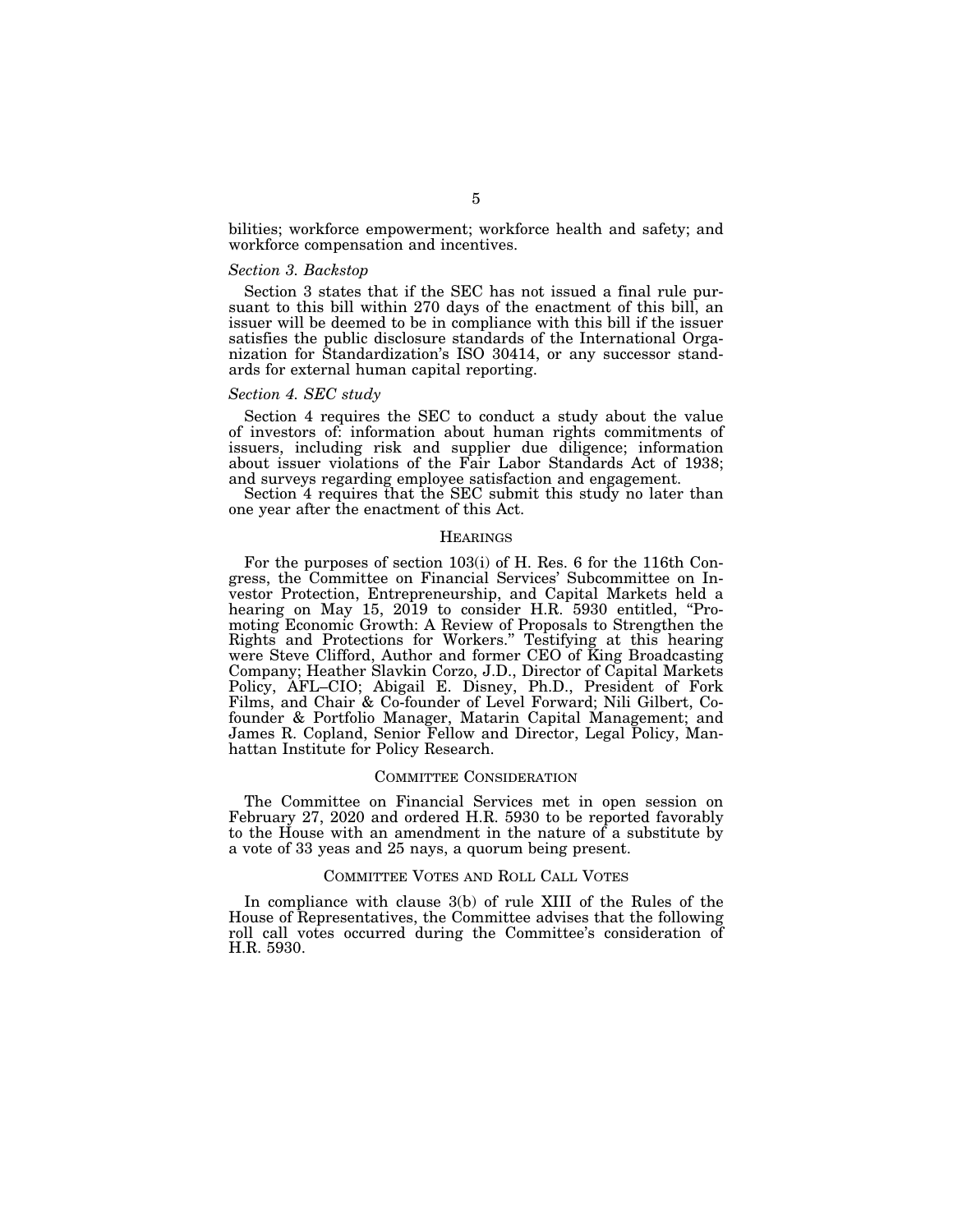| Present | Representatives             | Ayes                    | <b>Nays</b>             | <b>Committee on Financial Services</b> |                 |                       |                              |      |
|---------|-----------------------------|-------------------------|-------------------------|----------------------------------------|-----------------|-----------------------|------------------------------|------|
|         | Ms. Waters, Chairwoman      |                         | X                       |                                        |                 | <b>Full Committee</b> |                              |      |
|         | Mrs. Maloney                |                         | X                       |                                        |                 |                       | 116th Congress (2nd Session) |      |
|         | Ms. Velázquez               |                         | X                       |                                        |                 |                       |                              |      |
|         | Mr. Sherman                 |                         | X                       |                                        |                 |                       |                              |      |
|         | Mr. Meeks                   |                         | X                       |                                        |                 |                       |                              |      |
|         | Mr. Clay                    |                         | X                       |                                        |                 |                       |                              |      |
|         | Mr. Scott                   |                         | x                       | Date:                                  | 2/27/2020       |                       |                              |      |
|         | Mr. Green                   |                         | X                       |                                        |                 |                       |                              |      |
|         | Mr. Cleaver                 |                         | X                       |                                        |                 |                       |                              |      |
|         | Mr. Perlmutter              |                         | x                       | Measure                                | H.R. 5930       |                       |                              |      |
|         | Mr. Himes                   |                         | X                       |                                        |                 |                       |                              |      |
|         | Mr. Foster                  |                         | X                       |                                        |                 |                       |                              |      |
|         | Mrs. Beatty                 |                         | X                       |                                        |                 |                       |                              |      |
|         | Mr. Heck                    |                         | X                       |                                        |                 |                       |                              |      |
|         | Mr. Vargas                  |                         | X                       |                                        |                 |                       |                              |      |
|         |                             |                         |                         | Amendment No.                          |                 | 6b                    |                              |      |
|         | Mr. Gottheimer              |                         | X                       |                                        |                 |                       |                              |      |
|         | Mr. Gonzalez (TX)           |                         | X                       | Offered by:                            |                 |                       | Mr.Steil to Axne ANS         |      |
|         | Mr. Lawson                  |                         | X                       |                                        |                 |                       |                              |      |
|         | Mr. San Nicolas             |                         | X                       |                                        |                 |                       |                              |      |
|         | Ms. Tlaib                   |                         | X                       |                                        |                 |                       |                              |      |
|         | Ms. Porter                  |                         | X                       |                                        |                 |                       |                              |      |
|         | Ms. Axne                    |                         | X                       |                                        |                 |                       |                              |      |
|         | Mr. Casten                  |                         | X                       |                                        |                 |                       |                              |      |
|         | Ms. Presslev                |                         | X                       |                                        |                 |                       |                              |      |
|         | Mr. McAdams                 |                         | X                       |                                        |                 |                       |                              |      |
|         | Ms. Ocasio-Cortez           |                         | X                       |                                        |                 |                       |                              |      |
|         | Ms. Wexton                  |                         | $\overline{\mathbf{x}}$ |                                        |                 |                       |                              |      |
|         | Mr. Lynch                   |                         | X                       |                                        |                 |                       |                              |      |
|         | Ms. Gabbard                 |                         |                         |                                        |                 |                       |                              |      |
|         | Ms. Adams                   |                         | X                       |                                        |                 |                       |                              |      |
|         | Ms. Dean                    |                         | X                       |                                        |                 |                       |                              |      |
|         |                             |                         |                         |                                        |                 |                       |                              |      |
|         | Mr. Garcia (IL)             |                         | X                       |                                        |                 |                       |                              |      |
|         | Ms. Garcia (TX)             |                         | X                       |                                        |                 |                       |                              |      |
|         | Mr. Phillips                |                         | X                       |                                        |                 |                       |                              |      |
| 34      |                             |                         |                         |                                        |                 |                       |                              |      |
|         | Mr. McHenry, Ranking Member | X                       |                         |                                        |                 |                       |                              |      |
|         | Mrs. Wagner                 | X                       |                         |                                        |                 |                       |                              |      |
|         | Mr. Lucas                   | $\overline{\mathbf{x}}$ |                         | Agreed                                 | Yes             | No                    | Prsnt                        | Wdrn |
|         | Mr. Posey                   | X                       |                         | Тo                                     |                 |                       |                              |      |
|         | Mr. Luetkemeyer             | X                       |                         |                                        |                 |                       |                              |      |
|         | Mr. Huizenga                | X                       |                         |                                        |                 |                       |                              |      |
|         | Mr. Stivers                 | X                       |                         | Voice                                  |                 | Ayes                  |                              | Nays |
|         | Mr. Barr                    | X                       |                         | Vote                                   |                 |                       |                              |      |
|         | Mr. Tipton                  | X                       |                         |                                        |                 |                       |                              |      |
|         | Mr. Williams                | X                       |                         |                                        |                 |                       |                              |      |
|         | Mr. Hill                    | x                       |                         |                                        |                 |                       |                              |      |
|         | Mr. Emmer                   | X                       |                         |                                        |                 |                       |                              |      |
|         | Mr. Zeldin                  | X                       |                         |                                        |                 |                       |                              |      |
|         |                             |                         |                         |                                        |                 |                       |                              |      |
|         | Mr. Loudermilk              |                         |                         |                                        |                 |                       |                              |      |
|         | Mr. Mooney                  | X                       |                         | Record                                 |                 | FC                    |                              |      |
|         | Mr. Davidson                | X                       |                         | Vote                                   |                 |                       |                              |      |
|         | Mr. Budd                    | X                       |                         |                                        | 25 Ayes-33 Noes |                       |                              |      |
|         | Mr. Kustoff                 | X                       |                         |                                        |                 |                       |                              |      |
|         | Mr. Hollingsworth           | X                       |                         |                                        |                 |                       |                              |      |
|         | Mr. Gonzalez (OH)           | X                       |                         |                                        |                 |                       |                              |      |
|         | Mr. Rose                    | X                       |                         |                                        |                 |                       |                              |      |
|         | Mr. Steil                   | X                       |                         |                                        |                 |                       |                              |      |
|         | Mr. Gooden                  | X                       |                         |                                        |                 |                       |                              |      |
|         | Mr. Riggleman               | X                       |                         |                                        |                 |                       |                              |      |
|         | Mr. Timmons                 | X                       |                         |                                        |                 |                       |                              |      |
|         |                             |                         |                         |                                        |                 |                       |                              |      |
|         | Mr. Taylor                  | X                       |                         |                                        |                 |                       |                              |      |

6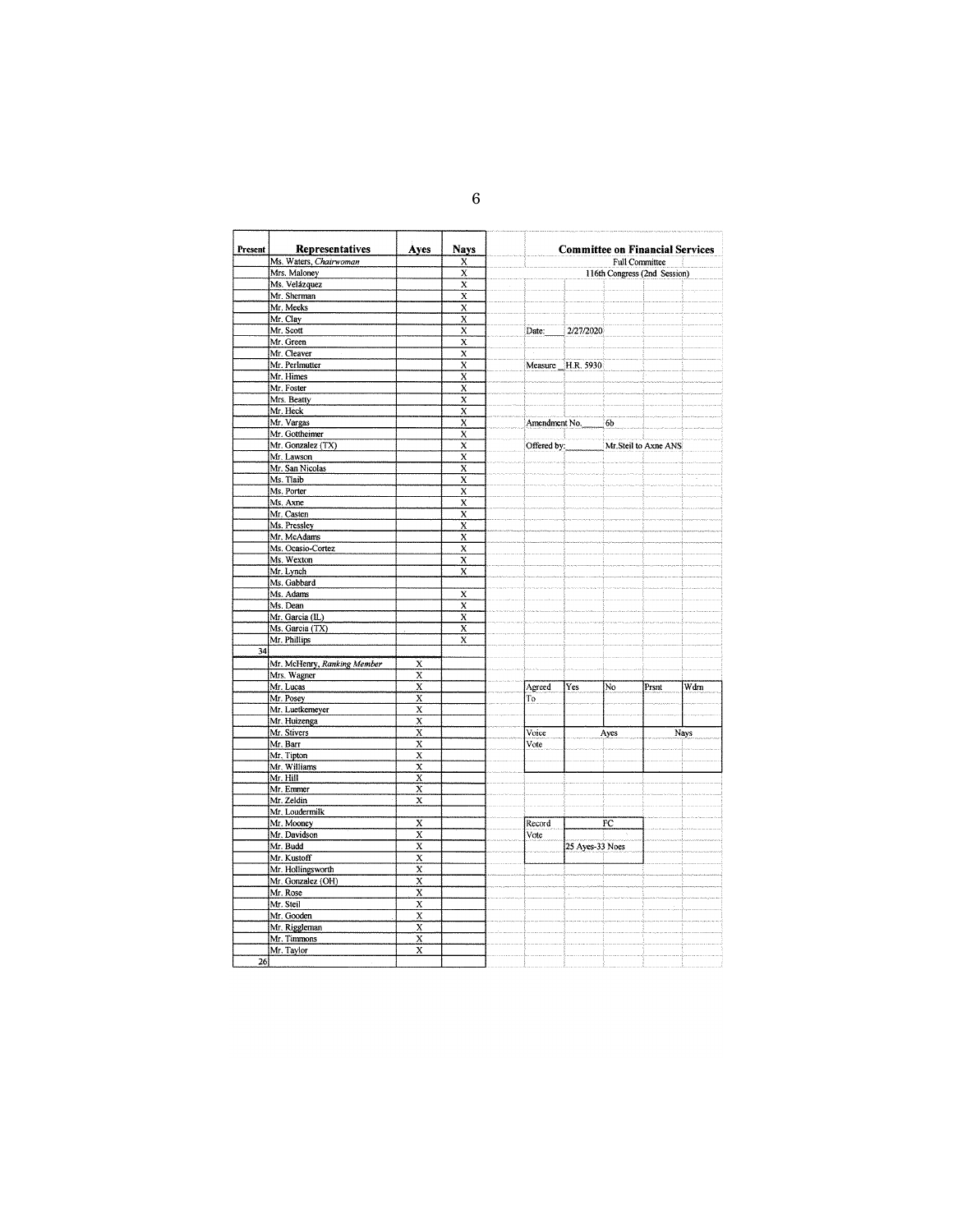| Present | Representatives<br>Ms. Waters, Chairwoman | Ayes                    | <b>Nays</b><br>X        |               | <b>Committee on Financial Services</b><br><b>Full Committee</b> |                 |                              |      |  |
|---------|-------------------------------------------|-------------------------|-------------------------|---------------|-----------------------------------------------------------------|-----------------|------------------------------|------|--|
|         | Mrs. Maloney                              |                         | X                       |               |                                                                 |                 |                              |      |  |
|         | Ms. Velázquez                             |                         | X                       |               |                                                                 |                 | 116th Congress (2nd Session) |      |  |
|         | Mr. Sherman                               |                         | X                       |               |                                                                 |                 |                              |      |  |
|         |                                           |                         |                         |               |                                                                 |                 |                              |      |  |
|         | Mr. Meeks                                 |                         | X                       |               |                                                                 |                 |                              |      |  |
|         | Mr. Clay                                  |                         | X                       |               |                                                                 |                 |                              |      |  |
|         | Mr. Scott                                 |                         | X                       | Date:         | 2/27/2020                                                       |                 |                              |      |  |
|         | Mr. Green                                 |                         | X                       |               |                                                                 |                 |                              |      |  |
|         | Mr. Cleaver                               |                         | X                       |               |                                                                 |                 |                              |      |  |
|         | Mr. Perlmutter                            |                         | X                       | Measure       | H.R. 5930                                                       |                 |                              |      |  |
|         | Mr. Himes                                 |                         | X                       |               |                                                                 |                 |                              |      |  |
|         | Mr. Foster                                |                         | $\overline{\mathbf{x}}$ |               |                                                                 |                 |                              |      |  |
|         | Mrs. Beatty                               |                         | X                       |               |                                                                 |                 |                              |      |  |
|         | Mr. Heck                                  |                         | X                       |               |                                                                 |                 |                              |      |  |
|         | Mr. Vargas                                |                         | $\overline{\mathbf{x}}$ | Amendment No. |                                                                 | 6c              |                              |      |  |
|         | Mr. Gottheimer                            |                         | X                       |               |                                                                 |                 |                              |      |  |
|         | Mr. Gonzalez (TX)                         |                         | X                       | Offered by:   |                                                                 |                 | Mr.Davidson to Axne ANS      |      |  |
|         | Mr. Lawson                                |                         | X                       |               |                                                                 |                 |                              |      |  |
|         | Mr. San Nicolas                           |                         | X                       |               |                                                                 |                 |                              |      |  |
|         | Ms. Tlaib                                 |                         | X                       |               |                                                                 |                 |                              |      |  |
|         | Ms. Porter                                |                         | X                       |               |                                                                 |                 |                              |      |  |
|         |                                           |                         |                         |               |                                                                 |                 |                              |      |  |
|         | Ms. Axne                                  |                         | X                       |               |                                                                 |                 |                              |      |  |
|         | Mr. Casten                                |                         | X                       |               |                                                                 |                 |                              |      |  |
|         | Ms. Pressley                              |                         | X                       |               |                                                                 |                 |                              |      |  |
|         | Mr. McAdams                               |                         | X                       |               |                                                                 |                 |                              |      |  |
|         | Ms. Ocasio-Cortez                         |                         | $\bar{\mathbf{x}}$      |               |                                                                 |                 |                              |      |  |
|         | Ms. Wexton                                |                         | X                       |               |                                                                 |                 |                              |      |  |
|         | Mr. Lynch                                 |                         | X                       |               |                                                                 |                 |                              |      |  |
|         | Ms. Gabbard                               |                         |                         |               |                                                                 |                 |                              |      |  |
|         | Ms. Adams                                 |                         | X                       |               |                                                                 |                 |                              |      |  |
|         | Ms. Dean                                  |                         | X                       |               |                                                                 |                 |                              |      |  |
|         | Mr. Garcia (IL)                           |                         | X                       |               |                                                                 |                 |                              |      |  |
|         | Ms. Garcia (TX)                           |                         | $\overline{\mathbf{x}}$ |               |                                                                 |                 |                              |      |  |
|         | Mr. Phillips                              |                         | X                       |               |                                                                 |                 |                              |      |  |
| 34      |                                           |                         |                         |               |                                                                 |                 |                              |      |  |
|         |                                           |                         |                         |               |                                                                 |                 |                              |      |  |
|         | Mr. McHenry, Ranking Member               | X                       |                         |               |                                                                 |                 |                              |      |  |
|         | Mrs. Wagner                               | X                       |                         |               |                                                                 |                 |                              |      |  |
|         | Mr. Lucas                                 | X                       |                         | Agreed        | Yes                                                             | No              | Prsnt                        | Wdrn |  |
|         | Mr. Posey                                 | X                       |                         | To            |                                                                 |                 |                              |      |  |
|         | Mr. Luetkemeyer                           | x                       |                         |               |                                                                 |                 |                              |      |  |
|         | Mr. Huizenga                              | X                       |                         |               |                                                                 |                 |                              |      |  |
|         | Mr. Stivers                               | X                       |                         | Voice         |                                                                 | Ayes            |                              | Nays |  |
|         | Mr. Barr                                  | X                       |                         | Vote          |                                                                 |                 |                              |      |  |
|         |                                           |                         |                         |               |                                                                 |                 |                              |      |  |
|         | Mr. Tipton                                | $\overline{\mathbf{x}}$ |                         |               |                                                                 |                 |                              |      |  |
|         | Mr. Williams                              | X                       |                         |               |                                                                 |                 |                              |      |  |
|         | Mr. Hill                                  | X                       |                         |               |                                                                 |                 |                              |      |  |
|         |                                           |                         |                         |               |                                                                 |                 |                              |      |  |
|         | Mr. Emmer                                 | $\overline{\mathbf{x}}$ |                         |               |                                                                 |                 |                              |      |  |
|         | Mr. Zeldin                                | $\overline{\mathbf{x}}$ |                         |               |                                                                 |                 |                              |      |  |
|         | Mr. Loudermilk                            |                         |                         |               |                                                                 |                 |                              |      |  |
|         | Mr. Mooney                                | X                       |                         | Record        |                                                                 | $\overline{FC}$ |                              |      |  |
|         | Mr. Davidson                              | X                       |                         | Vote          |                                                                 |                 |                              |      |  |
|         | Mr. Budd                                  | X                       |                         |               | 25 Ayes 33 Noes                                                 |                 |                              |      |  |
|         | Mr. Kustoff                               | $\overline{\mathbf{x}}$ |                         |               |                                                                 |                 |                              |      |  |
|         | Mr. Hollingsworth                         | X                       |                         |               |                                                                 |                 |                              |      |  |
|         | Mr. Gonzalez (OH)                         | X                       |                         |               |                                                                 |                 |                              |      |  |
|         | Mr. Rose                                  | $\overline{\mathbf{x}}$ |                         |               |                                                                 |                 |                              |      |  |
|         | Mr. Steil                                 | X                       |                         |               |                                                                 |                 |                              |      |  |
|         | Mr. Gooden                                | x                       |                         |               |                                                                 |                 |                              |      |  |
|         | Mr. Riggleman                             | X                       |                         |               |                                                                 |                 |                              |      |  |
|         | Mr. Timmons                               | X                       |                         |               |                                                                 |                 |                              |      |  |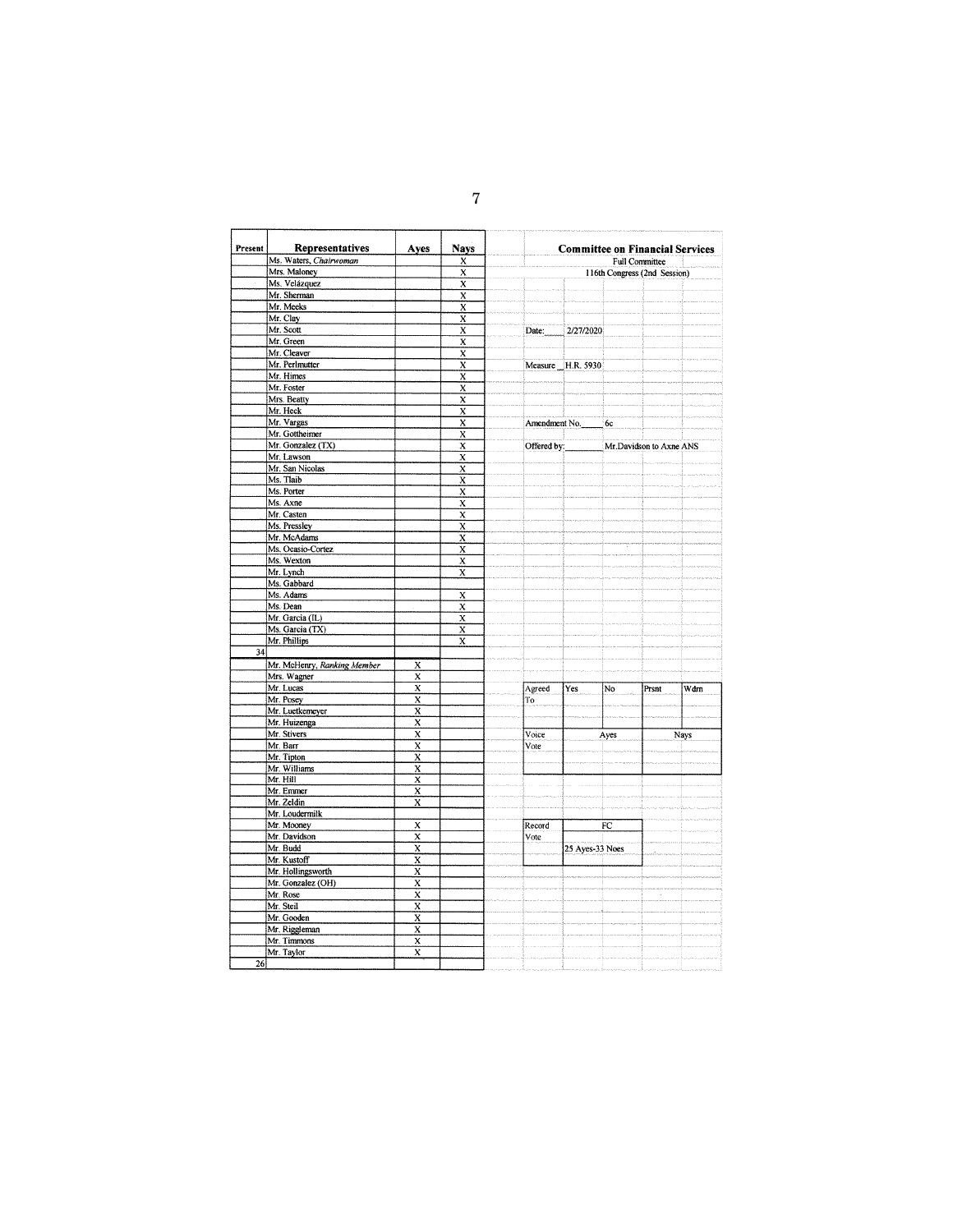| Present | Representatives             | Ayes                    | <b>Nays</b>             | <b>Committee on Financial Services</b> |                   |                              |       |      |
|---------|-----------------------------|-------------------------|-------------------------|----------------------------------------|-------------------|------------------------------|-------|------|
|         | Ms. Waters, Chairwoman      | X                       |                         |                                        |                   | Full Committee               |       |      |
|         | Mrs. Maloney                | X                       |                         |                                        |                   | 116th Congress (2nd Session) |       |      |
|         | Ms. Velázquez               | X                       |                         |                                        |                   |                              |       |      |
|         | Mr. Sherman                 | X                       |                         |                                        |                   |                              |       |      |
|         | Mr. Meeks                   | X                       |                         |                                        |                   |                              |       |      |
|         | Mr. Clay                    | X                       |                         |                                        |                   |                              |       |      |
|         | Mr. Scott                   | X                       |                         | Date:                                  | 2/27/2020         |                              |       |      |
|         | Mr. Green                   | X                       |                         |                                        |                   |                              |       |      |
|         | Mr. Cleaver                 | $\overline{\mathbf{x}}$ |                         |                                        |                   |                              |       |      |
|         | Mr. Perlmutter              | X                       |                         |                                        | Measure H.R. 5930 |                              |       |      |
|         | Mr. Himes                   | X                       |                         |                                        |                   |                              |       |      |
|         | Mr. Foster                  | X                       |                         |                                        |                   |                              |       |      |
|         | Mrs. Beatty                 | X                       |                         |                                        |                   |                              |       |      |
|         | Mr. Heck                    | X                       |                         |                                        |                   |                              |       |      |
|         | Mr. Vargas                  |                         |                         |                                        |                   |                              |       |      |
|         |                             | X                       |                         | Amendment No.                          |                   |                              |       |      |
|         | Mr. Gottheimer              | X                       |                         |                                        |                   |                              |       |      |
|         | Mr. Gonzalez (TX)           | X                       |                         | Offered by:                            |                   | Mrs. Axne- Final Passage     |       |      |
|         | Mr. Lawson                  | X                       |                         |                                        |                   |                              |       |      |
|         | Mr. San Nicolas             | X                       |                         |                                        |                   |                              |       |      |
|         | Ms. Tlaib                   | $\overline{\mathbf{x}}$ |                         |                                        |                   |                              |       |      |
|         | Ms. Porter                  | $\bar{\mathbf{x}}$      |                         |                                        |                   |                              |       |      |
|         | Ms. Axne                    | X                       |                         |                                        |                   |                              |       |      |
|         | Mr. Casten                  | $\overline{\mathbf{x}}$ |                         |                                        |                   |                              |       |      |
|         | Ms. Pressley                | X                       |                         |                                        |                   |                              |       |      |
|         | Mr. McAdams                 | X                       |                         |                                        |                   |                              |       |      |
|         | Ms. Ocasio-Cortez           | X                       |                         |                                        |                   |                              |       |      |
|         | Ms. Wexton                  | X                       |                         |                                        |                   |                              |       |      |
|         | Mr. Lynch                   | X                       |                         |                                        |                   |                              |       |      |
|         | Ms. Gabbard                 |                         |                         |                                        |                   |                              |       |      |
|         | Ms. Adams                   |                         |                         |                                        |                   |                              |       |      |
|         |                             | X                       |                         |                                        |                   |                              |       |      |
|         | Ms. Dean                    | X                       |                         |                                        |                   |                              |       |      |
|         | Mr. Garcia (IL)             | X                       |                         |                                        |                   |                              |       |      |
|         | Ms. Garcia (TX)             | $\overline{\mathbf{x}}$ |                         |                                        |                   |                              |       |      |
|         | Mr. Phillips                | X                       |                         |                                        |                   |                              |       |      |
| 34      |                             |                         |                         |                                        |                   |                              |       |      |
|         | Mr. McHenry, Ranking Member |                         | X                       |                                        |                   |                              |       |      |
|         | Mrs. Wagner                 |                         | X                       |                                        |                   |                              |       |      |
|         | Mr. Lucas                   |                         | $\overline{\mathbf{x}}$ | Agreed                                 | Yes               | No                           | Prsnt | Wdrn |
|         | Mr. Posey                   |                         | X                       | Tо                                     |                   |                              |       |      |
|         | Mr. Luetkemeyer             |                         | X                       |                                        |                   |                              |       |      |
|         | Mr. Huizenga                |                         | $\overline{\mathbf{x}}$ |                                        |                   |                              |       |      |
|         | Mr. Stivers                 |                         | X                       | Voice                                  |                   |                              |       | Nays |
|         | Mr. Barr                    |                         | X                       | Vote                                   |                   | Ayes                         |       |      |
|         | Mr. Tipton                  |                         | $\overline{\mathbf{x}}$ |                                        |                   |                              |       |      |
|         |                             |                         |                         |                                        |                   |                              |       |      |
|         | Mr. Williams                |                         | X                       |                                        |                   |                              |       |      |
|         | Mr. Hill                    |                         | x                       |                                        |                   |                              |       |      |
|         | Mr. Emmer                   |                         | X                       |                                        |                   |                              |       |      |
|         | Mr. Zeldin                  |                         | $\overline{\mathbf{x}}$ |                                        |                   |                              |       |      |
|         | Mr. Loudermilk              |                         |                         |                                        |                   |                              |       |      |
|         | Mr. Mooney                  |                         | $\overline{\mathbf{x}}$ | Record                                 |                   | $\overline{FC}$              |       |      |
|         | Mr. Davidson                |                         | X                       | Vote                                   |                   |                              |       |      |
|         | Mr. Budd                    |                         | X                       |                                        | 33 Ayes-25 Noes   |                              |       |      |
|         | Mr. Kustoff<br>$\epsilon$   |                         | X                       |                                        |                   |                              |       |      |
|         | Mr. Hollingsworth           |                         | X                       |                                        |                   |                              |       |      |
|         | Mr. Gonzalez (OH)           |                         | X                       |                                        |                   |                              |       |      |
|         | Mr. Rose                    |                         | $\overline{\mathbf{x}}$ |                                        |                   |                              |       |      |
|         | Mr. Steil                   |                         | $\overline{\mathbf{x}}$ |                                        |                   |                              |       |      |
|         | Mr. Gooden                  |                         |                         |                                        |                   |                              |       |      |
|         |                             |                         | x                       |                                        |                   |                              |       |      |
|         | Mr. Riggleman               |                         | X                       |                                        |                   |                              |       |      |
|         |                             |                         |                         |                                        |                   |                              |       |      |
|         | Mr. Timmons<br>Mr. Taylor   |                         | X<br>X                  |                                        |                   |                              |       |      |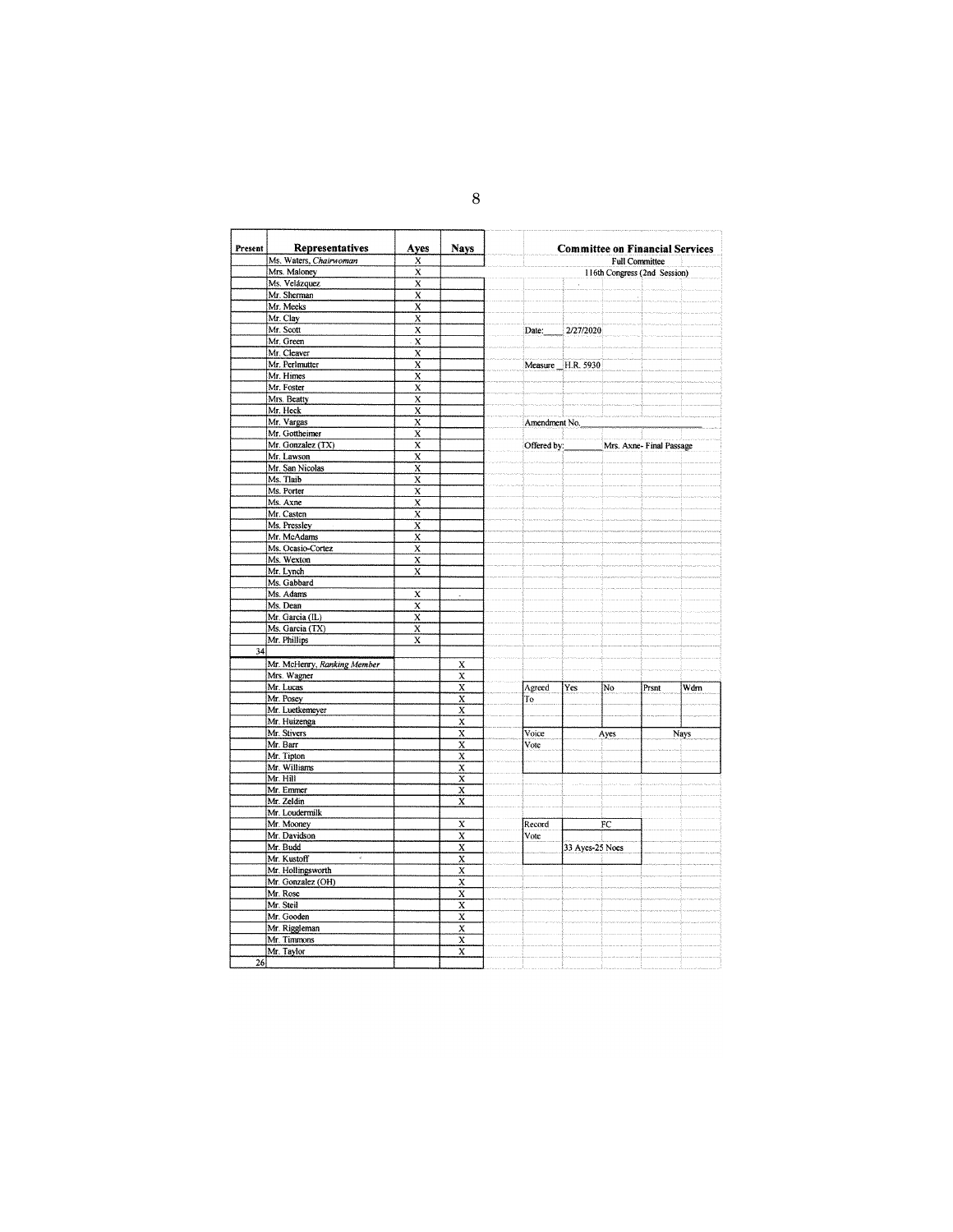## STATEMENT OF OVERSIGHT FINDINGS AND RECOMMENDATIONS OF THE COMMITTEE

In compliance with clause  $3(c)(1)$  of rule XIII and clause  $2(b)(1)$ of rule X of the Rules of the House of Representatives, the Committee's oversight findings and recommendations are reflected in the descriptive portions of this report.

### STATEMENT OF PERFORMANCE GOALS AND OBJECTIVES

Pursuant to clause  $(3)(c)$  of rule XIII of the Rules of the House of Representatives, the goal of H.R. 5930 is to ensure that the Securities and Exchange Commission (SEC) implements petitioned rulemaking that would require public companies to disclose human capital management policies, practices, and performance.

#### NEW BUDGET AUTHORITY AND CBO COST ESTIMATE

Pursuant to clause 3(c)(2) of rule XIII of the Rules of the House of Representatives and section 308(a) of the *Congressional Budget Act of 1974*, and pursuant to clause 3(c)(3) of rule XIII of the Rules of the House of Representatives and section 402 of the *Congressional Budget Act of 1974*, the Committee has received the following estimate for H.R. 5930 from the Director of the Congressional Budget Office:

> U.S. CONGRESS, CONGRESSIONAL BUDGET OFFICE, *Washington, DC, June 17, 2020.*

Hon. MAXINE WATERS,

*Chairwoman, Committee on Financial Services, House of Representatives, Washington, DC.* 

DEAR MADAM CHAIRWOMAN: The Congressional Budget Office has prepared the enclosed cost estimate for H.R. 5930, the Workforce Investment Disclosure Act of 2020.

If you wish further details on this estimate, we will be pleased to provide them. The CBO staff contact is Sofia Guo.

Sincerely,

PHILLIP L. SWAGEL,

*Director.* 

Enclosure.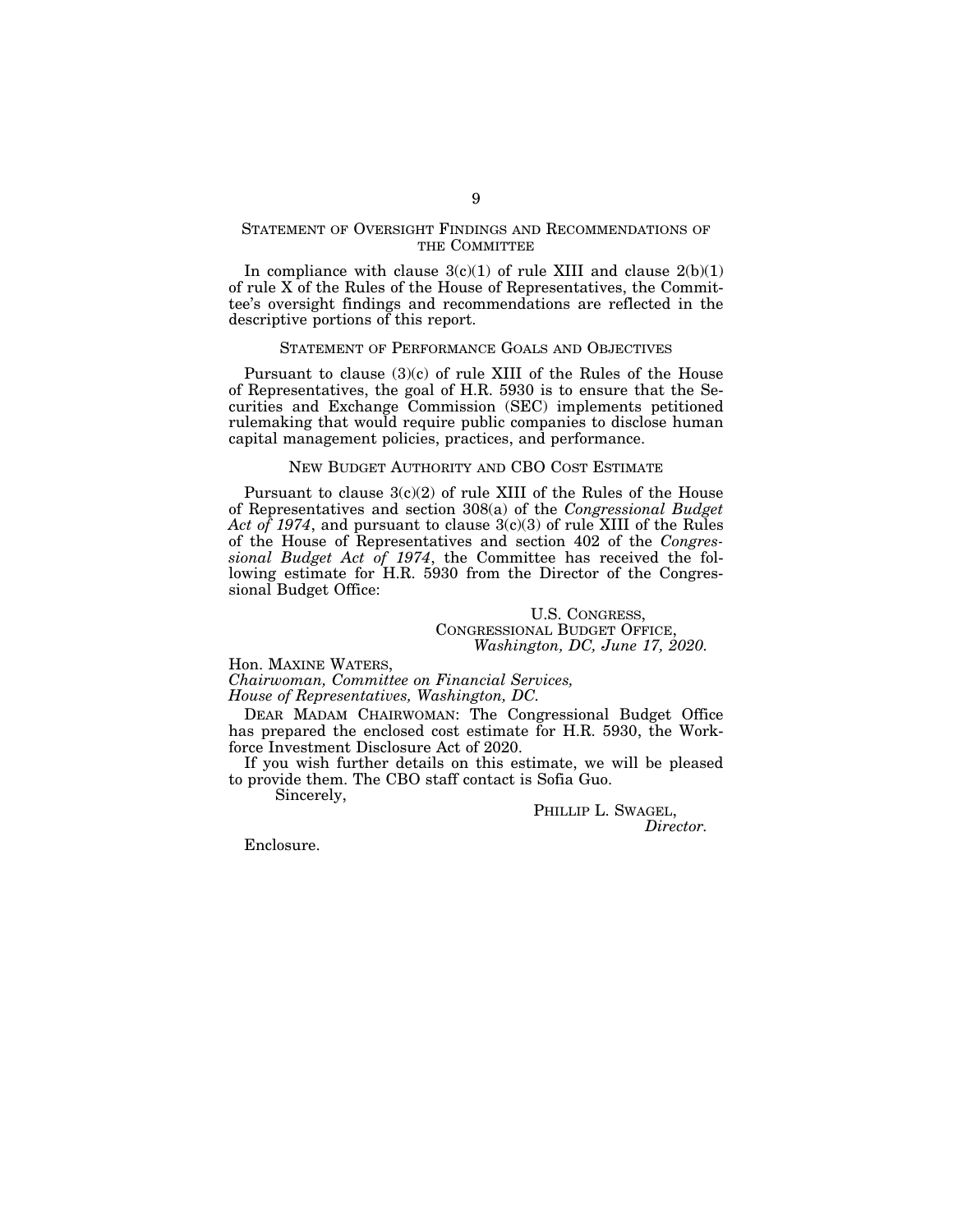| By Fiscal Year, Millions of Dollars                           | 2020 |                                     | 2020-201 2020-2030             |
|---------------------------------------------------------------|------|-------------------------------------|--------------------------------|
| Direct Spending (Outlays)                                     |      |                                     |                                |
| Revenues                                                      |      |                                     | o                              |
| Increase or Decrease (-)<br>in the Deficit                    |      |                                     |                                |
| Spending Subject to<br>Appropriation (Outlays)                |      |                                     | not estimated                  |
| Statutory pay-as-you-go<br>procedures apply?                  | No   | <b>Mandate Effect:</b>              |                                |
| Increases on-budget deficits in any                           |      | Contains intergovernmental mandate? | No                             |
| of the four consecutive 10-year<br>periods beginning in 2031? | No   | Contains private-sector mandate?    | Yes, Under<br><b>Threshold</b> |

H.R. 5930 would require public companies to disclose in their annual reports to the Securities and Exchange Commission (SEC) certain policies, practices, and performance information related to human capital management, including data on workforce demographics, skills, and compensation. The bill would require the SEC to issue final rules on those requirements and to report to the Congress on various disclosures of workforce-related data.

CBO estimates that implementing the reporting requirements would cost the SEC \$1 million over the 2020–2025 period. However, because the SEC is authorized to collect fees each year to offset its annual appropriation, CBO expects that any net change in discretionary spending over the 2020–2025 period would be negligible, assuming appropriation actions consistent with that authority.

H.R. 5930 contains private-sector mandates as defined in the Unfunded Mandates Reform Act (UMRA). CBO estimates that the cost to comply with those mandates would be small and would not exceed the threshold established in UMRA (\$168 million in 2020, adjusted annually for inflation).

H.R. 5930 would impose a mandate on publicly traded companies by requiring them to annually disclose to the SEC their policies regarding human capital management. The incremental cost of the mandate would be small because the mandated entities already collect or possess the information to be reported under the bill and would use an established reporting process.

If the SEC increased fees to offset the costs associated with implementing the bill, H.R. 5930 would increase the cost of an existing mandate on private entities required to pay those fees. CBO estimates that the incremental cost of that mandate would be small.

H.R. 5930 contains no intergovernmental mandates as defined in UMRA.

The CBO staff contacts for this estimate are Sofia Guo (for federal costs) and Rachel Austin (for mandates). The estimate was reviewed by H. Samuel Papenfuss, Deputy Director of Budget Analysis.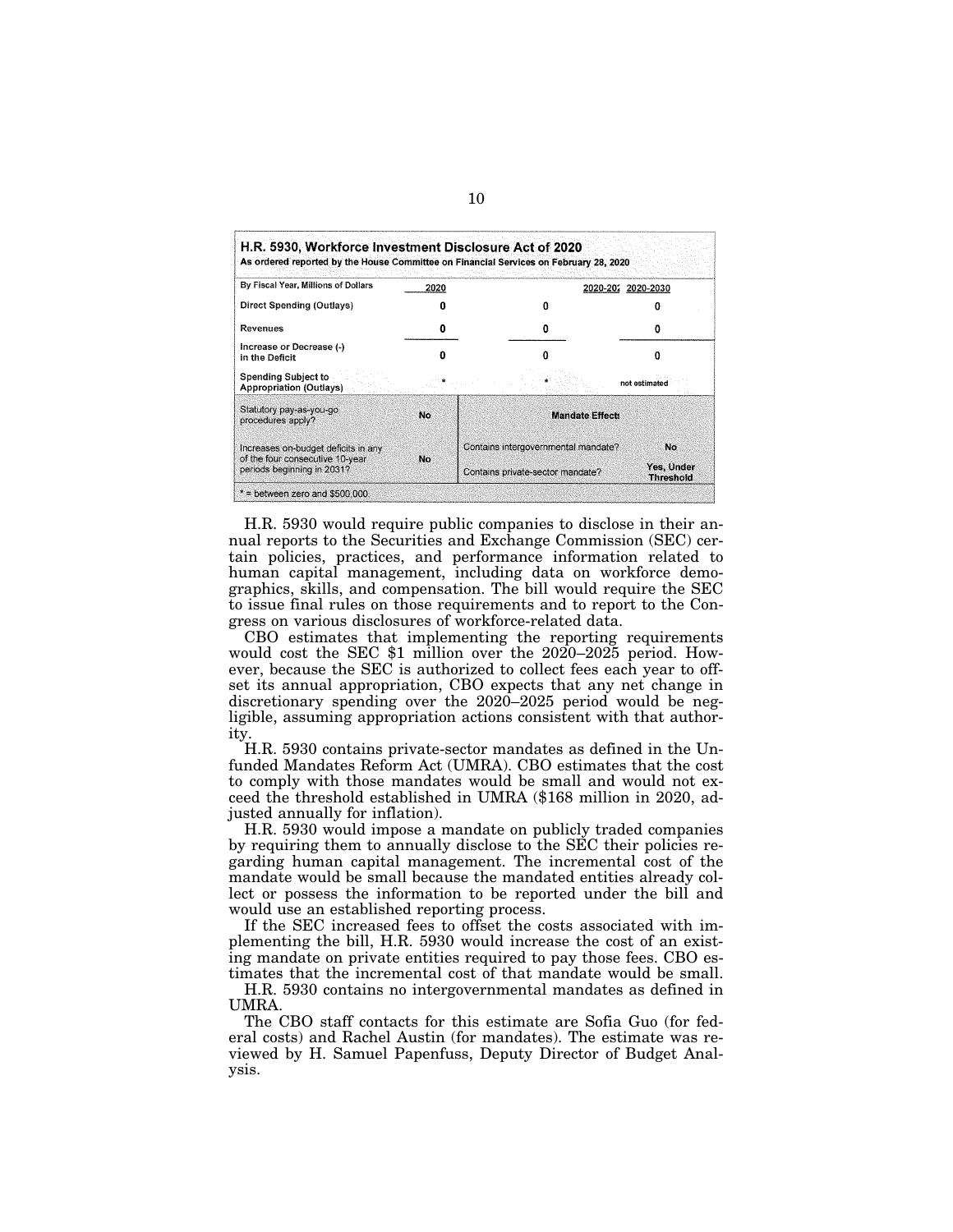#### COMMITTEE COST ESTIMATE

Clause  $3(d)(1)$  of rule XIII of the Rules of the House of Representatives requires an estimate and a comparison of the costs that would be incurred in carrying out H.R. 5930. However, clause  $3(d)(2)(B)$  of that rule provides that this requirement does not apply when the committee has included in its report a timely submitted cost estimate of the bill prepared by the Director of the Congressional Budget Office under section 402 of the *Congressional Budget Act*.

### UNFUNDED MANDATE STATEMENT

Pursuant to Section 423 of the *Congressional Budget and Impoundment Control Act* (as amended by Section 101(a)(2) of the *Unfunded Mandates Reform Act*, Pub. L. 104–4), the Committee adopts as its own the estimate of federal mandates regarding H.R. 5930, as amended, prepared by the Director of the Congressional Budget Office.

#### ADVISORY COMMITTEE

No advisory committees within the meaning of section 5(b) of the Federal Advisory Committee Act were created by this legislation.

#### APPLICATION OF LAW TO THE LEGISLATIVE BRANCH

Pursuant to section 102(b)(3) of the *Congressional Accountability Act*, Pub. L. No. 104–1, H.R. 5930, as amended, does not apply to terms and conditions of employment or to access to public services or accommodations within the legislative branch.

### EARMARK STATEMENT

In accordance with clause 9 of rule XXI of the Rules of the House of Representatives, H.R. 5930 does not contain any congressional earmarks, limited tax benefits, or limited tariff benefits as described in clauses  $9(e)$ ,  $9(f)$ , and  $9(g)$  of rule XXI.

### DUPLICATION OF FEDERAL PROGRAMS

Pursuant to clause 3(c)(5) of rule XIII of the Rules of the House of Representatives, the Committee states that no provision of H.R. 5930 establishes or reauthorizes a program of the Federal Government known to be duplicative of another federal program, a program that was included in any report from the Government Accountability Office to Congress pursuant to section 21 of Public Law 111–139, or a program related to a program identified in the most recent Catalog of Federal Domestic Assistance.

### CHANGES TO EXISTING LAW

In compliance with clause 3(e) of rule XIII of the Rules of the House of Representatives, changes in existing law made by the bill, H.R. 5930, as reported, are shown as follows:

### CHANGES IN EXISTING LAW MADE BY THE BILL, AS REPORTED

In compliance with clause 3(e) of rule XIII of the Rules of the House of Representatives, changes in existing law made by the bill,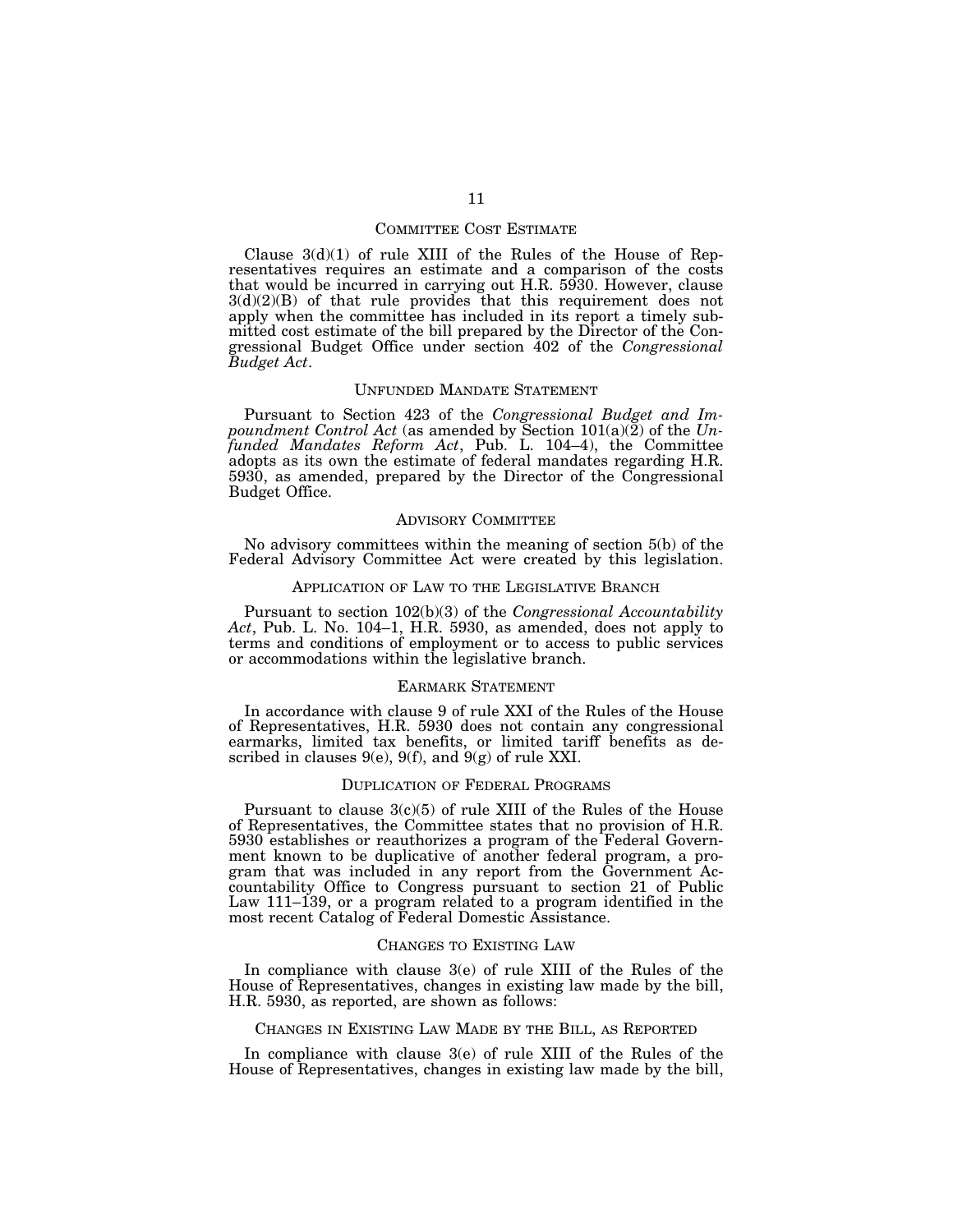as reported, are shown as follows (new matter is printed in italics and existing law in which no change is proposed is shown in roman):

## **SECURITIES EXCHANGE ACT OF 1934**

## TITLE I—REGULATION OF SECURITIES EXCHANGES

\* \* \* \* \* \* \*

#### PERIODICAL AND OTHER REPORTS

SEC. 13. (a) Every issuer of a security registered pursuant to section 12 of this title shall file with the Commission, in accordance with such rules and regulations as the Commission may prescribe as necessary or appropriate for the proper protection of investors and to insure fair dealing in the security—

(1) such information and documents (and such copies thereof) as the Commission shall require to keep reasonably current the information and documents required to be included in or filed with an application or registration statement filed pursuant to section 12, except that the Commission may not require the filing of any material contract wholly executed before July 1, 1962.

(2) such annual reports (and such copies thereof), certified if required by the rules and regulations of the Commission by independent public accountants, and such quarterly reports (and such copies thereof), as the Commission may prescribe.

Every issuer of a security registered on a national securities exchange shall also file a duplicate original of such information, documents, and reports with the exchange. In any registration statement, periodic report, or other reports to be filed with the Commission, an emerging growth company need not present selected financial data in accordance with section 229.301 of title 17, Code of Federal Regulations, for any period prior to the earliest audited period presented in connection with its first registration statement that became effective under this Act or the Securities Act of 1933 and, with respect to any such statement or reports, an emerging growth company may not be required to comply with any new or revised financial accounting standard until such date that a company that is not an issuer (as defined under section 2(a) of the Sarbanes-Oxley Act of 2002 (15 U.S.C. 7201(a))) is required to comply with such new or revised accounting standard, if such standard applies to companies that are not issuers.

(b)(1) The Commission may prescribe, in regard to reports made pursuant to this title, the form or forms in which the required information shall be set forth, the items or details to be shown in the balance sheet and the earnings statement, and the methods to be followed in the preparation of reports, in the appraisal or valuation of assets and liabilities, in the determination of depreciation and depletion, in the differentiation of recurring and nonrecurring income, in the differentiation of investment and operating income, and in the preparation, where the Commission deems it necessary or desirable, of separate and/or consolidated balance sheets or income accounts of any person directly or indirectly controlling or controlled by the issuer, or any person under direct or indirect com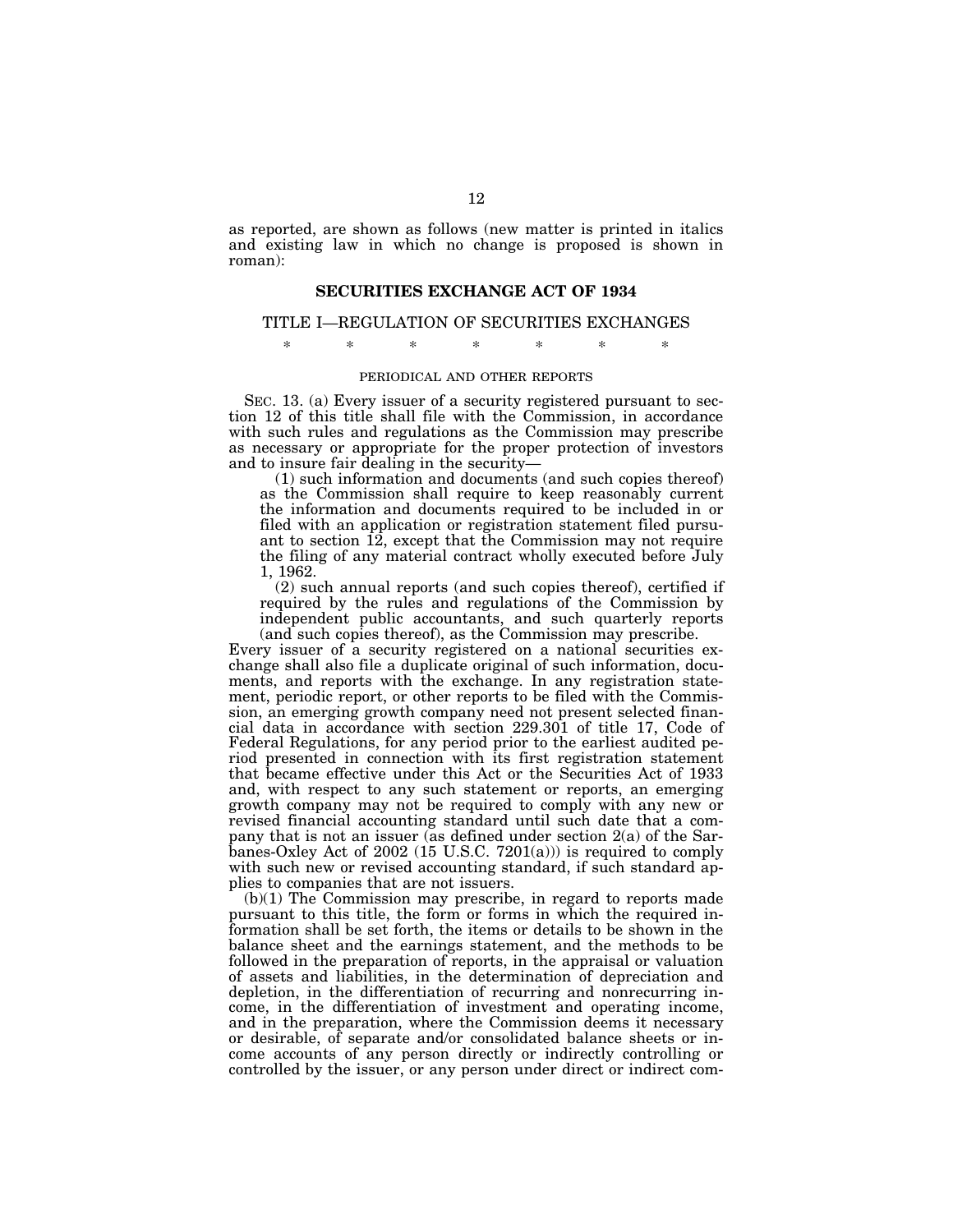mon control with the issuer; but in the case of the reports of any person whose methods of accounting are prescribed under the provisions of any law of the United States, or any rule or regulation thereunder, the rules and regulations of the Commission with respect to reports shall not be inconsistent with the requirements imposed by such law or rule or regulation in respect of the same subject matter (except that such rules and regulations of the Commission may be inconsistent with such requirements to the extent that the Commission determines that the public interest or the protection of investors so requires).

(2) Every issuer which has a class of securities registered pursuant to section 12 of this title and every issuer which is required to file reports pursuant to section 15(d) of this title shall—

(A) make and keep books, records, and accounts, which, in reasonable detail, accurately and fairly reflect the transactions and dispositions of the assets of the issuer;

(B) devise and maintain a system of internal accounting controls sufficient to provide reasonable assurances that—

(i) transactions are executed in accordance with management's general or specific authorization;

(ii) transactions are recorded as necessary (I) to permit preparation of financial statements in conformity with generally accepted accounting principles or any other criteria applicable to such statements, and (II) to maintain accountability for assets;

(iii) access to assets is permitted only in accordance with management's general or specific authorization; and

(iv) the recorded accountability for assets is compared with the existing assets at reasonable intervals and appropriate action is taken with respect to any differences; and

 $(C)$  notwithstanding any other provision of law, pay the allocable share of such issuer of a reasonable annual accounting support fee or fees, determined in accordance with section 109 of the Sarbanes-Oxley Act of 2002.

(3)(A) With respect to matters concerning the national security of the United States, no duty or liability under paragraph (2) of this subsection shall be imposed upon any person acting in cooperation with the head of any Federal department or agency responsible for such matters if such act in cooperation with such head of a department or agency was done upon the specific, written directive of the head of such department or agency pursuant to Presidential authority to issue such directives. Each directive issued under this paragraph shall set forth the specific facts and circumstances with respect to which the provisions of this paragraph are to be invoked. Each such directive shall, unless renewed in writing, expire one year after the date of issuance.

(B) Each head of a Federal department or agency of the United States who issues a directive pursuant to this paragraph shall maintain a complete file of all such directives and shall, on October 1 of each year, transmit a summary of matters covered by such directives in force at any time during the previous year to the Permanent Select Committee on Intelligence of the House of Representatives and the Select Committee on Intelligence of the Senate.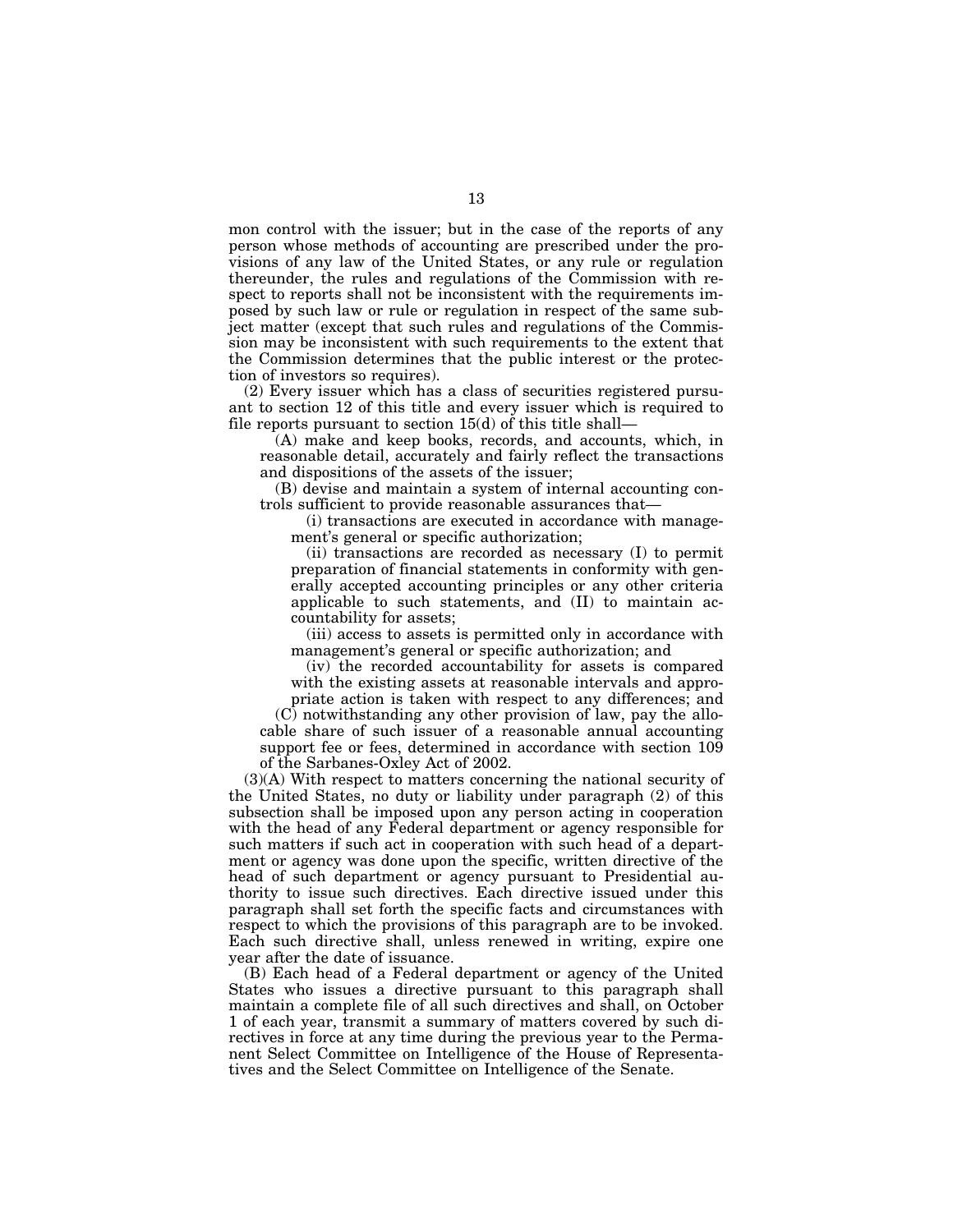(4) No criminal liability shall be imposed for failing to comply with the requirements of paragraph (2) of this subsection except as provided in paragraph (5) of this subsection.

(5) No person shall knowingly circumvent or knowingly fail to implement a system of internal accounting controls or knowingly falsify any book, record, or account described in paragraph (2).

(6) Where an issuer which has a class of securities registered pursuant to section 12 of this title or an issuer which is required to file reports pursuant to section 15(d) of this title holds 50 per centum or less of the voting power with respect to a domestic or foreign firm, the provisions of paragraph (2) require only that the issuer proceed in good faith to use its influence, to the extent reasonable under the issuer's circumstances, to cause such domestic or foreign firm to devise and maintain a system of internal accounting controls consistent with paragraph (2). Such circumstances include the relative degree of the issuer's ownership of the domestic or foreign firm and the laws and practices governing the business operations of the country in which such firm is located. An issuer which demonstrates good faith efforts to use such influence shall be conclusively presumed to have complied with the requirements of paragraph (2).

(7) For the purpose of paragraph (2) of this subsection, the terms "reasonable assurances" and "reasonable detail" mean such level of detail and degree of assurance as would satisfy prudent officials in the conduct of their own affairs.

(c) If in the judgment of the Commission any report required under subsection (a) is inapplicable to any specified class or classes of issuers, the Commission shall require in lieu thereof the submission of such reports of comparable character as it may deem applicable to such class or classes of issuers.

 $(d)(1)$  Any person who, after acquiring directly or indirectly the beneficial ownership of any equity security of a class which is registered pursuant to section  $12$  of this title, or any equity security of an insurance company which would have been required to be so registered except for the exemption contained in section  $12(g)(2)(G)$ of this title, or any equity security issued by a closed-end investment company registered under the Investment Company Act of 1940 or any equity security issued by a Native Corporation pursuant to section 37(d)(6) of the Alaska Native Claims Settlement Act, or otherwise becomes or is deemed to become a beneficial owner of any of the foregoing upon the purchase or sale of a security-based swap that the Commission may define by rule, and is directly or indirectly the beneficial owner of more than 5 per centum of such class shall, within ten days after such acquisition or within such shorter time as the Commission may establish by rule, file with the Commission, a statement containing such of the following information, and such additional information, as the Commission may by rules and regulations, prescribe as necessary or appropriate in the public interest or for the protection of investors—

(A) the background, and identity, residence, and citizenship of, and the nature of such beneficial ownership by, such person and all other persons by whom or on whose behalf the purchases have been or are to be effected;

(B) the source and amount of the funds or other consideration used or to be used in making the purchases, and if any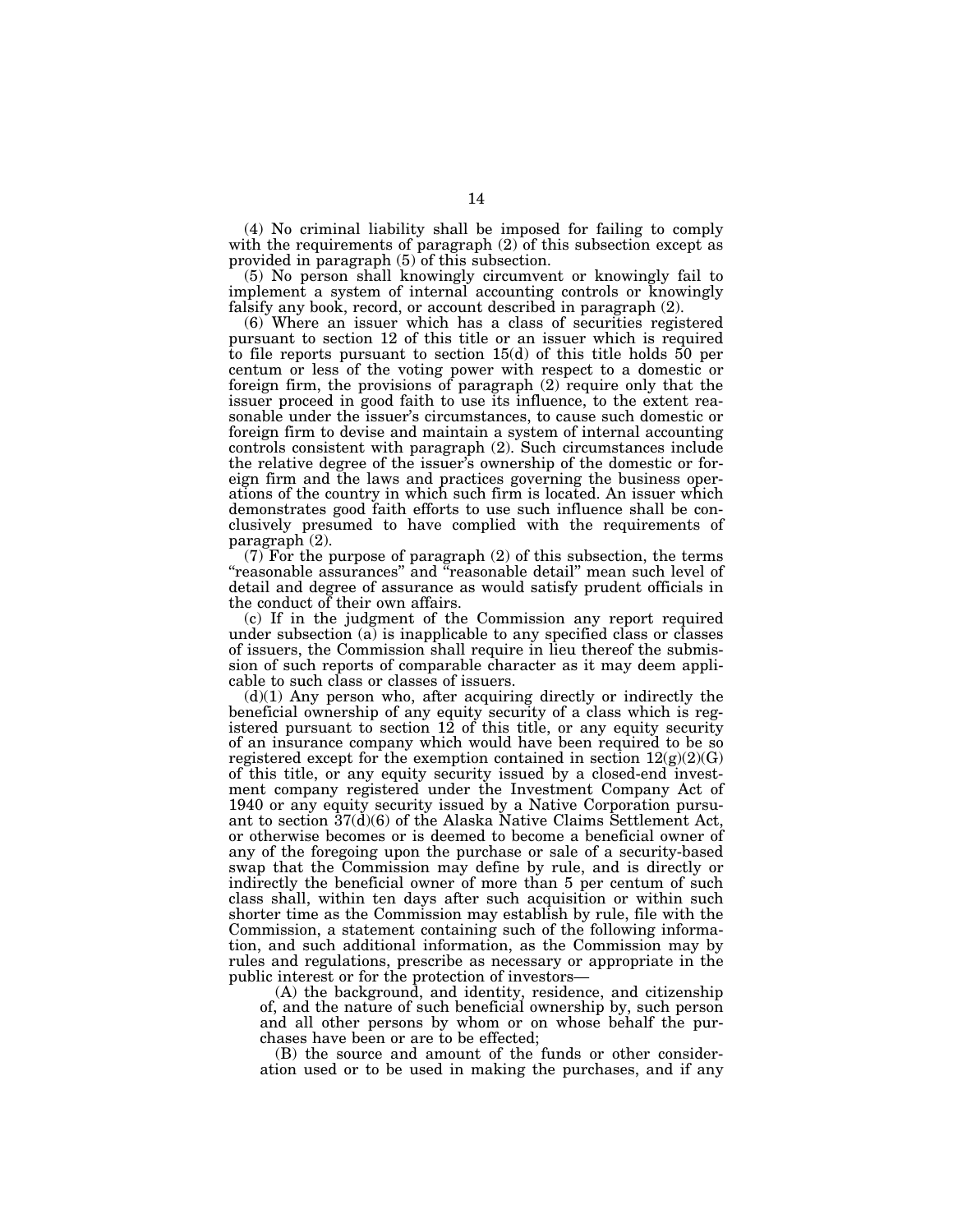part of the purchase price is represented or is to be represented by funds or other consideration borrowed or otherwise obtained for the purpose of acquiring, holding, or trading such security, a description of the transaction and the names of the parties thereto, except that where a source of funds is a loan made in the ordinary course of business by a bank, as defined in section  $3(a)(6)$  of this title, if the person filing such statement so requests, the name of the bank shall not be made available to the public;

(C) if the purpose of the purchases or prospective purchases is to acquire control of the business of the issuer of the securities any plans or proposals which such persons may have to liquidate such issuer, to sell its assets to or merge it with any other persons, or to make any other major change in its business or corporate structure;

(D) the number of shares of such security which are beneficially owned, and the number of shares concerning which there is a right to acquire, directly or indirectly, by (i) such person, and (ii) by each associate of such person, giving the background, identity, residence, and citizenship of each such associate; and

(E) information as to any contracts, arrangements, or understandings with any person with respect to any securities of the issuer, including but not limited to transfer of any of the securities, joint ventures, loan or option arrangements, puts or calls, guaranties of loans, guaranties against loss or guaranties of profits, division of losses or profits, or the giving or withholding of proxies, naming the persons with whom such contracts, arrangements, or understandings have been entered into, and giving the details thereof.

(2) If any material change occurs in the facts set forth in the statement filed with the Commission, an amendment shall be filed with the Commission, in accordance with such rules and regulations as the Commission may prescribe as necessary or appropriate in the public interest or for the protection of investors.

(3) When two or more persons act as a partnership, limited partnership, syndicate, or other group for the purpose of acquiring, holding, or disposing of securities of an issuer, such syndicate or group shall be deemed a ''person'' for the purposes of this subsection.

(4) In determining, for purposes of this subsection, any percentage of a class of any security, such class shall be deemed to consist of the amount of the outstanding securities of such class, exclusive of any securities of such class held by or for the account of the issuer or a subsidiary of the issuer.

(5) The Commission, by rule or regulation or by order, may permit any person to file in lieu of the statement required by paragraph (1) of this subsection or the rules and regulations thereunder, a notice stating the name of such person, the number of shares of any equity securities subject to paragraph (1) which are owned by him, the date of their acquisition and such other information as the Commission may specify, if it appears to the Commission that such securities were acquired by such person in the ordinary course of his business and were not acquired for the purpose of and do not have the effect of changing or influencing the control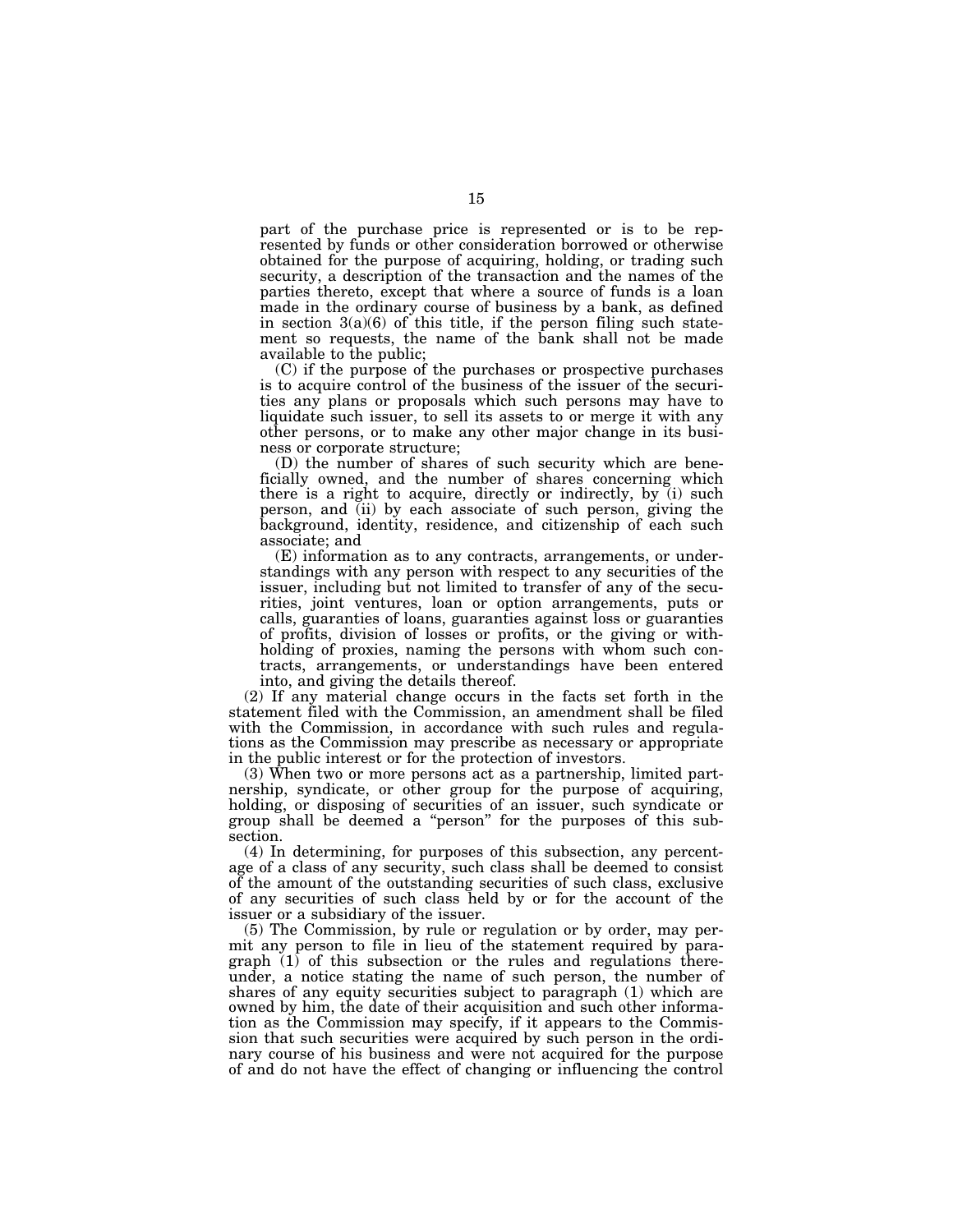of the issuer nor in connection with or as a participant in any transaction having such purpose or effect.

(6) The provisions of this subsection shall not apply to—

(A) any acquisition or offer to acquire securities made or proposed to be made by means of a registration statement under the Securities Act of 1933;

(B) any acquisition of the beneficial ownership of a security which, together with all other acquisitions by the same person of securities of the same class during the preceding twelve months, does not exceed 2 per centum of that class;

(C) any acquisition of an equity security by the issuer of such security;

(D) any acquisition or proposed acquisition of a security which the Commission, by rules or regulations or by order, shall exempt from the provisions of this subsection as not entered into for the purpose of, and not having the effect of, changing or influencing the control of the issuer or otherwise as not comprehended within the purposes of this subsection.

 $(e)(1)$  It shall be unlawful for an issuer which has a class of equity securities registered pursuant to section 12 of this title, or which is a closed-end investment company registered under the Investment Company Act of 1940, to purchase any equity security issued by it if such purchase is in contravention of such rules and regulations as the Commission, in the public interest or for the protection of investors, may adopt (A) to define acts and practices which are fraudulent, deceptive, or manipulative, and (B) to prescribe means reasonably designed to prevent such acts and practices. Such rules and regulations may require such issuer to provide holders of equity securities of such class with such information relating to the reasons for such purchase, the source of funds, the number of shares to be purchased, the price to be paid for such securities, the method of purchase, and such additional information, as the Commission deems necessary or appropriate in the public interest or for the protection of investors, or which the Commission deems to be material to a determination whether such security should be sold.

(2) For the purpose of this subsection, a purchase by or for the issuer or any person controlling, controlled by, or under common control with the issuer, or a purchase subject to control of the issuer or any such person, shall be deemed to be a purchase by the issuer. The Commission shall have power to make rules and regulations implementing this paragraph in the public interest and for the protection of investors, including exemptive rules and regulations covering situations in which the Commission deems it unnecessary or inappropriate that a purchase of the type described in this paragraph shall be deemed to be a purchase by the issuer for purposes of some or all of the provisions of paragraph (1) of this subsection.

(3) At the time of filing such statement as the Commission may require by rule pursuant to paragraph (1) of this subsection, the person making the filing shall pay to the Commission a fee at a rate that, subject to paragraph  $(4)$ , is equal to \$92 per \$1,000,000 of the value of securities proposed to be purchased. The fee shall be reduced with respect to securities in an amount equal to any fee paid with respect to any securities issued in connection with the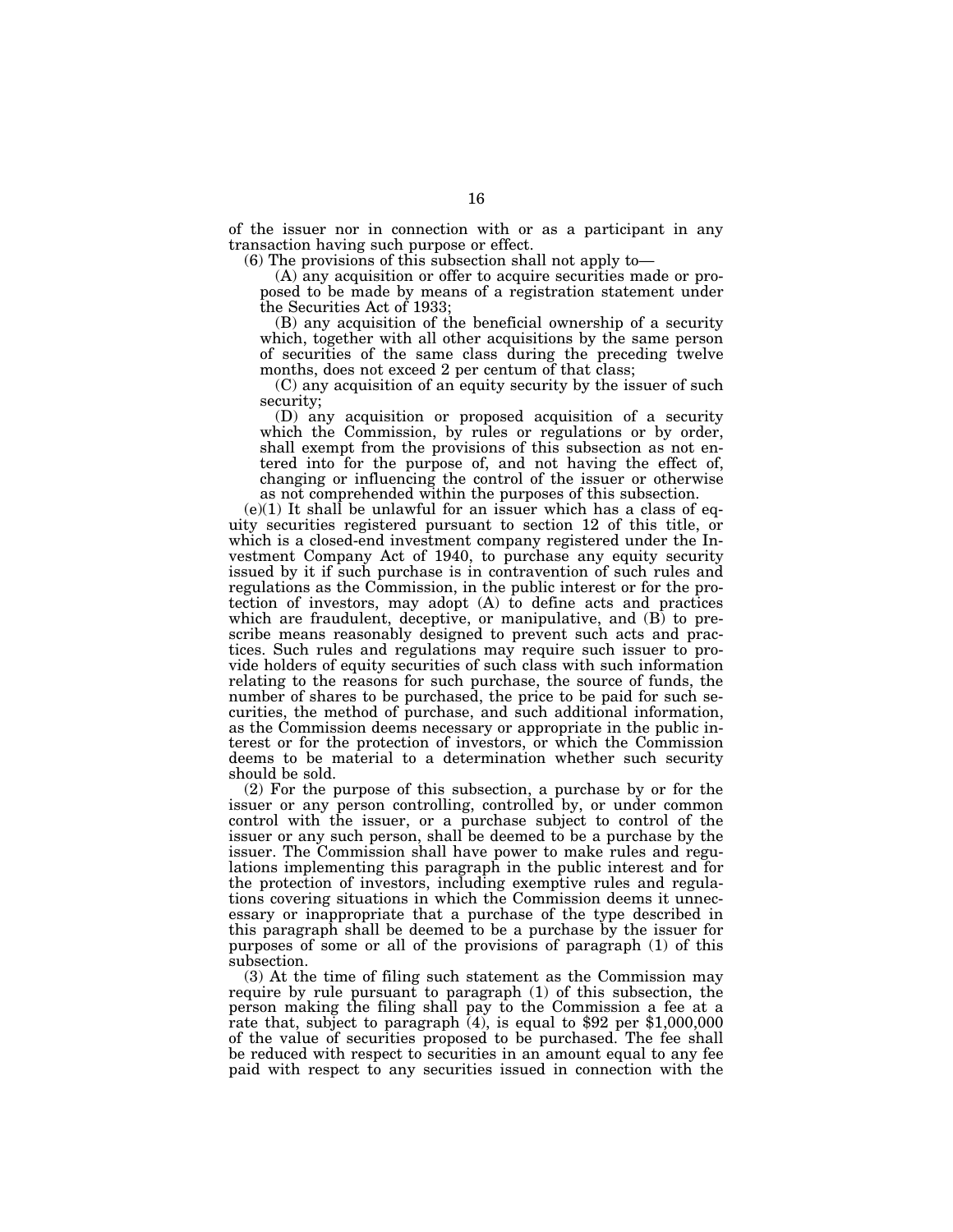proposed transaction under section 6(b) of the Securities Act of 1933, or the fee paid under that section shall be reduced in an amount equal to the fee paid to the Commission in connection with such transaction under this paragraph.

(4) ANNUAL ADJUSTMENT.—For each fiscal year, the Commission shall by order adjust the rate required by paragraph (3) for such fiscal year to a rate that is equal to the rate (expressed in dollars per million) that is applicable under section 6(b) of the Securities Act of 1933 for such fiscal year.

(5) FEE COLLECTIONS.—Fees collected pursuant to this subsection for fiscal year 2012 and each fiscal year thereafter shall be deposited and credited as general revenue of the Treasury and shall not be available for obligation.

(6) EFFECTIVE DATE; PUBLICATION.—In exercising its authority under this subsection, the Commission shall not be required to comply with the provisions of section 553 of title 5, United States Code. An adjusted rate prescribed under paragraph (4) shall be published and take effect in accordance with section 6(b) of the Securities Act of 1933 (15 U.S.C. 77f(b)).

(7) PRO RATA APPLICATION.—The rates per \$1,000,000 required by this subsection shall be applied pro rata to amounts and balances of less than \$1,000,000.

(f)(1) Every institutional investment manager which uses the mails, or any means or instrumentality of interstate commerce in the course of its business as an institutional investment manager and which exercises investment discretion with respect to accounts holding equity securities of a class described in section  $13(d)(1)$  of this title having an aggregate fair market value on the last trading day in any of the preceding twelve months of at least \$100,000,000 or such lesser amount (but in no case less than \$10,000,000) as the Commission, by rule, may determine, shall file reports with the Commission in such form, for such periods, and at such times after the end of such periods as the Commission, by rule, may prescribe, but in no event shall such reports be filed for periods longer than one year or shorter than one quarter. Such reports shall include for each such equity security held on the last day of the reporting period by accounts (in aggregate or by type as the Commission, by rule, may prescribe) with respect to which the institutional investment manager exercises investment discretion (other than securities held in amounts which the Commission, by rule, determines to be insignificant for purposes of this subsection), the name of the issuer and the title, class, CUSIP number, number of shares or principal amount, and aggregate fair market value of each such security. Such reports may also include for accounts (in aggregate or by type) with respect to which the institutional investment manager exercises investment discretion such of the following information as the Commission, by rule, prescribes—

(A) the name of the issuer and the title, class, CUSIP number, number of shares or principal amount, and aggregate fair market value or cost or amortized cost of each other security (other than an exempted security) held on the last day of the reporting period by such accounts;

(B) the aggregate fair market value or cost or amortized cost of exempted securities (in aggregate or by class) held on the last day of the reporting period by such accounts;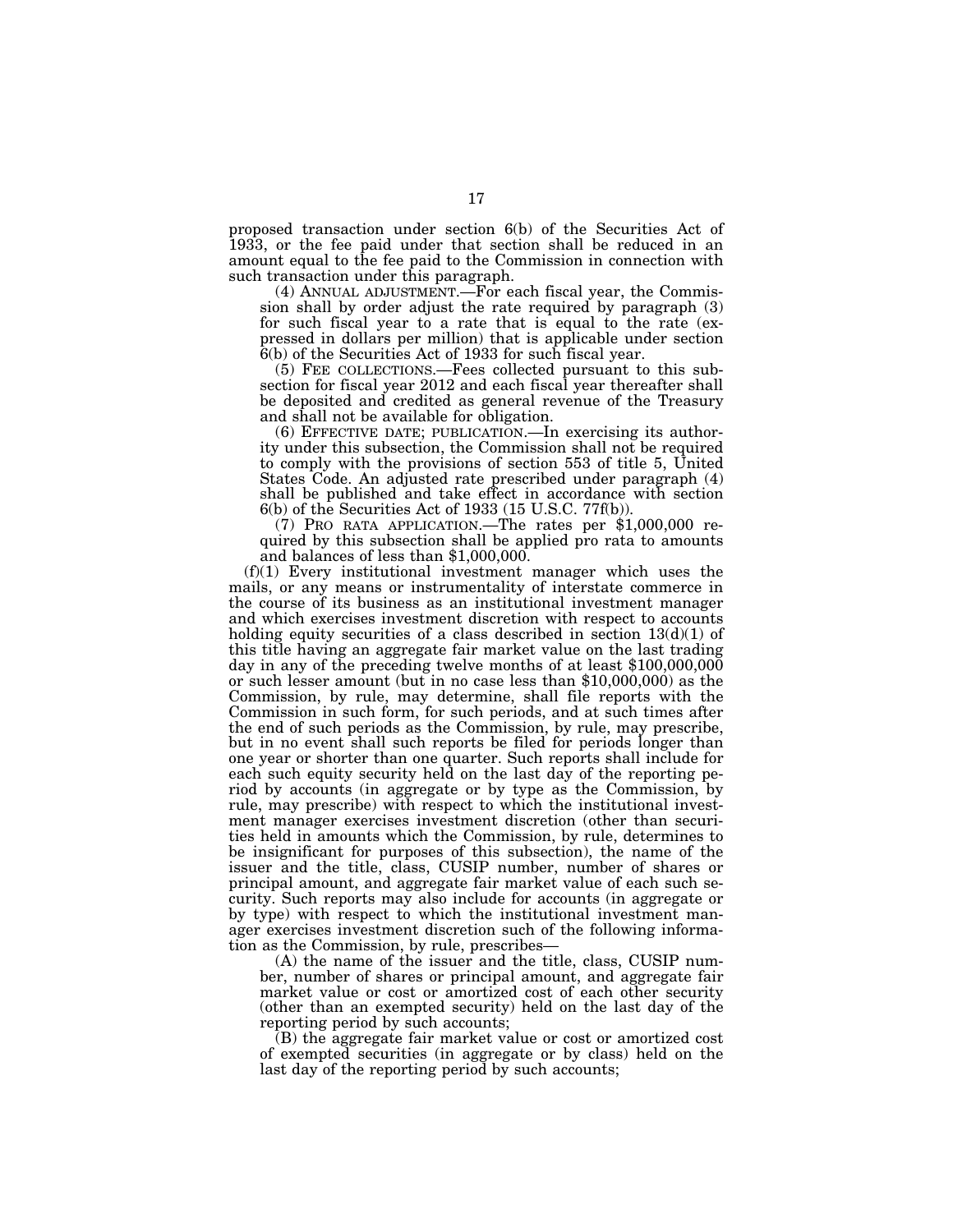(C) the number of shares of each equity security of a class described in section 13(d)(1) of this title held on the last day of the reporting period by such accounts with respect to which the institutional investment manager possesses sole or shared authority to exercise the voting rights evidenced by such securities;

(D) the aggregate purchases and aggregate sales during the reporting period of each security (other than an exempted secu-

rity) effected by or for such accounts; and<br>(E) with respect to any transaction or series of transactions having a market value of at least \$500,000 or such other amount as the Commission, by rule, may determine, effected during the reporting period by or for such accounts in any equity security of a class described in section  $13(d)(1)$  of this title—

(i) the name of the issuer and the title, class, and CUSIP number of the security;

(ii) the number of shares or principal amount of the security involved in the transaction;

(iii) whether the transaction was a purchase or sale;

(iv) the per share price or prices at which the transaction was effected;

(v) the date or dates of the transaction;

(vi) the date or dates of the settlement of the transaction;

(vii) the broker or dealer through whom the transaction was effected;

(viii) the market or markets in which the transaction was effected; and

(ix) such other related information as the Commission, by rule, may prescribe.

(2) The Commission shall prescribe rules providing for the public disclosure of the name of the issuer and the title, class, CUSIP number, aggregate amount of the number of short sales of each security, and any additional information determined by the Commission following the end of the reporting period. At a minimum, such public disclosure shall occur every month.

(3) The Commission, by rule or order, may exempt, conditionally or unconditionally, any institutional investment manager or security or any class of institutional investment managers or securities from any or all of the provisions of this subsection or the rules thereunder.

(4) The Commission shall make available to the public for a reasonable fee a list of all equity securities of a class described in section 13(d)(1) of this title, updated no less frequently than reports are required to be filed pursuant to paragraph (1) of this subsection. The Commission shall tabulate the information contained in any report filed pursuant to this subsection in a manner which will, in the view of the Commission, maximize the usefulness of the information to other Federal and State authorities and the public. Promptly after the filing of any such report, the Commission shall make the information contained therein conveniently available to the public for a reasonable fee in such form as the Commission, by rule, may prescribe, except that the Commission, as it determines to be necessary or appropriate in the public interest or for the pro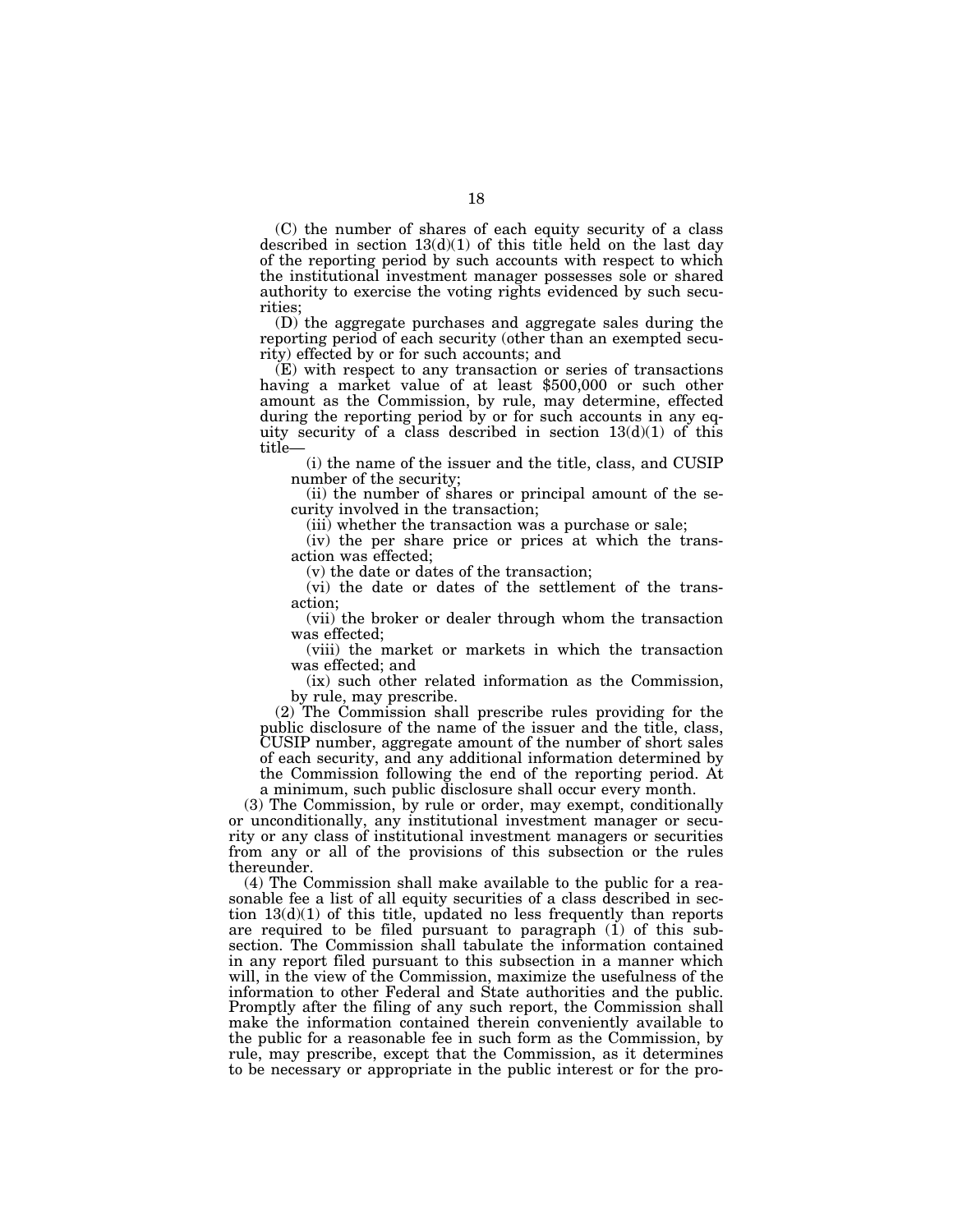tection of investors, may delay or prevent public disclosure of any such information in accordance with section 552 of title 5, United States Code. Notwithstanding the preceding sentence, any such information identifying the securities held by the account of a natural person or an estate or trust (other than a business trust or investment company) shall not be disclosed to the public.

(5) In exercising its authority under this subsection, the Commission shall determine (and so state) that its action is necessary or appropriate in the public interest and for the protection of investors or to maintain fair and orderly markets or, in granting an exemption, that its action is consistent with the protection of investors and the purposes of this subsection. In exercising such authority the Commission shall take such steps as are within its power, including consulting with the Comptroller General of the United States, the Director of the Office of Management and Budget, the appropriate regulatory agencies, Federal and State authorities which, directly or indirectly, require reports from institutional investment managers of information substantially similar to that called for by this subsection, national securities exchanges, and registered securities associations, (A) to achieve uniform, centralized reporting of information concerning the securities holdings of and transactions by or for accounts with respect to which institutional investment managers exercise investment discretion, and (B) consistently with the objective set forth in the preceding subparagraph, to avoid unnecessarily duplicative reporting by, and minimize the compliance burden on, institutional investment managers. Federal authorities which, directly or indirectly, require reports from institutional investment managers of information substantially similar to that called for by this subsection shall cooperate with the Commission in the performance of its responsibilities under the preceding sentence. An institutional investment manager which is a bank, the deposits of which are insured in accordance with the Federal Deposit Insurance Act, shall file with the appropriate regulatory agency a copy of every report filed with the Commission pursuant to this subsection.

 $(6)(A)$  For purposes of this subsection the term "institutional investment manager'' includes any person, other than a natural person, investing in or buying and selling securities for its own account, and any person exercising investment discretion with respect to the account of any other person.

(B) The Commission shall adopt such rules as it deems necessary or appropriate to prevent duplicative reporting pursuant to this subsection by two or more institutional investment managers exercising investment discretion with respect to the same amount.

 $(g)(1)$  Any person who is directly or indirectly the beneficial owner of more than 5 per centum of any security of a class described in subsection  $(d)(1)$  of this section or otherwise becomes or is deemed to become a beneficial owner of any security of a class described in subsection  $(d)(1)$  upon the purchase or sale of a security-based swap that the Commission may define by ruleshall file with the Commission a statement setting forth, in such form and at such time as the Commission may, by rule, prescribe—

(A) such person's identity, residence, and citizenship; and

(B) the number and description of the shares in which such person has an interest and the nature of such interest.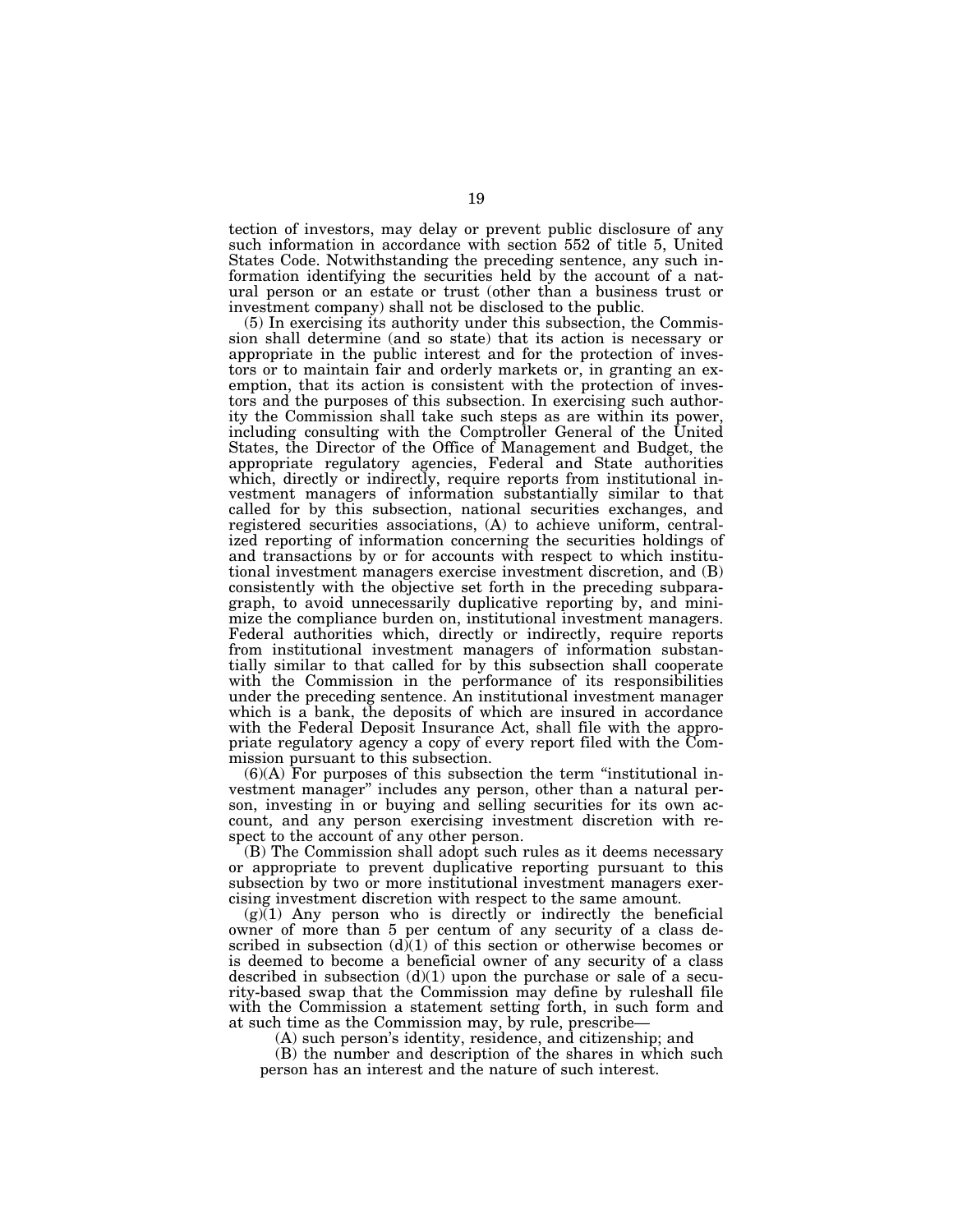(2) If any material change occurs in the facts set forth in the statement filed with the Commission, an amendment shall be filed with the Commission, in accordance with such rules and regulations as the Commission may prescribe as necessary or appropriate in the public interest or for the protection of investors.

(3) When two or more persons act as a partnership, limited partnership, syndicate, or other group for the purpose of acquiring, holding, or disposing of securities of an issuer, such syndicate or group shall be deemed a ''person'' for the purposes of this subsection.

(4) In determining, for purposes of this subsection, any percentage of a class of any security, such class shall be deemed to consist of the amount of the outstanding securities of such class, exclusive of any securities of such class held by or for the account of the issuer or a subsidiary of the issuer.

(5) In exercising its authority under this subsection, the Commission shall take such steps as it deems necessary or appropriate in the public interest or for the protection of investors  $(\overline{A})$  to achieve centralized reporting of information regarding ownership, (B) to avoid unnecessarily duplicative reporting by and minimize the compliance burden on persons required to report, and (C) to tabulate and promptly make available the information contained in any report filed pursuant to this subsection in a manner which will, in the view of the Commission, maximize the usefulness of the information to other Federal and State agencies and the public.

(6) The Commission may, by rule or order, exempt, in whole or in part, any person or class of persons from any or all of the reporting requirements of this subsection as it deems necessary or appropriate in the public interest or for the protection of investors.

(h) LARGE TRADER REPORTING.—

(1) IDENTIFICATION REQUIREMENTS FOR LARGE TRADERS.—For the purpose of monitoring the impact on the securities markets of securities transactions involving a substantial volume or a large fair market value or exercise value and for the purpose of otherwise assisting the Commission in the enforcement of this title, each large trader shall—

(A) provide such information to the Commission as the Commission may by rule or regulation prescribe as necessary or appropriate, identifying such large trader and all accounts in or through which such large trader effects such transactions; and

(B) identify, in accordance with such rules or regulations as the Commission may prescribe as necessary or appropriate, to any registered broker or dealer by or through whom such large trader directly or indirectly effects securities transactions, such large trader and all accounts directly or indirectly maintained with such broker or dealer by such large trader in or through which such transactions are effected.

(2) RECORDKEEPING AND REPORTING REQUIREMENTS FOR BRO-<br>KERS AND DEALERS.—Every registered broker or dealer shall make and keep for prescribed periods such records as the Commission by rule or regulation prescribes as necessary or appropriate in the public interest, for the protection of investors, or otherwise in furtherance of the purposes of this title, with re-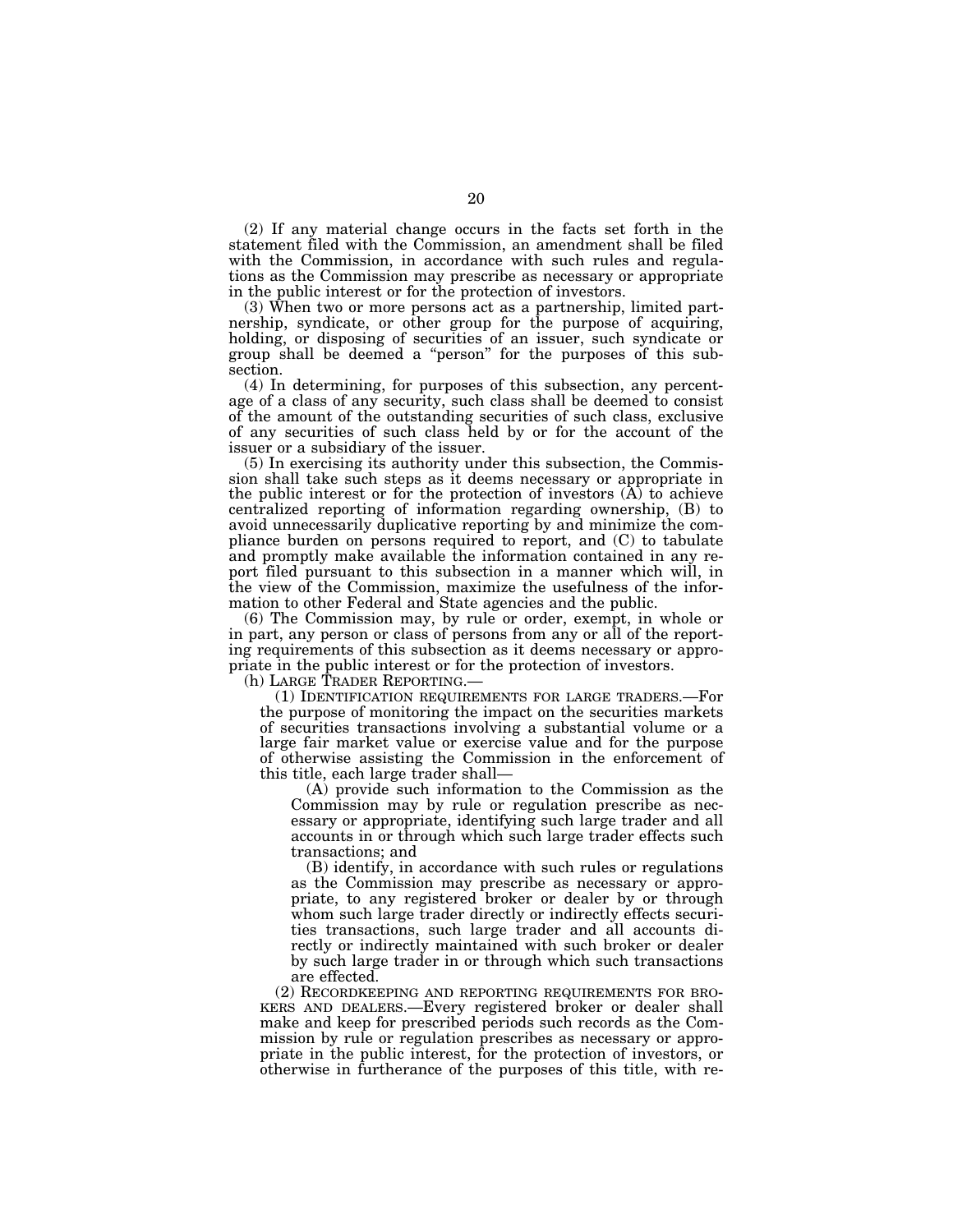spect to securities transactions that equal or exceed the reporting activity level effected directly or indirectly by or through such registered broker or dealer of or for any person that such broker or dealer knows is a large trader, or any person that such broker or dealer has reason to know is a large trader on the basis of transactions in securities effected by or through such broker or dealer. Such records shall be available for reporting to the Commission, or any self-regulatory organization that the Commission shall designate to receive such reports, on the morning of the day following the day the transactions were effected, and shall be reported to the Commission or a self-regulatory organization designated by the Commission immediately upon request by the Commission or such a self-regulatory organization. Such records and reports shall be in a format and transmitted in a manner prescribed by the Commission (including, but not limited to, machine readable form).

(3) AGGREGATION RULES.—The Commission may prescribe rules or regulations governing the manner in which transactions and accounts shall be aggregated for the purpose of this subsection, including aggregation on the basis of common ownership or control.

(4) EXAMINATION OF BROKER AND DEALER RECORDS.—All records required to be made and kept by registered brokers and dealers pursuant to this subsection with respect to transactions effected by large traders are subject at any time, or from time to time, to such reasonable periodic, special, or other examinations by representatives of the Commission as the Commission deems necessary or appropriate in the public interest, for the protection of investors, or otherwise in furtherance of the purposes of this title.

(5) FACTORS TO BE CONSIDERED IN COMMISSION ACTIONS.—In exercising its authority under this subsection, the Commission shall take into account—

(A) existing reporting systems;

(B) the costs associated with maintaining information with respect to transactions effected by large traders and reporting such information to the Commission or self-regulatory organizations; and

(C) the relationship between the United States and international securities markets.

(6) EXEMPTIONS.—The Commission, by rule, regulation, or order, consistent with the purposes of this title, may exempt any person or class of persons or any transaction or class of transactions, either conditionally or upon specified terms and conditions or for stated periods, from the operation of this sub-

section, and the rules and regulations thereunder.<br>(7) AUTHORITY OF COMMISSION TO LIMIT DISCLOSURE OF IN-FORMATION.—Notwithstanding any other provision of law, the Commission shall not be compelled to disclose any information required to be kept or reported under this subsection. Nothing in this subsection shall authorize the Commission to withhold information from Congress, or prevent the Commission from complying with a request for information from any other Federal department or agency requesting information for purposes within the scope of its jurisdiction, or complying with an order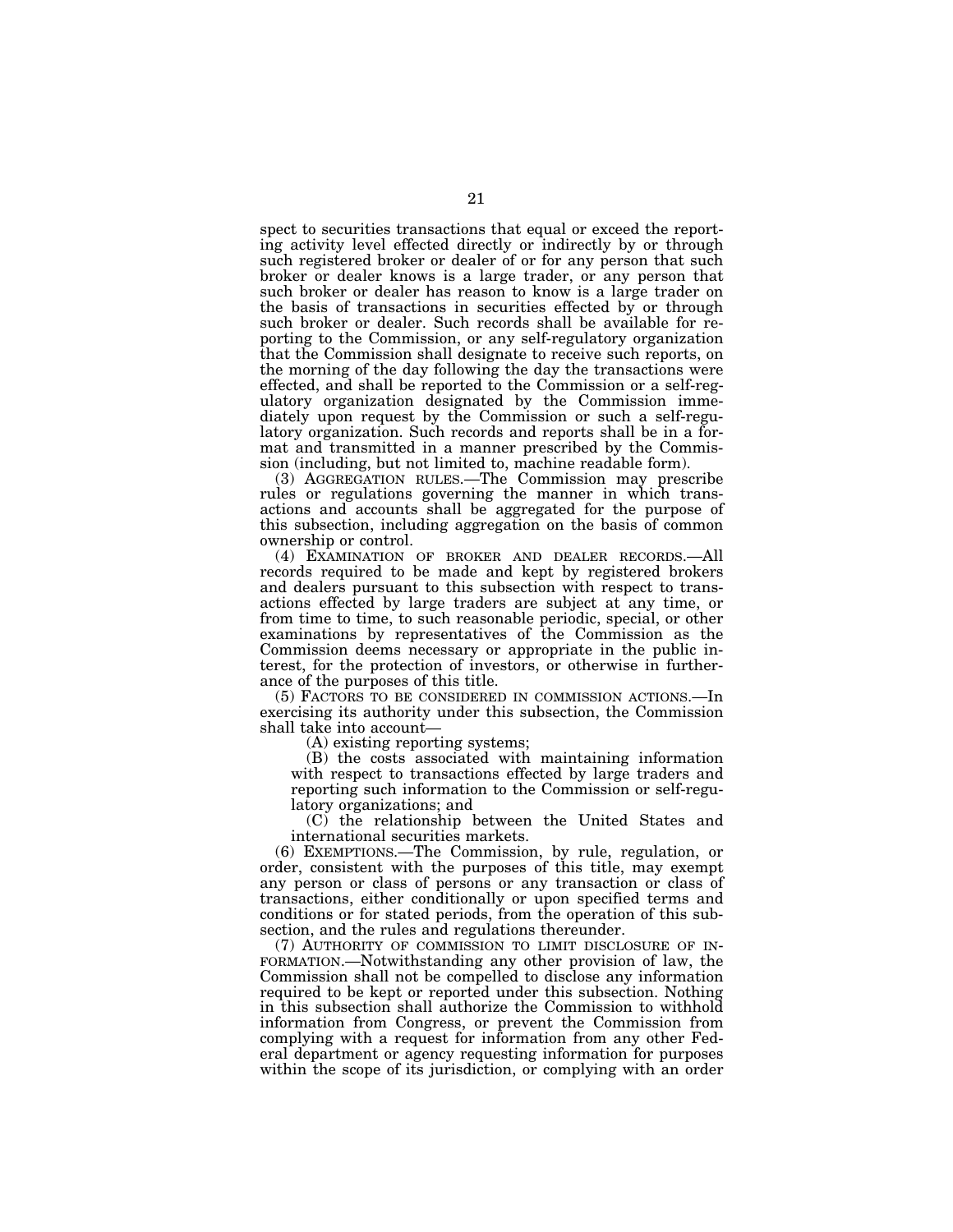of a court of the United States in an action brought by the United States or the Commission. For purposes of section 552 of title 5, United States Code, this subsection shall be considered a statute described in subsection (b)(3)(B) of such section 552.

(8) DEFINITIONS.—For purposes of this subsection—

(A) the term ''large trader'' means every person who, for his own account or an account for which he exercises investment discretion, effects transactions for the purchase or sale of any publicly traded security or securities by use of any means or instrumentality of interstate commerce or of the mails, or of any facility of a national securities exchange, directly or indirectly by or through a registered broker or dealer in an aggregate amount equal to or in excess of the identifying activity level;

(B) the term "publicly traded security" means any equity security (including an option on individual equity securities, and an option on a group or index of such securities) listed, or admitted to unlisted trading privileges, on a national securities exchange, or quoted in an automated interdealer quotation system;

(C) the term ''identifying activity level'' means transactions in publicly traded securities at or above a level of volume, fair market value, or exercise value as shall be fixed from time to time by the Commission by rule or regulation, specifying the time interval during which such transactions shall be aggregated;

(D) the term "reporting activity level" means transactions in publicly traded securities at or above a level of volume, fair market value, or exercise value as shall be fixed from time to time by the Commission by rule, regulation, or order, specifying the time interval during which such transactions shall be aggregated; and

(E) the term ''person'' has the meaning given in section 3(a)(9) of this title and also includes two or more persons acting as a partnership, limited partnership, syndicate, or other group, but does not include a foreign central bank.

(i) ACCURACY OF FINANCIAL REPORTS.—Each financial report that contains financial statements, and that is required to be prepared in accordance with (or reconciled to) generally accepted accounting principles under this title and filed with the Commission shall reflect all material correcting adjustments that have been identified by a registered public accounting firm in accordance with generally accepted accounting principles and the rules and regulations of the Commission.

(j) OFF-BALANCE SHEET TRANSACTIONS.—Not later than 180 days after the date of enactment of the Sarbanes-Oxley Act of 2002, the Commission shall issue final rules providing that each annual and quarterly financial report required to be filed with the Commission shall disclose all material off-balance sheet transactions, arrangements, obligations (including contingent obligations), and other relationships of the issuer with unconsolidated entities or other persons, that may have a material current or future effect on financial condition, changes in financial condition, results of operations, li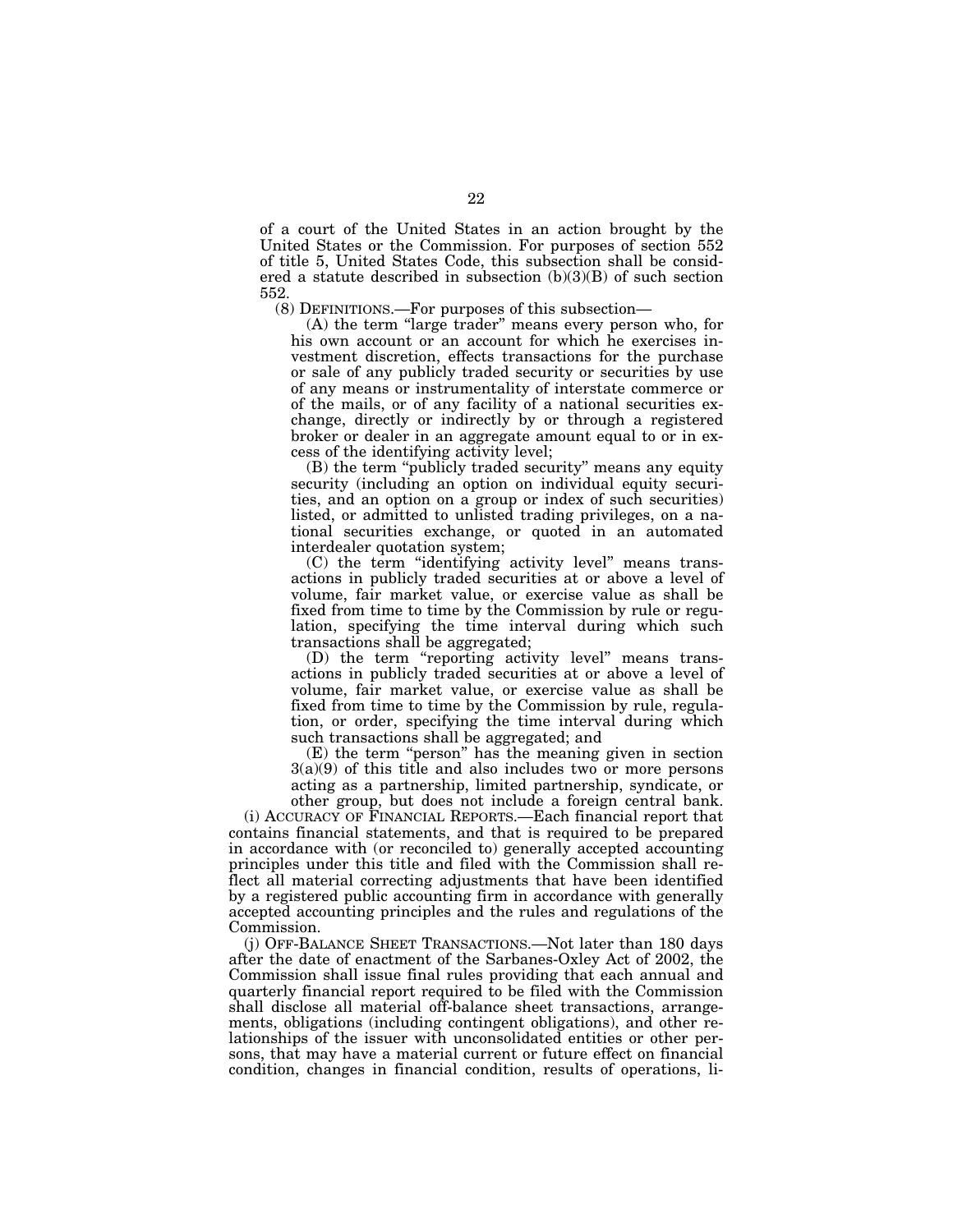quidity, capital expenditures, capital resources, or significant components of revenues or expenses.

(k) PROHIBITION ON PERSONAL LOANS TO EXECUTIVES.—

(1) IN GENERAL.—It shall be unlawful for any issuer (as defined in section 2 of the Sarbanes-Oxley Act of 2002), directly or indirectly, including through any subsidiary, to extend or maintain credit, to arrange for the extension of credit, or to renew an extension of credit, in the form of a personal loan to or for any director or executive officer (or equivalent thereof) of that issuer. An extension of credit maintained by the issuer on the date of enactment of this subsection shall not be subject to the provisions of this subsection, provided that there is no material modification to any term of any such extension of credit or any renewal of any such extension of credit on or after that date of enactment.

(2) LIMITATION.—Paragraph (1) does not preclude any home improvement and manufactured home loans (as that term is defined in section 5 of the Home Owners' Loan Act (12 U.S.C. 1464)), consumer credit (as defined in section 103 of the Truth in Lending Act (15 U.S.C. 1602)), or any extension of credit under an open end credit plan (as defined in section 103 of the Truth in Lending Act  $(15$  U.S.C. 1602)), or a charge card (as defined in section  $127(c)(4)(e)$  of the Truth in Lending Act (15) U.S.C.  $1637(c)(4)(e)$ , or any extension of credit by a broker or dealer registered under section 15 of this title to an employee of that broker or dealer to buy, trade, or carry securities, that is permitted under rules or regulations of the Board of Governors of the Federal Reserve System pursuant to section 7 of this title (other than an extension of credit that would be used to purchase the stock of that issuer), that is—

(A) made or provided in the ordinary course of the consumer credit business of such issuer;

(B) of a type that is generally made available by such issuer to the public; and

(C) made by such issuer on market terms, or terms that are no more favorable than those offered by the issuer to the general public for such extensions of credit.

(3) RULE OF CONSTRUCTION FOR CERTAIN LOANS.—Paragraph (1) does not apply to any loan made or maintained by an insured depository institution (as defined in section 3 of the Federal Deposit Insurance Act (12 U.S.C. 1813)), if the loan is subject to the insider lending restrictions of section 22(h) of the Federal Reserve Act (12 U.S.C. 375b).

(l) REAL TIME ISSUER DISCLOSURES.—Each issuer reporting under section 13(a) or 15(d) shall disclose to the public on a rapid and current basis such additional information concerning material changes in the financial condition or operations of the issuer, in plain English, which may include trend and qualitative information and graphic presentations, as the Commission determines, by rule, is necessary or useful for the protection of investors and in the public interest.

(m) PUBLIC AVAILABILITY OF SECURITY-BASED SWAP TRANSACTION DATA.—

(1) IN GENERAL.—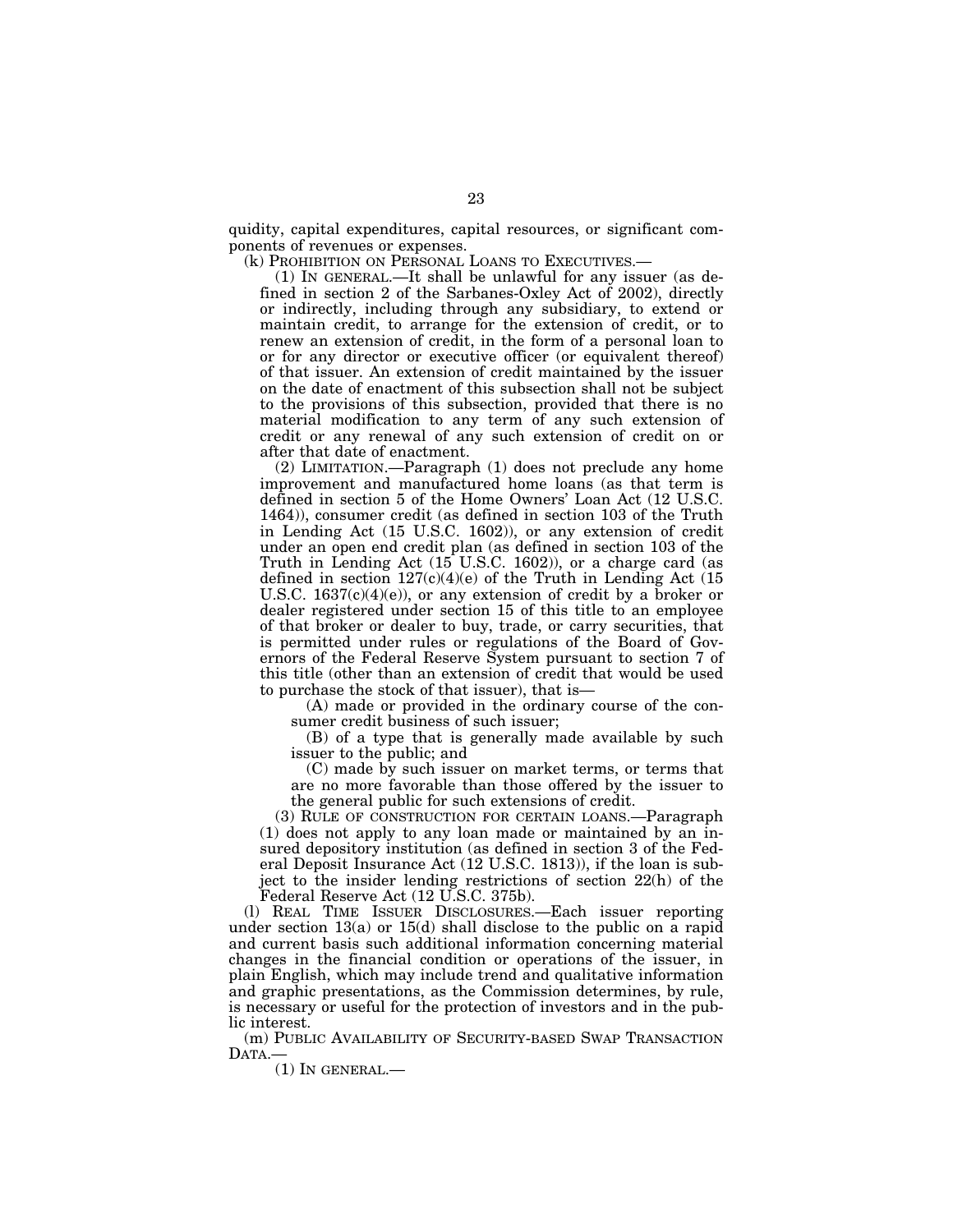(A) DEFINITION OF REAL-TIME PUBLIC REPORTING.—In this paragraph, the term ''real-time public reporting'' means to report data relating to a security-based swap transaction, including price and volume, as soon as technologically practicable after the time at which the securitybased swap transaction has been executed.

(B) PURPOSE.—The purpose of this subsection is to authorize the Commission to make security-based swap transaction and pricing data available to the public in such form and at such times as the Commission determines appropriate to enhance price discovery.

(C) GENERAL RULE.—The Commission is authorized to provide by rule for the public availability of security-based swap transaction, volume, and pricing data as follows:

(i) With respect to those security-based swaps that are subject to the mandatory clearing requirement described in section  $3C(a)(1)$  (including those securitybased swaps that are excepted from the requirement pursuant to section  $3C(g)$ , the Commission shall require real-time public reporting for such transactions.

(ii) With respect to those security-based swaps that are not subject to the mandatory clearing requirement described in section  $3C(a)(1)$ , but are cleared at a registered clearing agency, the Commission shall require real-time public reporting for such transactions.

(iii) With respect to security-based swaps that are not cleared at a registered clearing agency and which are reported to a security-based swap data repository or the Commission under section  $3\hat{C}(\alpha)(6)$ , the Commission shall require real-time public reporting for such transactions, in a manner that does not disclose the business transactions and market positions of any person.

(iv) With respect to security-based swaps that are determined to be required to be cleared under section 3C(b) but are not cleared, the Commission shall re-

quire real-time public reporting for such transactions. (D) REGISTERED ENTITIES AND PUBLIC REPORTING.—The Commission may require registered entities to publicly disseminate the security-based swap transaction and pricing data required to be reported under this paragraph.

(E) RULEMAKING REQUIRED.—With respect to the rule providing for the public availability of transaction and pricing data for security-based swaps described in clauses (i) and (ii) of subparagraph (C), the rule promulgated by the Commission shall contain provisions—

(i) to ensure such information does not identify the participants;

(ii) to specify the criteria for determining what constitutes a large notional security-based swap transaction (block trade) for particular markets and contracts;

(iii) to specify the appropriate time delay for reporting large notional security-based swap transactions (block trades) to the public; and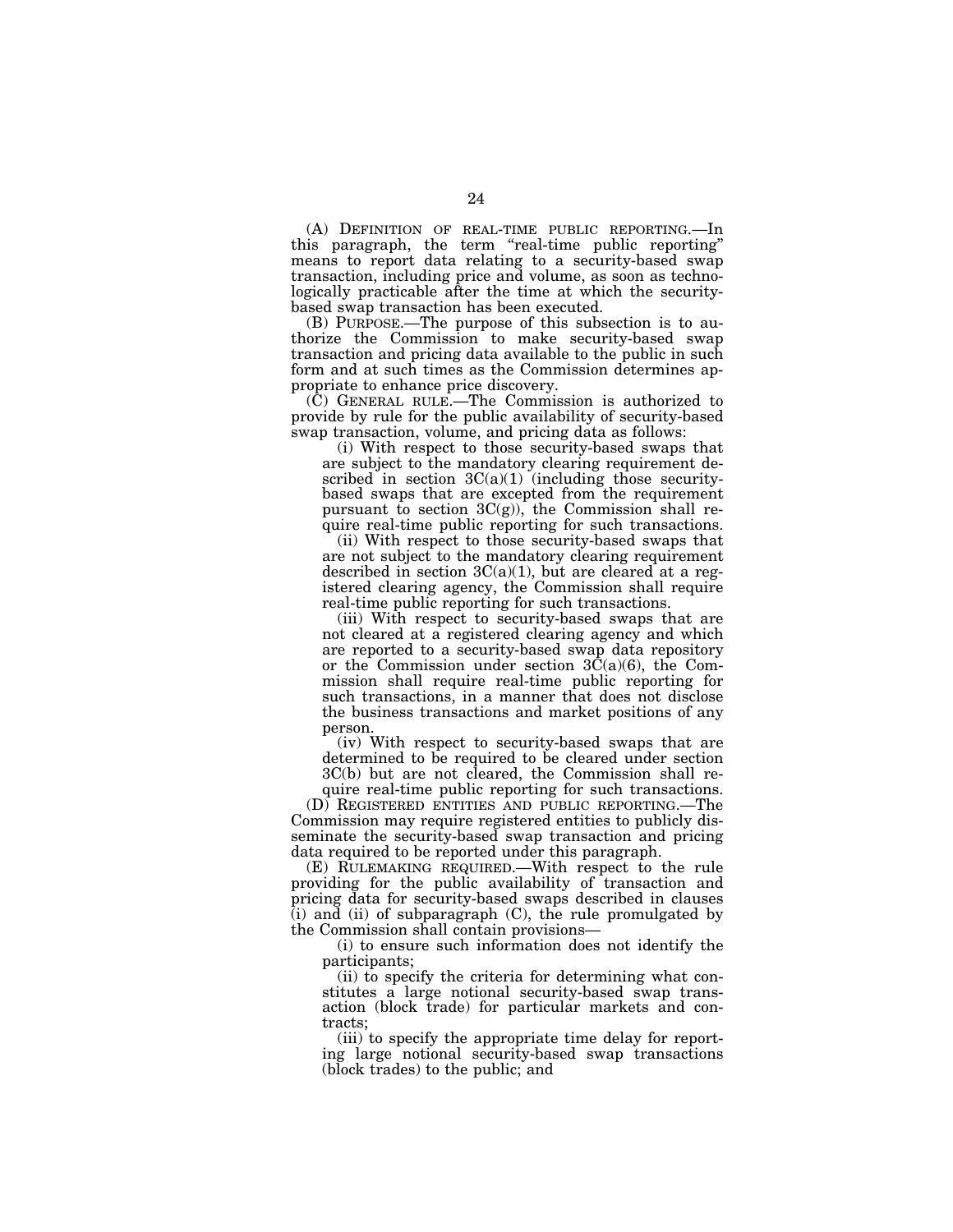(iv) that take into account whether the public disclosure will materially reduce market liquidity.

(F) TIMELINESS OF REPORTING.—Parties to a securitybased swap (including agents of the parties to a securitybased swap) shall be responsible for reporting securitybased swap transaction information to the appropriate registered entity in a timely manner as may be prescribed by the Commission.

(G) REPORTING OF SWAPS TO REGISTERED SECURITY- BASED SWAP DATA REPOSITORIES.—Each security-based swap (whether cleared or uncleared) shall be reported to a registered security-based swap data repository.

(H) REGISTRATION OF CLEARING AGENCIES.—A clearing agency may register as a security-based swap data repository.

(2) SEMIANNUAL AND ANNUAL PUBLIC REPORTING OF AGGRE-GATE SECURITY-BASED SWAP DATA.—

(A) IN GENERAL.—In accordance with subparagraph (B), the Commission shall issue a written report on a semiannual and annual basis to make available to the public information relating to—

(i) the trading and clearing in the major securitybased swap categories; and

(ii) the market participants and developments in new products.

(B) USE; CONSULTATION.—In preparing a report under subparagraph (A), the Commission shall—

(i) use information from security-based swap data repositories and clearing agencies; and

(ii) consult with the Office of the Comptroller of the Currency, the Bank for International Settlements, and such other regulatory bodies as may be necessary.

(C) AUTHORITY OF COMMISSION.—The Commission may, by rule, regulation, or order, delegate the public reporting responsibilities of the Commission under this paragraph in accordance with such terms and conditions as the Commission determines to be appropriate and in the public inter-

est.<br>(n) SECURITY-BASED SWAP DATA REPOSITORIES.-

(1) REGISTRATION REQUIREMENT.—It shall be unlawful for any person, unless registered with the Commission, directly or indirectly, to make use of the mails or any means or instrumentality of interstate commerce to perform the functions of a security-based swap data repository.

(2) INSPECTION AND EXAMINATION.—Each registered securitybased swap data repository shall be subject to inspection and examination by any representative of the Commission.

(3) COMPLIANCE WITH CORE PRINCIPLES.—

(A) IN GENERAL.—To be registered, and maintain registration, as a security-based swap data repository, the security-based swap data repository shall comply with—

(i) the requirements and core principles described in this subsection; and

(ii) any requirement that the Commission may impose by rule or regulation.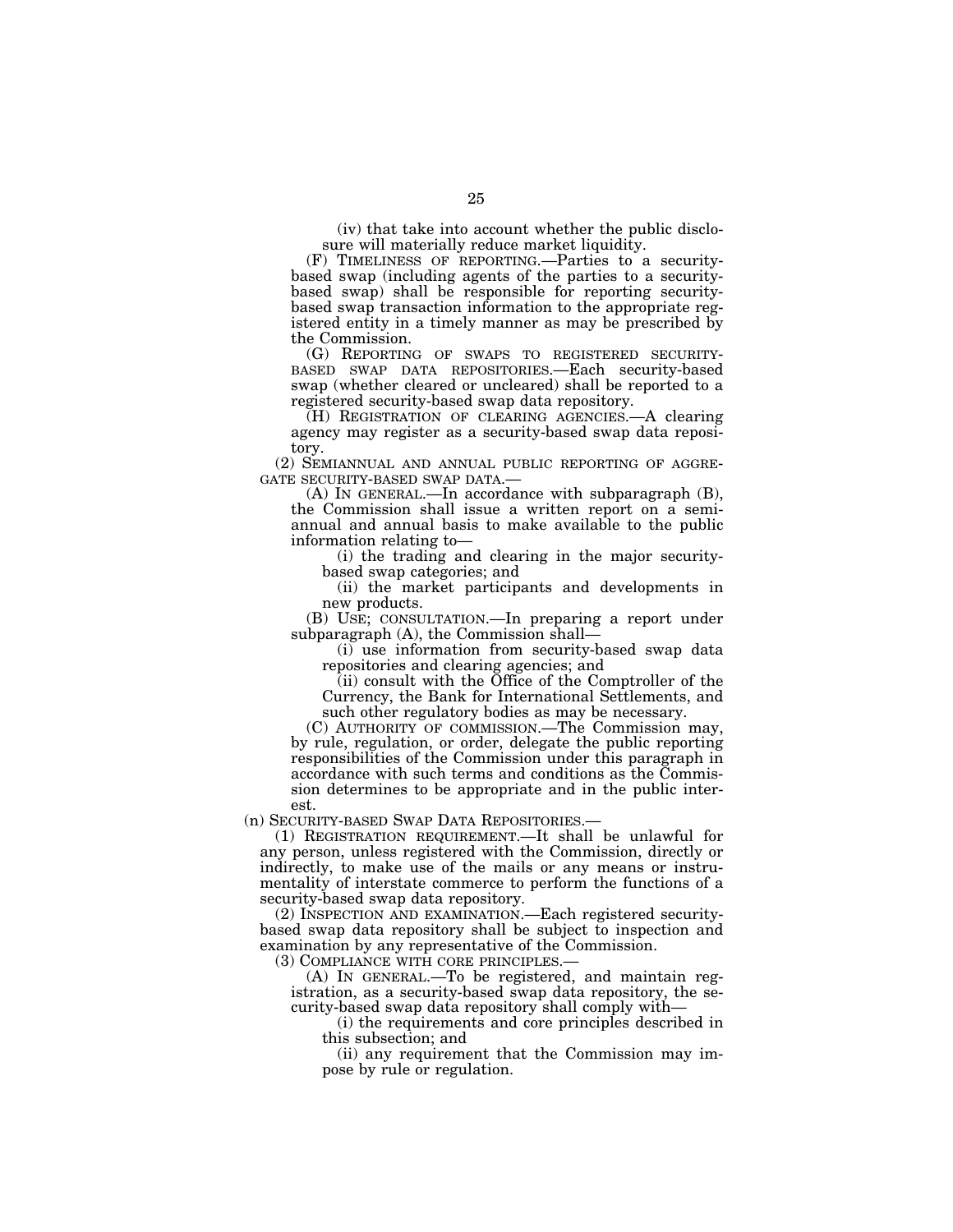(B) REASONABLE DISCRETION OF SECURITY-BASED SWAP DATA REPOSITORY.—Unless otherwise determined by the Commission, by rule or regulation, a security-based swap data repository described in subparagraph (A) shall have reasonable discretion in establishing the manner in which the security-based swap data repository complies with the core principles described in this subsection.<br>(4) STANDARD SETTING.—

(A) DATA IDENTIFICATION.—<br>(i) IN GENERAL.—In accordance with clause (ii), the Commission shall prescribe standards that specify the data elements for each security-based swap that shall be collected and maintained by each registered security-based swap data repository.

(ii) REQUIREMENT.—In carrying out clause (i), the Commission shall prescribe consistent data element standards applicable to registered entities and reporting counterparties.

(B) DATA COLLECTION AND MAINTENANCE.—The Commission shall prescribe data collection and data maintenance standards for security-based swap data repositories.

(C) COMPARABILITY.—The standards prescribed by the Commission under this subsection shall be comparable to the data standards imposed by the Commission on clearing agencies in connection with their clearing of security-based swaps.

(5) DUTIES.—A security-based swap data repository shall—

(A) accept data prescribed by the Commission for each security-based swap under subsection (b);

(B) confirm with both counterparties to the securitybased swap the accuracy of the data that was submitted;

(C) maintain the data described in subparagraph (A) in such form, in such manner, and for such period as may be required by the Commission;

(D)(i) provide direct electronic access to the Commission (or any designee of the Commission, including another registered entity); and

(ii) provide the information described in subparagraph (A) in such form and at such frequency as the Commission may require to comply with the public reporting requirements set forth in subsection (m);

(E) at the direction of the Commission, establish automated systems for monitoring, screening, and analyzing security-based swap data;

(F) maintain the privacy of any and all security-based swap transaction information that the security-based swap data repository receives from a security-based swap dealer, counterparty, or any other registered entity; and

(G) on a confidential basis pursuant to section 24, upon request, and after notifying the Commission of the request, make available security-based swap data obtained by the security-based swap data repository, including individual counterparty trade and position data, to—

(i) each appropriate prudential regulator;

(ii) the Financial Stability Oversight Council;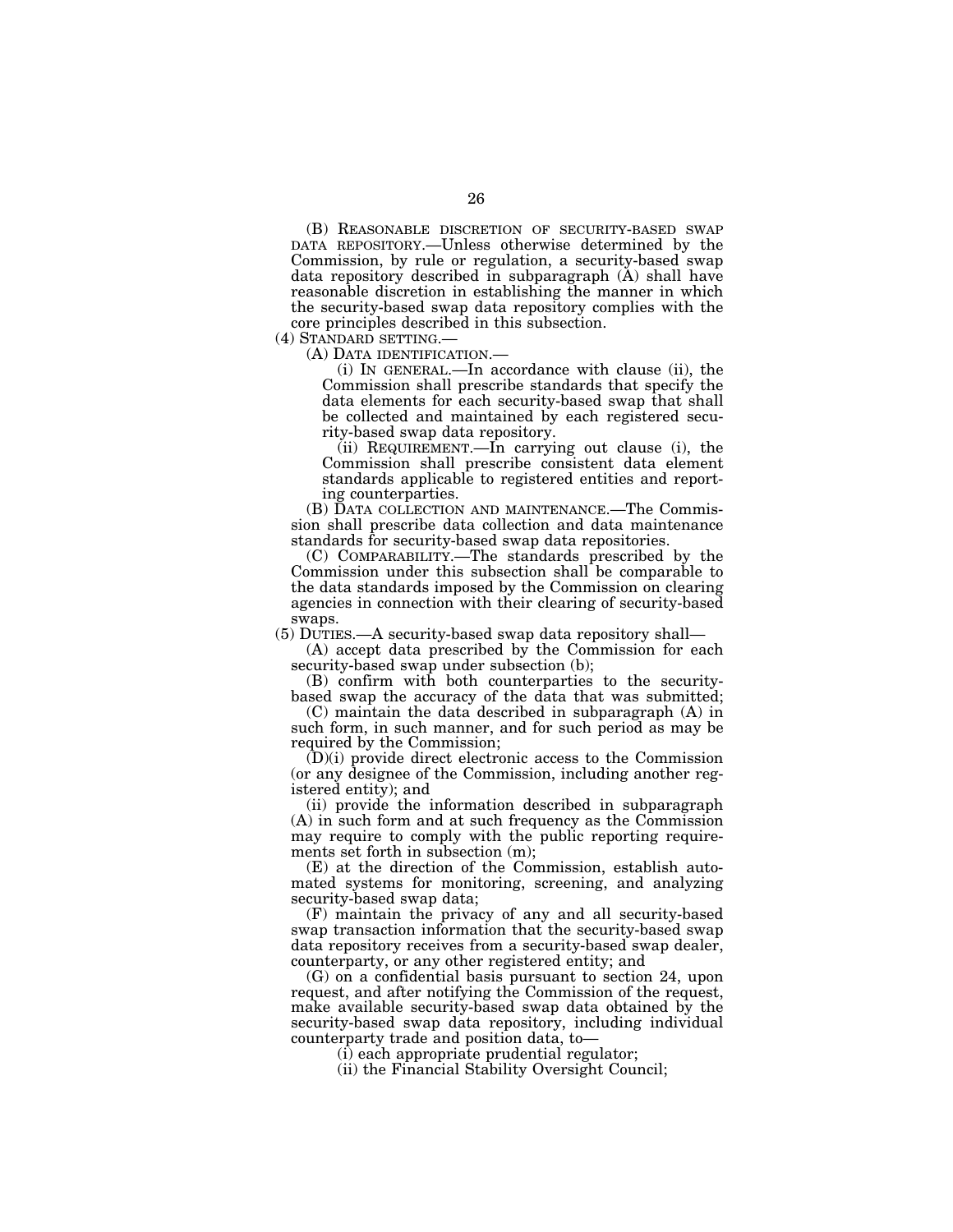(iii) the Commodity Futures Trading Commission;

(iv) the Department of Justice; and

(v) any other person that the Commission determines to be appropriate, including—

(I) foreign financial supervisors (including foreign futures authorities);

(II) foreign central banks;

(III) foreign ministries; and

(IV) other foreign authorities.

(H) CONFIDENTIALITY AGREEMENT.—Before the securitybased swap data repository may share information with any entity described in subparagraph (G), the securitybased swap data repository shall receive a written agreement from each entity stating that the entity shall abide by the confidentiality requirements described in section 24 relating to the information on security-based swap transactions that is provided.

(6) DESIGNATION OF CHIEF COMPLIANCE OFFICER.—

(A) IN GENERAL.—Each security-based swap data repository shall designate an individual to serve as a chief compliance officer.

(B) DUTIES.—The chief compliance officer shall—

(i) report directly to the board or to the senior officer of the security-based swap data repository;

(ii) review the compliance of the security-based swap data repository with respect to the requirements and core principles described in this subsection;

(iii) in consultation with the board of the securitybased swap data repository, a body performing a function similar to the board of the security-based swap data repository, or the senior officer of the securitybased swap data repository, resolve any conflicts of interest that may arise;

(iv) be responsible for administering each policy and procedure that is required to be established pursuant to this section;

(v) ensure compliance with this title (including regulations) relating to agreements, contracts, or transactions, including each rule prescribed by the Commission under this section;

(vi) establish procedures for the remediation of noncompliance issues identified by the chief compliance officer through any—

(I) compliance office review;

(II) look-back;

(III) internal or external audit finding;

(IV) self-reported error; or

(V) validated complaint; and

(vii) establish and follow appropriate procedures for the handling, management response, remediation, retesting, and closing of noncompliance issues.

(C) ANNUAL REPORTS.—

(i) IN GENERAL.—In accordance with rules prescribed by the Commission, the chief compliance officer shall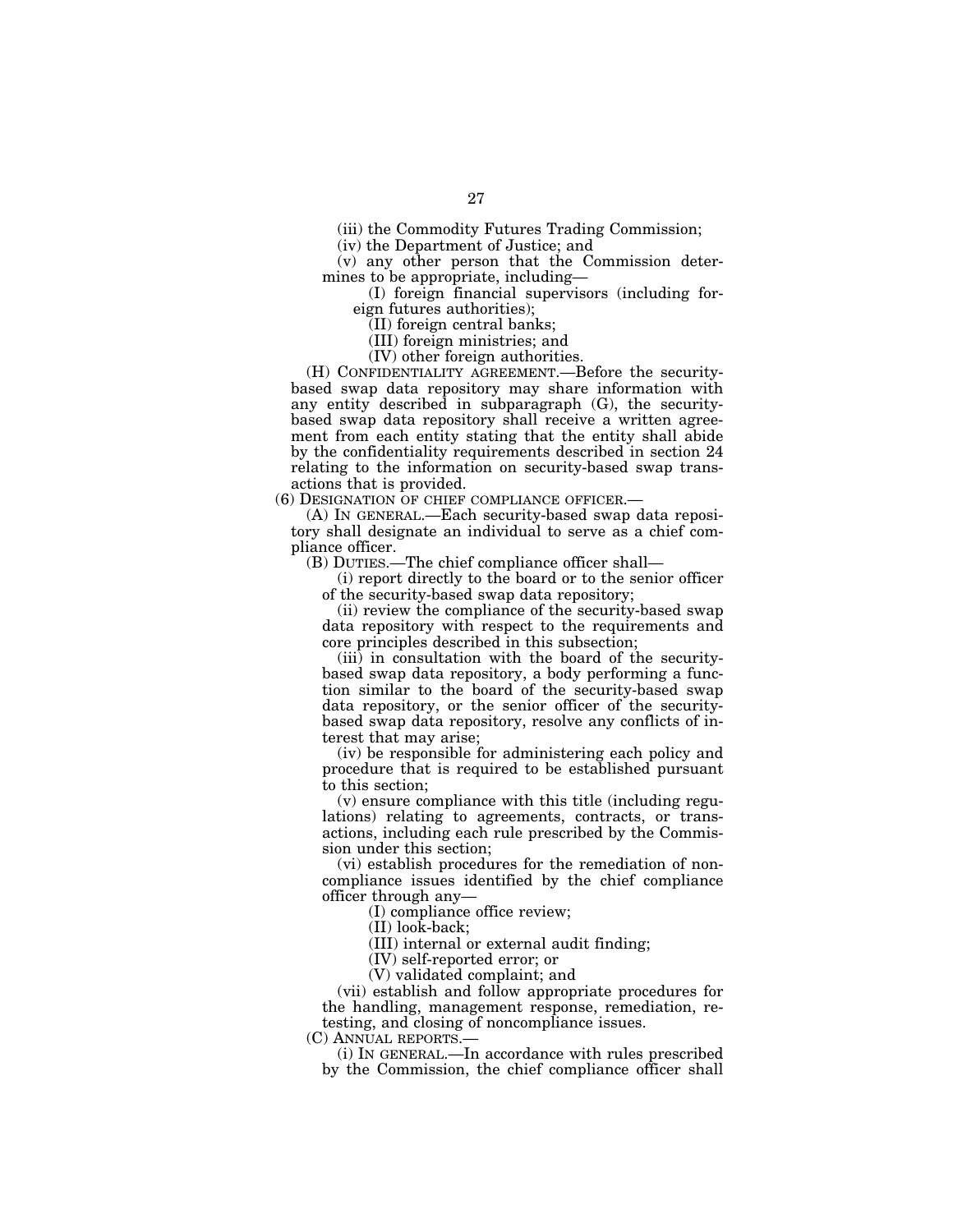annually prepare and sign a report that contains a description of—

(I) the compliance of the security-based swap data repository of the chief compliance officer with respect to this title (including regulations); and

(II) each policy and procedure of the securitybased swap data repository of the chief compliance officer (including the code of ethics and conflict of interest policies of the security-based swap data repository).

(ii) REQUIREMENTS.—A compliance report under clause (i) shall—

(I) accompany each appropriate financial report of the security-based swap data repository that is required to be furnished to the Commission pursuant to this section; and

(II) include a certification that, under penalty of law, the compliance report is accurate and complete.

(7) CORE PRINCIPLES APPLICABLE TO SECURITY-BASED SWAP

(A) ANTITRUST CONSIDERATIONS.—Unless necessary or appropriate to achieve the purposes of this title, the swap data repository shall not—

(i) adopt any rule or take any action that results in any unreasonable restraint of trade; or

(ii) impose any material anticompetitive burden on the trading, clearing, or reporting of transactions.

(B) GOVERNANCE ARRANGEMENTS.—Each security-based swap data repository shall establish governance arrangements that are transparent—

(i) to fulfill public interest requirements; and

(ii) to support the objectives of the Federal Government, owners, and participants.

(C) CONFLICTS OF INTEREST.—Each security-based swap data repository shall—

(i) establish and enforce rules to minimize conflicts of interest in the decision-making process of the security-based swap data repository; and

(ii) establish a process for resolving any conflicts of interest described in clause (i).

(D) ADDITIONAL DUTIES DEVELOPED BY COMMISSION.—

(i) IN GENERAL.—The Commission may develop 1 or more additional duties applicable to security-based swap data repositories.

(ii) CONSIDERATION OF EVOLVING STANDARDS.—In developing additional duties under subparagraph (A), the Commission may take into consideration any evolving standard of the United States or the international community.<br>
(iii) ADDITIONAL DUTIES FOR COMMISSION DES-

IGNEES.—The Commission shall establish additional duties for any registrant described in section  $13(m)(2)(C)$  in order to minimize conflicts of interest, protect data, ensure compliance, and guarantee the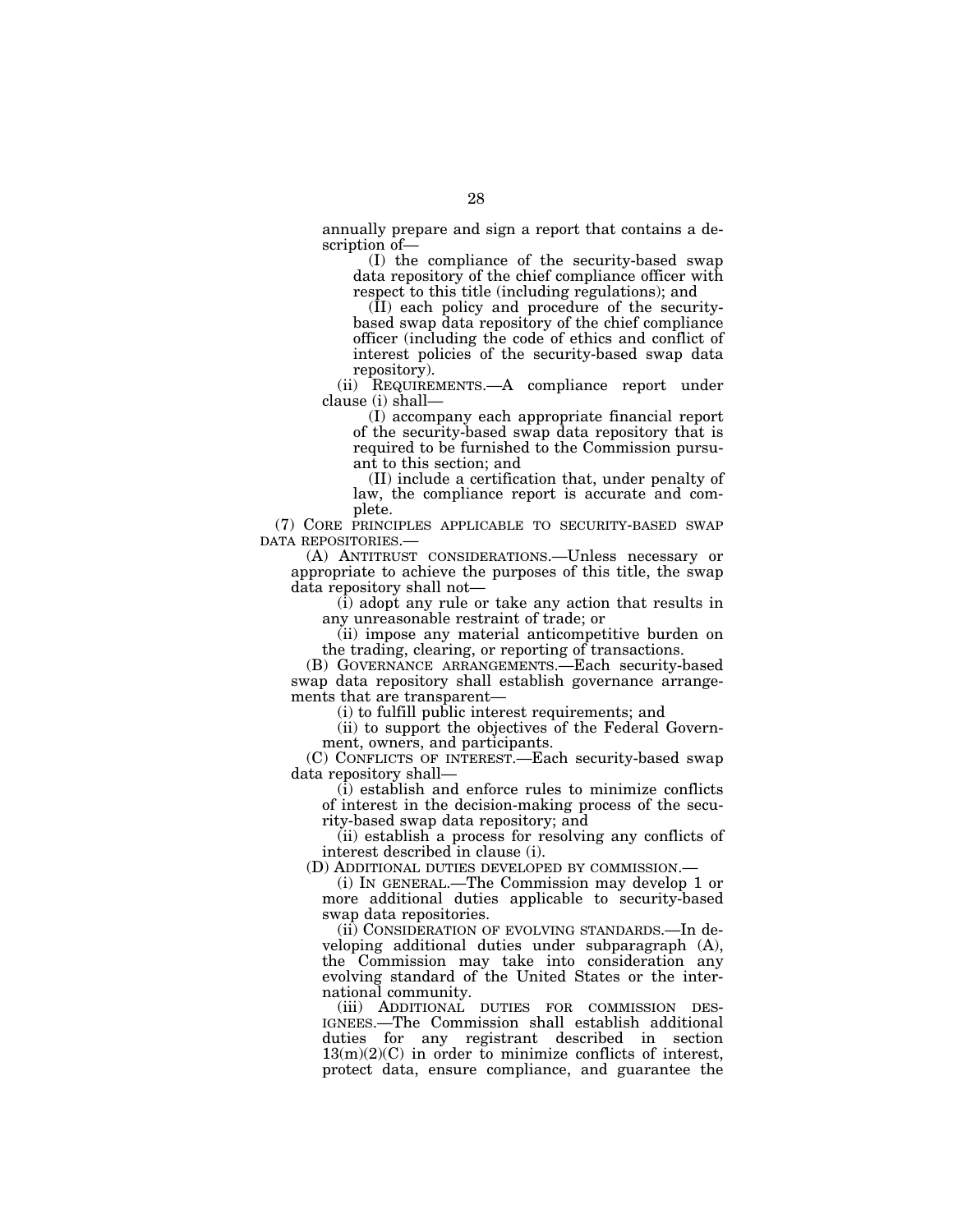safety and security of the security-based swap data repository.

(8) REQUIRED REGISTRATION FOR SECURITY-BASED SWAP DATA REPOSITORIES.—Any person that is required to be registered as a security-based swap data repository under this subsection shall register with the Commission, regardless of whether that person is also licensed under the Commodity Exchange Act as a swap data repository.

(9) RULES.—The Commission shall adopt rules governing persons that are registered under this subsection.

(o) BENEFICIAL OWNERSHIP.—For purposes ofthis section and section 16, a person shall be deemed to acquire beneficialownership of an equity security based on the purchase or sale of asecurity-based swap, only to the extent that the Commission, by rule,determines after consultation with the prudential regulators and the Secretaryof the Treasury, that the purchase or sale of the securitybased swap, or classof security-based swap, provides incidents of ownership comparable to directownership of the equity security, and that it is necessary to achieve thepurposes of this section that the purchase or sale of the security-based swaps,or class of security-based swap, be deemed the acquisition of beneficialownership of the equitysecurity.

(p) DISCLOSURES RELATING TO CONFLICT MINERALS ORIGINATING IN THE DEMOCRATIC REPUBLIC OF THE CONGO.—

(1) REGULATIONS.—<br>(A) IN GENERAL.—Not later than 270 days after the date of the enactment of this subsection, the Commission shall promulgate regulations requiring any person described in paragraph (2) to disclose annually, beginning with the person's first full fiscal year that begins after the date of promulgation of such regulations, whether conflict minerals that are necessary as described in paragraph (2)(B), in the year for which such reporting is required, did originate in the Democratic Republic of the Congo or an adjoining country and, in cases in which such conflict minerals did originate in any such country, submit to the Commission a report that includes, with respect to the period covered by the report—

(i) a description of the measures taken by the person to exercise due diligence on the source and chain of custody of such minerals, which measures shall include an independent private sector audit of such report submitted through the Commission that is conducted in accordance with standards established by the Comptroller General of the United States, in accordance with rules promulgated by the Commission, in consultation with the Secretary of State; and

(ii) a description of the products manufactured or contracted to be manufactured that are not DRC conflict free (''DRC conflict free'' is defined to mean the products that do not contain minerals that directly or indirectly finance or benefit armed groups in the Democratic Republic of the Congo or an adjoining country), the entity that conducted the independent private sector audit in accordance with clause (i), the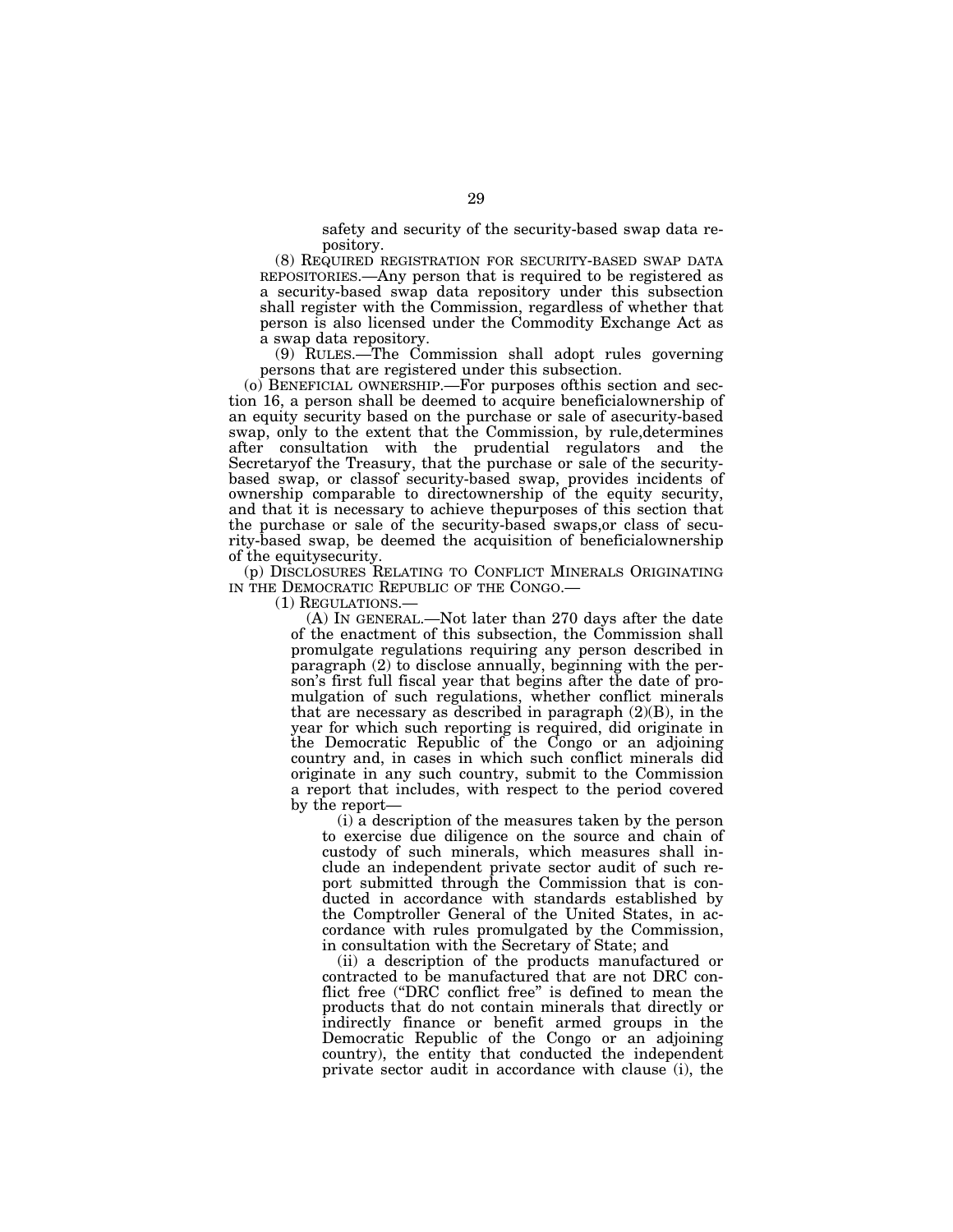facilities used to process the conflict minerals, the country of origin of the conflict minerals, and the efforts to determine the mine or location of origin with the greatest possible specificity.

(B) CERTIFICATION.—The person submitting a report under subparagraph (A) shall certify the audit described in clause (i) of such subparagraph that is included in such report. Such a certified audit shall constitute a critical component of due diligence in establishing the source and chain of custody of such minerals.

(C) UNRELIABLE DETERMINATION.—If a report required to be submitted by a person under subparagraph (A) relies on a determination of an independent private sector audit, as described under subparagraph (A)(i), or other due diligence processes previously determined by the Commission to be unreliable, the report shall not satisfy the requirements of the regulations promulgated under subparagraph  $(A)(i)$ .

(D) DRC CONFLICT FREE.—For purposes of this paragraph, a product may be labeled as ''DRC conflict free'' if the product does not contain conflict minerals that directly or indirectly finance or benefit armed groups in the Democratic Republic of the Congo or an adjoining country.

(E) INFORMATION AVAILABLE TO THE PUBLIC.—Each person described under paragraph (2) shall make available to the public on the Internet website of such person the information disclosed by such person under subparagraph (A).

(2) PERSON DESCRIBED.—A person is described in this paragraph if—

(A) the person is required to file reports with the Commission pursuant to paragraph  $(1)(A)$ ; and

(B) conflict minerals are necessary to the functionality or production of a product manufactured by such person.

(3) REVISIONS AND WAIVERS.—The Commission shall revise or temporarily waive the requirements described in paragraph (1) if the President transmits to the Commission a determination that—

(A) such revision or waiver is in the national security interest of the United States and the President includes the reasons therefor; and

(B) establishes a date, not later than 2 years after the initial publication of such exemption, on which such exemption shall expire.

(4) TERMINATION OF DISCLOSURE REQUIREMENTS.—The requirements of paragraph (1) shall terminate on the date on which the President determines and certifies to the appropriate congressional committees, but in no case earlier than the date that is one day after the end of the 5-year period beginning on the date of the enactment of this subsection, that no armed groups continue to be directly involved and benefitting from commercial activity involving conflict minerals.

(5) DEFINITIONS.—For purposes of this subsection, the terms "adjoining country", "appropriate congressional committees", "armed group", and "conflict mineral" have the meaning given those terms under section 1502 of the Dodd-Frank Wall Street Reform and Consumer Protection Act.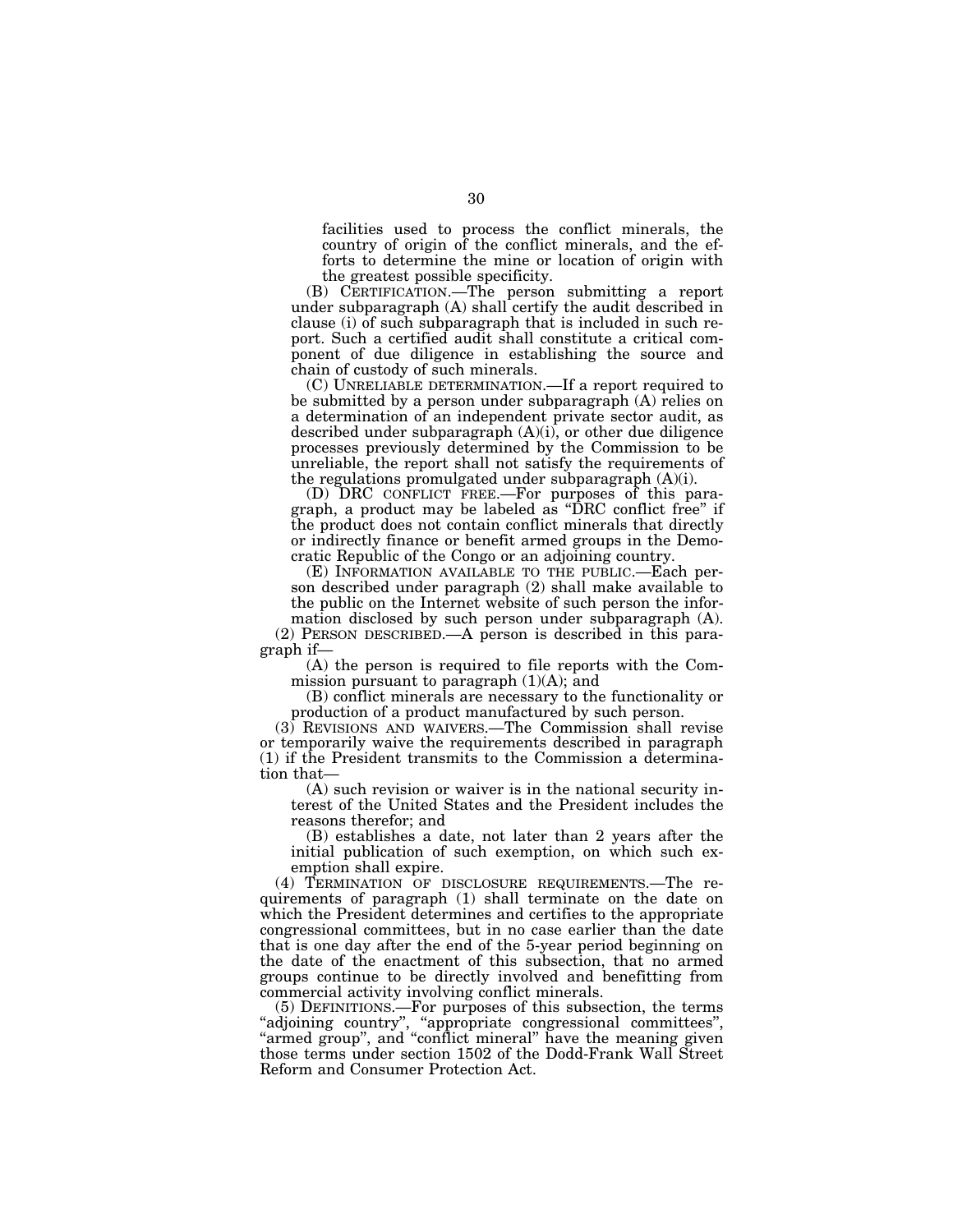(q) DISCLOSURE OF PAYMENTS BY RESOURCE EXTRACTION ISSUERS.—

(1) DEFINITIONS.—In this subsection—

(A) the term ''commercial development of oil, natural gas, or minerals'' includes exploration, extraction, processing, export, and other significant actions relating to oil, natural gas, or minerals, or the acquisition of a license for any such activity, as determined by the Commission;

(B) the term ''foreign government'' means a foreign government, a department, agency, or instrumentality of a foreign government, or a company owned by a foreign government, as determined by the Commission;

 $(C)$  the term "payment"-

(i) means a payment that is—

(I) made to further the commercial development of oil, natural gas, or minerals; and

(II) not de minimis; and

(ii) includes taxes, royalties, fees (including license fees), production entitlements, bonuses, and other material benefits, that the Commission, consistent with the guidelines of the Extractive Industries Transparency Initiative (to the extent practicable), determines are part of the commonly recognized revenue stream for the commercial development of oil, natural gas, or minerals;

(D) the term ''resource extraction issuer'' means an issuer that—

(i) is required to file an annual report with the Commission; and

(ii) engages in the commercial development of oil, natural gas, or minerals;

 $(E)$  the term "interactive data format" means an electronic data format in which pieces of information are identified using an interactive data standard; and

(F) the term ''interactive data standard'' means standardized list of electronic tags that mark information included in the annual report of a resource extraction issuer.<br>(2)  $\text{DISCLOSURE}$ —

(A) INFORMATION REQUIRED.—Not later than 270 days after the date of enactment of the Dodd-Frank Wall Street Reform and Consumer Protection Act, the Commission shall issue final rules that require each resource extraction issuer to include in an annual report of the resource extraction issuer information relating to any payment made by the resource extraction issuer, a subsidiary of the resource extraction issuer, or an entity under the control of the resource extraction issuer to a foreign government or the Federal Government for the purpose of the commercial development of oil, natural gas, or minerals, including—

(i) the type and total amount of such payments made for each project of the resource extraction issuer relating to the commercial development of oil, natural gas, or minerals; and

(ii) the type and total amount of such payments made to each government.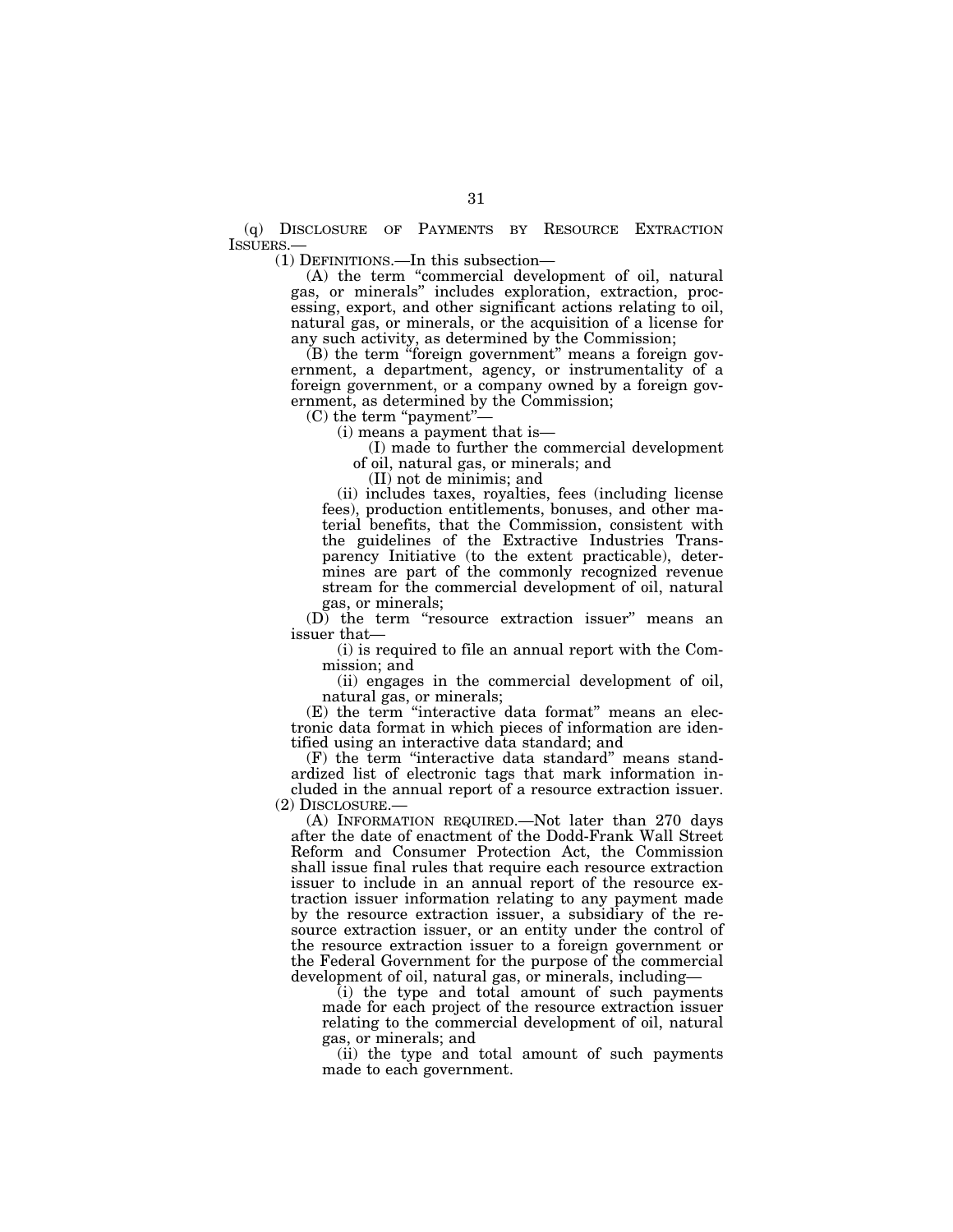(B) CONSULTATION IN RULEMAKING.—In issuing rules under subparagraph (A), the Commission may consult with any agency or entity that the Commission determines is relevant.

(C) INTERACTIVE DATA FORMAT.—The rules issued under subparagraph (A) shall require that the information included in the annual report of a resource extraction issuer be submitted in an interactive data format.

(D) INTERACTIVE DATA STANDARD.—

(i) IN GENERAL.—The rules issued under subparagraph (A) shall establish an interactive data standard for the information included in the annual report of a resource extraction issuer.

(ii) ELECTRONIC TAGS.—The interactive data standard shall include electronic tags that identify, for any payments made by a resource extraction issuer to a foreign government or the Federal Government—

(I) the total amounts of the payments, by category;

(II) the currency used to make the payments;

(III) the financial period in which the payments were made;

(IV) the business segment of the resource extraction issuer that made the payments;

(V) the government that received the payments, and the country in which the government is located;

(VI) the project of the resource extraction issuer to which the payments relate; and

(VII) such other information as the Commission may determine is necessary or appropriate in the public interest or for the protection of investors.

(E) INTERNATIONAL TRANSPARENCY EFFORTS.—To the extent practicable, the rules issued under subparagraph (A) shall support the commitment of the Federal Government to international transparency promotion efforts relating to the commercial development of oil, natural gas, or minerals.

(F) EFFECTIVE DATE.—With respect to each resource extraction issuer, the final rules issued under subparagraph (A) shall take effect on the date on which the resource extraction issuer is required to submit an annual report relating to the fiscal year of the resource extraction issuer that ends not earlier than 1 year after the date on which the Commission issues final rules under subparagraph (A). (3) PUBLIC AVAILABILITY OF INFORMATION.—

(A) IN GENERAL.—To the extent practicable, the Commission shall make available online, to the public, a compilation of the information required to be submitted under the rules issued under paragraph (2)(A).

(B) OTHER INFORMATION.—Nothing in this paragraph shall require the Commission to make available online information other than the information required to be submitted under the rules issued under paragraph (2)(A).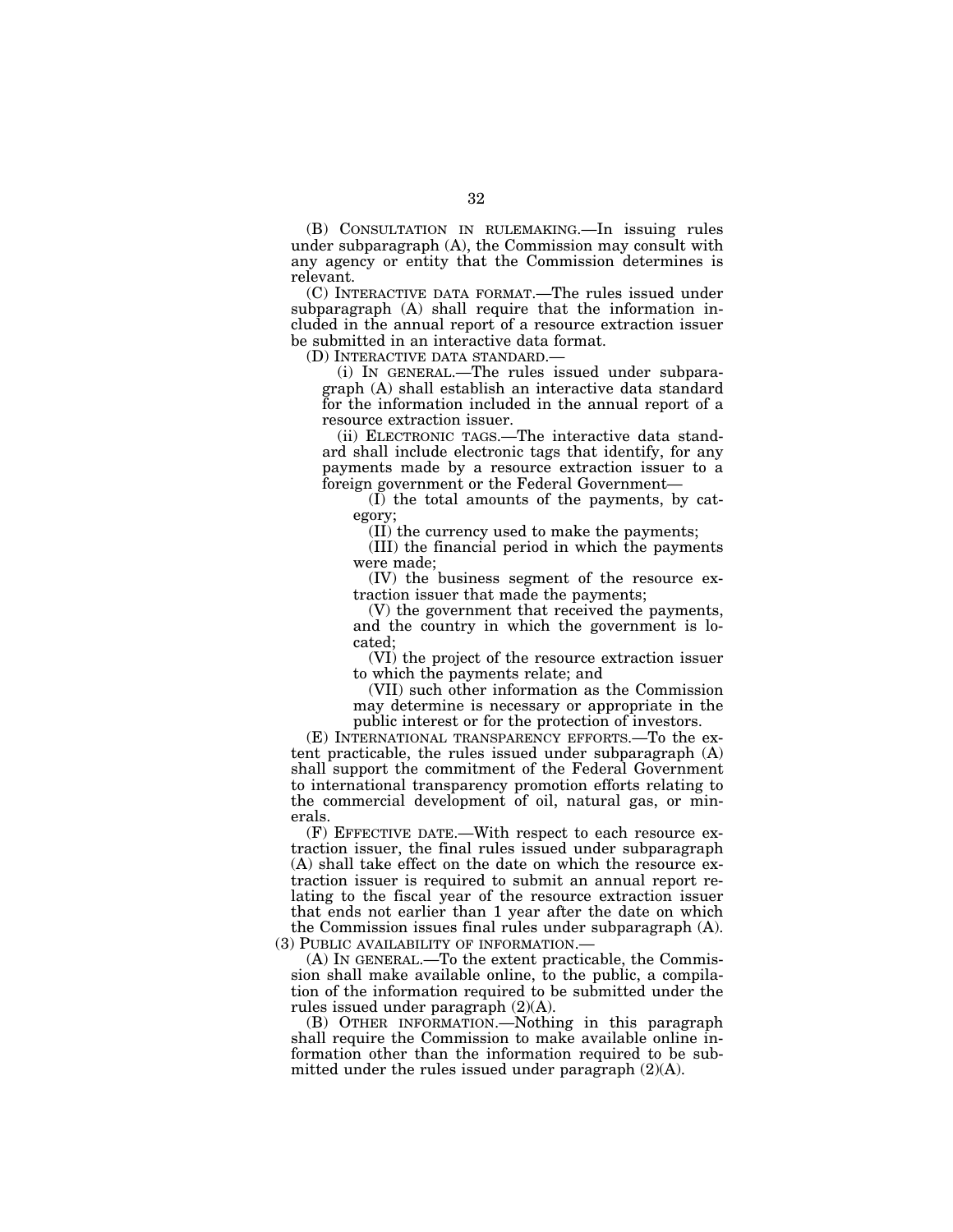(4) AUTHORIZATION OF APPROPRIATIONS.—There are authorized to be appropriated to the Commission such sums as may be necessary to carry out this subsection.<br>(r) DISCLOSURE OF CERTAIN ACTIVITIES RELATING TO IRAN.—

 $(1)$  In GENERAL.—Each issuer required to file an annual or quarterly report under subsection (a) shall disclose in that report the information required by paragraph (2) if, during the period covered by the report, the issuer or any affiliate of the issuer—

(A) knowingly engaged in an activity described in subsection (a) or (b) of section 5 of the Iran Sanctions Act of 1996 (Public Law 104–172; 50 U.S.C. 1701 note);

(B) knowingly engaged in an activity described in subsection  $(c)(2)$  of section 104 of the Comprehensive Iran Sanctions, Accountability, and Divestment Act of 2010 (22 U.S.C. 8513) or a transaction described in subsection  $(d)(1)$ of that section;

(C) knowingly engaged in an activity described in section  $105A(b)(2)$  of that Act; or

(D) knowingly conducted any transaction or dealing with—

(i) any person the property and interests in property of which are blocked pursuant to Executive Order No. 13224 (66 Fed. Reg. 49079; relating to blocking property and prohibiting transactions with persons who commit, threaten to commit, or support terrorism);

(ii) any person the property and interests in property of which are blocked pursuant to Executive Order No. 13382 (70 Fed. Reg. 38567; relating to blocking of property of weapons of mass destruction proliferators and their supporters); or

(iii) any person or entity identified under section 560.304 of title 31, Code of Federal Regulations (relating to the definition of the Government of Iran) without the specific authorization of a Federal department or agency.

(2) INFORMATION REQUIRED.—If an issuer or an affiliate of the issuer has engaged in any activity described in paragraph (1), the issuer shall disclose a detailed description of each such activity, including—

(A) the nature and extent of the activity;

(B) the gross revenues and net profits, if any, attributable to the activity; and

(C) whether the issuer or the affiliate of the issuer (as the case may be) intends to continue the activity.

(3) NOTICE OF DISCLOSURES.—If an issuer reports under paragraph (1) that the issuer or an affiliate of the issuer has knowingly engaged in any activity described in that paragraph, the issuer shall separately file with the Commission, concurrently with the annual or quarterly report under subsection (a), a notice that the disclosure of that activity has been included in that annual or quarterly report that identifies the issuer and contains the information required by paragraph (2).

(4) PUBLIC DISCLOSURE OF INFORMATION.—Upon receiving a notice under paragraph (3) that an annual or quarterly report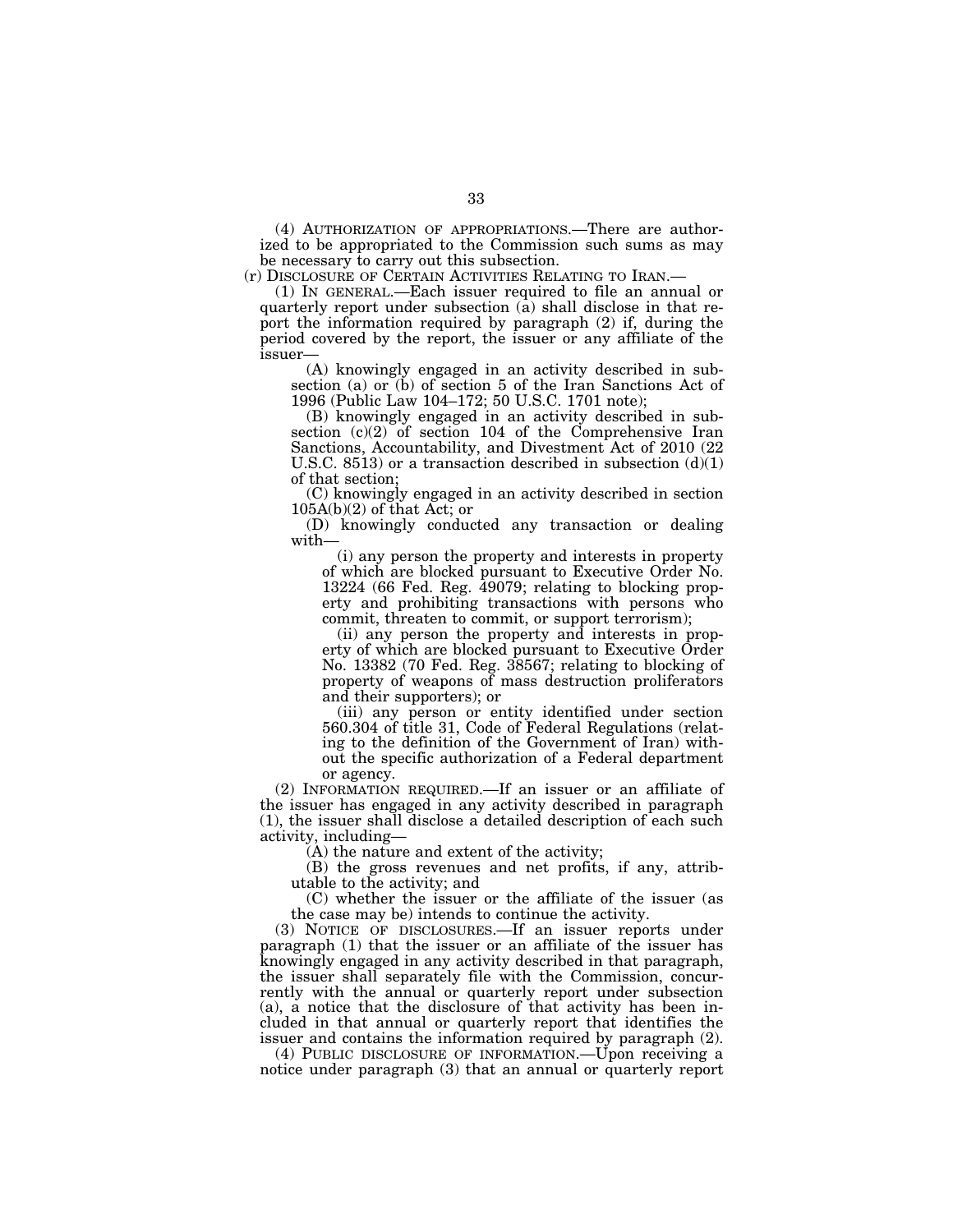includes a disclosure of an activity described in paragraph (1), the Commission shall promptly—

(A) transmit the report to—

(i) the President;

(ii) the Committee on Foreign Affairs and the Committee on Financial Services of the House of Representatives; and

(iii) the Committee on Foreign Relations and the Committee on Banking, Housing, and Urban Affairs of the Senate; and

(B) make the information provided in the disclosure and the notice available to the public by posting the information on the Internet website of the Commission.

(5) INVESTIGATIONS.—Upon receiving a report under paragraph (4) that includes a disclosure of an activity described in paragraph (1) (other than an activity described in subparagraph (D)(iii) of that paragraph), the President shall—

(A) initiate an investigation into the possible imposition of sanctions under the Iran Sanctions Act of 1996 (Public Law 104–172; 50 U.S.C. 1701 note), section 104 or 105A of the Comprehensive Iran Sanctions, Accountability, and Divestment Act of 2010, an Executive order specified in clause (i) or (ii) of paragraph  $(1)(D)$ , or any other provision of law relating to the imposition of sanctions with respect to Iran, as applicable; and

(B) not later than 180 days after initiating such an investigation, make a determination with respect to whether sanctions should be imposed with respect to the issuer or the affiliate of the issuer (as the case may be).

(6) SUNSET.—The provisions of this subsection shall terminate on the date that is 30 days after the date on which the President makes the certification described in section 401(a) of the Comprehensive Iran Sanctions, Accountability, and Divestment Act of 2010 (22 U.S.C. 8551(a)).

*(s) DISCLOSURES RELATED TO HUMAN CAPITAL MANAGEMENT.—* 

*(1) IN GENERAL.—Each issuer required to file an annual report under subsection (a) shall disclose in that report information about human capital management policies, practices, and performance.* 

*(2) RULES.—Not later than 270 days after the date of the enactment of this subsection, the Commission shall issue final rules to carry out paragraph (1) and such rules shall require disclosure of the following with respect to the issuer:* 

*(A) Workforce demographic information, including the number of full-time employees, the number of part-time employees, the number of contingent workers (including temporary and contract workers), and any policies or practices relating to subcontracting, outsourcing, and insourcing.* 

*(B) Workforce stability information, including information about the voluntary turnover or retention rate, the involuntary turnover rate, the internal hiring rate, and the internal promotion rate (and with such internal promotion rate disaggregated by the workforce composition described under subparagraph (C)).*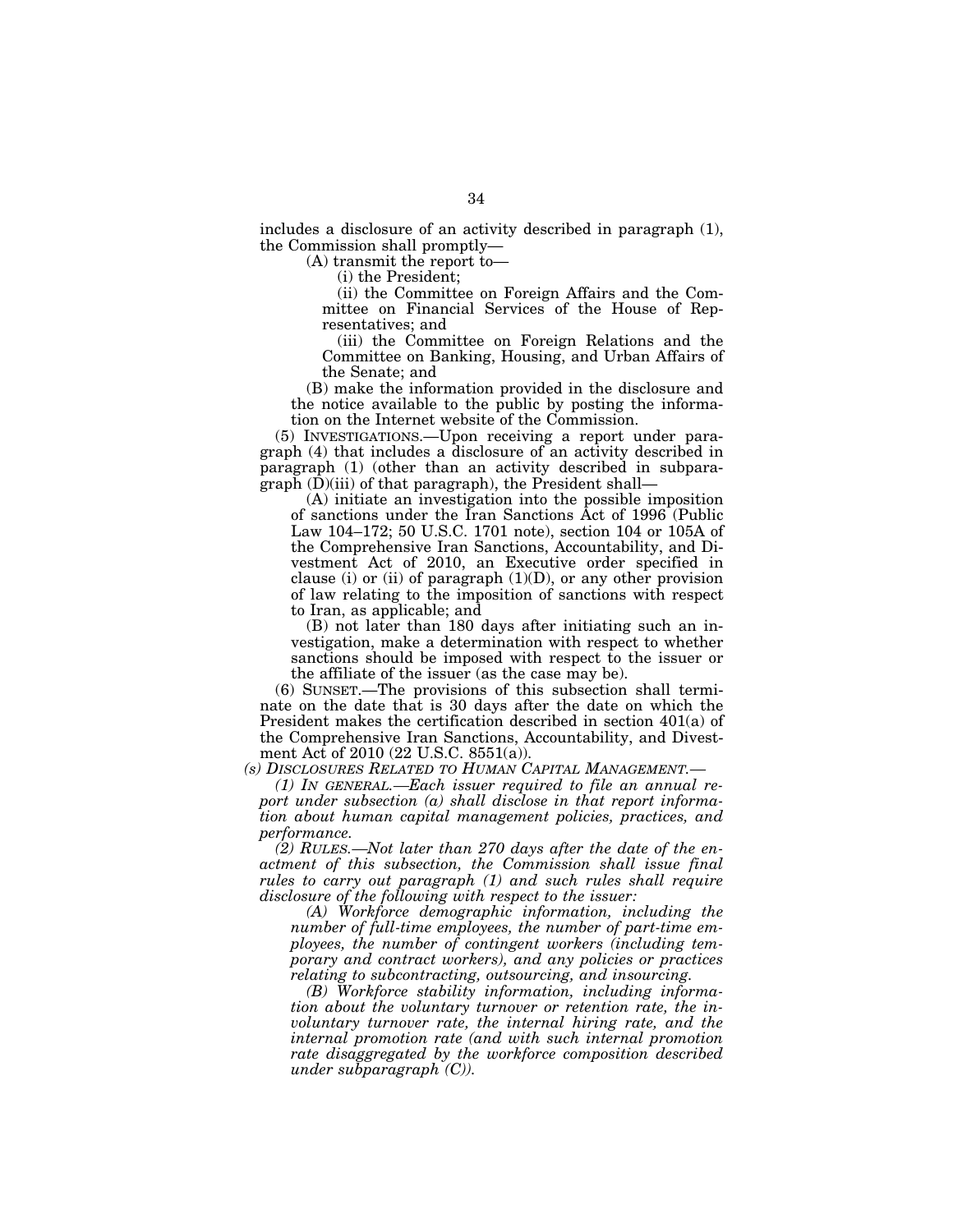*(C) Workforce composition, including data on diversity (including racial, gender, and ethnic composition) and any policies and audits related to diversity.* 

*(D) Workforce skills and capabilities, including information about training of employees (including the average number of hours of training and spending on training per employee per year), skills gaps, and alignment of skills and capabilities with business strategy.* 

*(E) Workforce culture and empowerment, including information about—* 

*(i) policies and practices of the issuer relating to freedom of association and work-life balance initiatives;* 

*(ii) any incidents of verified workplace harassment in the previous 5 fiscal years of the issuer; and* 

*(iii) policies and practices of the issuer relating to employee engagement and psychological wellbeing, including management discussion regarding—* 

*(I) the creation of an autonomous work environment;* 

*(II) fostering a sense of purpose in the workforce;* 

*(III) trust in management; and* 

*(IV) a supportive, fair, and constructive workplace.* 

*(F) Workforce health and safety, including information about—* 

*(i) the frequency, severity, and lost time due to injuries, illness, and fatalities;* 

*(ii) the total dollar value of assessed fines under the Occupational Safety and Health Act of 1970;* 

*(iii) the total number of actions brought under section 13 of the Occupational Safety and Health Act of 1970 to prevent imminent dangers; and* 

*(iv) the total number of actions brought against the issuer under section 11(c) of the Occupational Safety and Health Act of 1970.* 

*(G) Workforce compensation and incentives, including information about—* 

*(i) total workforce compensation, including disaggregated information about compensation for fulltime, part-time, and contingent workers;* 

*(ii) policies and practices about how performance, productivity, and sustainability are considered when setting pay and making promotion decisions; and* 

*(iii) policies and practices relating to any incentives and bonuses provided to employees below the named executive level and any policies or practices designed to counter any risks create by such incentives and bonuses.* 

*(H) Workforce recruiting and needs, including the number of new jobs created, the worker classification of new jobs, information about the quality of hire, and new hire retention rate.* 

*(3) TREATMENT OF EMERGING GROWTH COMPANIES.—The Commission may exempt emerging growth companies from any disclosure described under subparagraph (D), (E), (F), (G), or*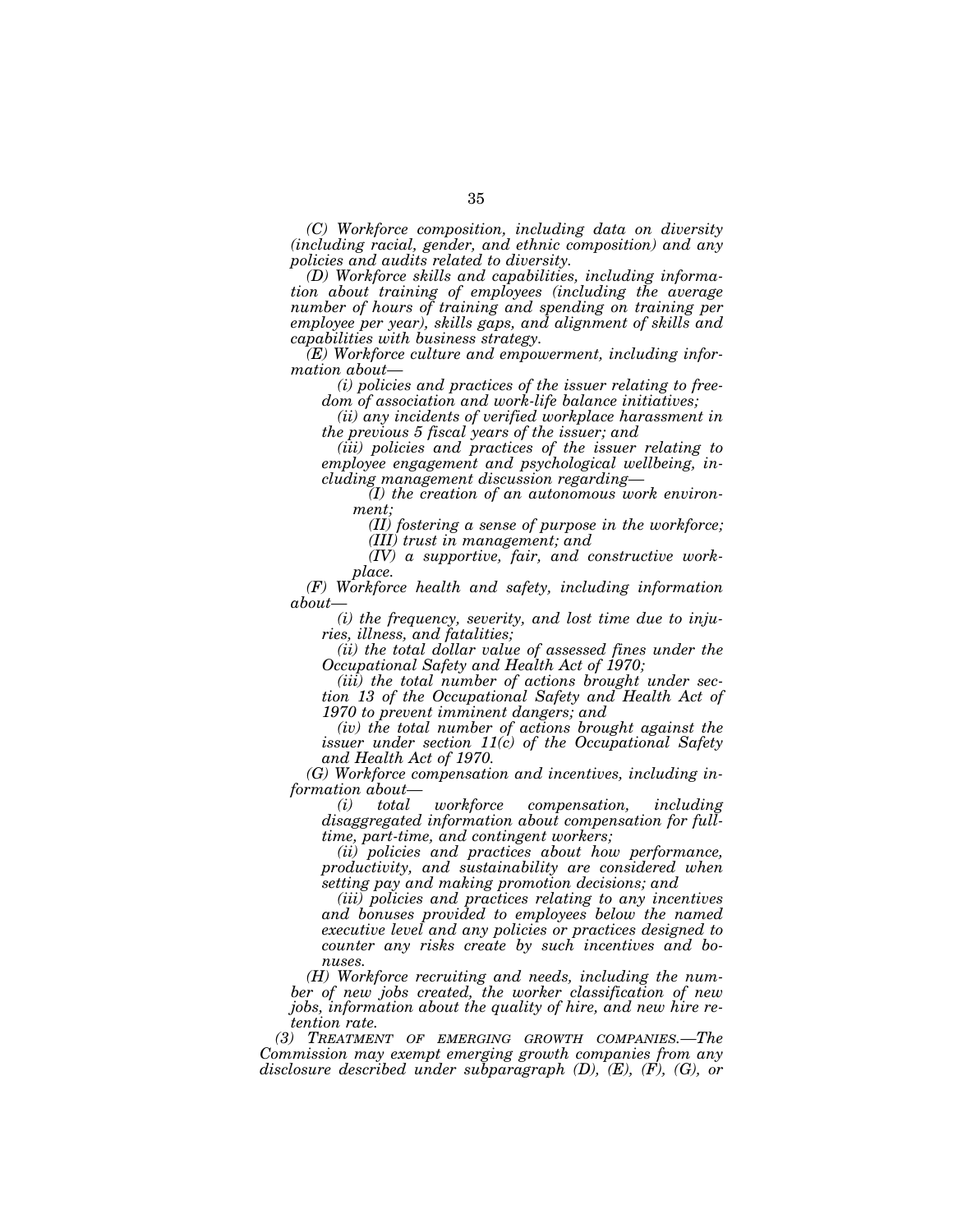*(H) of paragraph (2), if the Commission determines that such exemption is necessary or appropriate in the public interest or for the protection of investors.* 

\* \* \* \* \* \* \*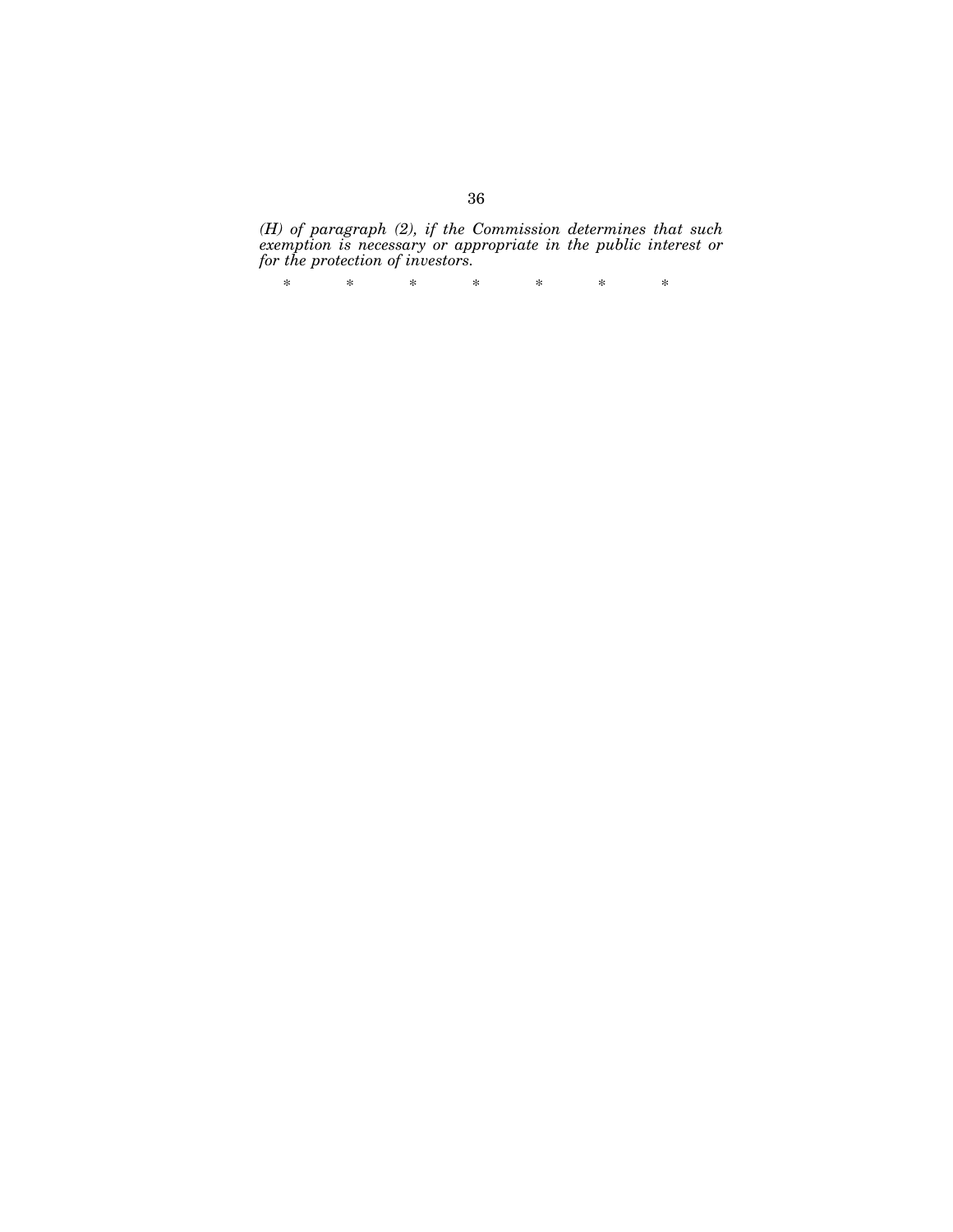## MINORITY VIEWS

Committee Republicans understand a company's workforce is one of its most important assets.

Investing in that workforce and creating more jobs helps companies grow and communities thrive. In fact, companies that go public increase their workforces by 45 percent in comparison to private companies. Thus, more public companies benefit our nation's workforce in addition to investors.

Unfortunately, Democrats' so-called approach to workforce investment consists solely of imposing costly, unnecessary mandatory disclosures that will not support or help grow a company's workforce or increase a company's bottom line. Moreover, these types of disclosure do nothing to encourage more companies to go public.

• Instead, public companies will be forced to hire another team of lawyers and accountants with regulatory expertise just to keep the company in compliance with this bill's burdensome disclosure requirements.

Such misguided policies will likely have the effect of deterring companies from expanding and going public.

Committee Republicans believe that information required to be made available to investors or prospective investors should be *actually material* and useful for investment decisions.

• Currently, under the Securities Exchange Act of 1934, publicly traded companies are required to file annual reports with the SEC to publicly disclose information that investors would find important to making investment decisions.<sup>1</sup>

• If workforce investment or human capital management is material to a company, they must already disclose it under current law.

The bill would not help investors make informed decisions about growing their retirement savings or saving for their child's education.

• The bill will require companies to report widely divergent data that is tenuously tied at best to investment decision-making.

• It is unclear how this patchwork data will better inform investors when deciding whether a company is likely to yield higher returns or experience more risk.

• The imprecise language in the bill, such as "employee engagement'' and ''alignment of skills and capabilities with business strategy,'' will likely make for lengthy and dense disclosures too complex to be helpful for everyday investors.

• The petition to the SEC on which H.R. 5930 is based concedes that there may be no human capital management practice or data

<sup>1</sup>*See* 15 U.S.C. § 78m(a); *see also, e.g.,* Securities Exchange Act rule 12b–20.